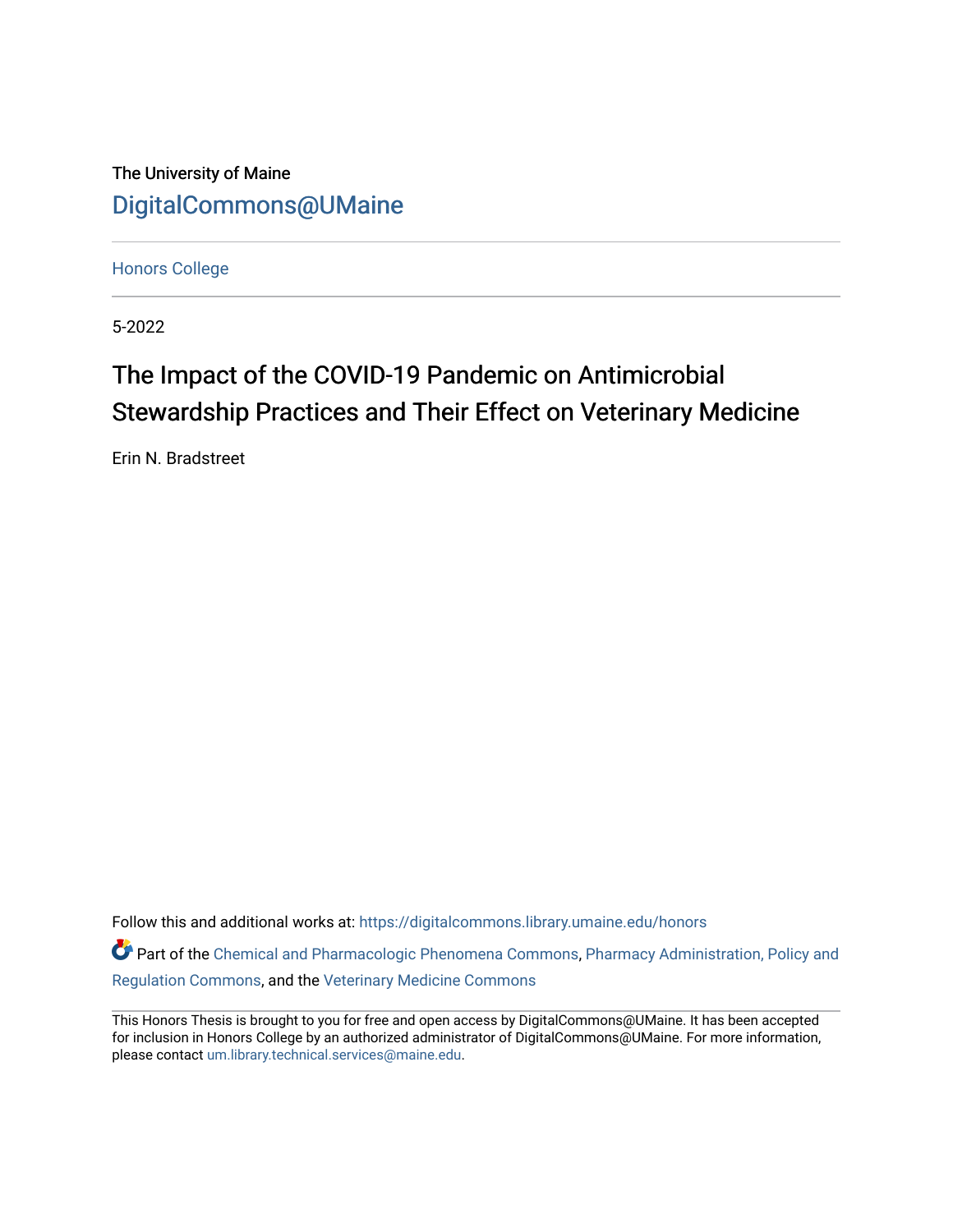# THE IMPACT OF THE COVID-19 PANDEMIC ON ANTIMICROBIAL

# STEWARDSHIP PRACTICES AND THEIR EFFECT ON VETERINARY MEDICINE

by

Erin N. Bradstreet

A Thesis Submitted in Partial Fulfillment of the Requirements for a Degree with Honors (Animal and Veterinary Science)

The Honors College

University of Maine

May 2022

Advisory Committee:

James Weber, Associate Professor of Animal and Veterinary Sciences, Advisor Robert Causey, Associate Professor of Animal and Veterinary Sciences Suzanne Ishaq, Assistant Professor of Animal and Veterinary Sciences Melissa Ladenheim, Associate Dean of the Honors College Anne Lichtenwalner, Extension Veterinarian, Associate Professor, and Director of Veterinary Diagnostic Lab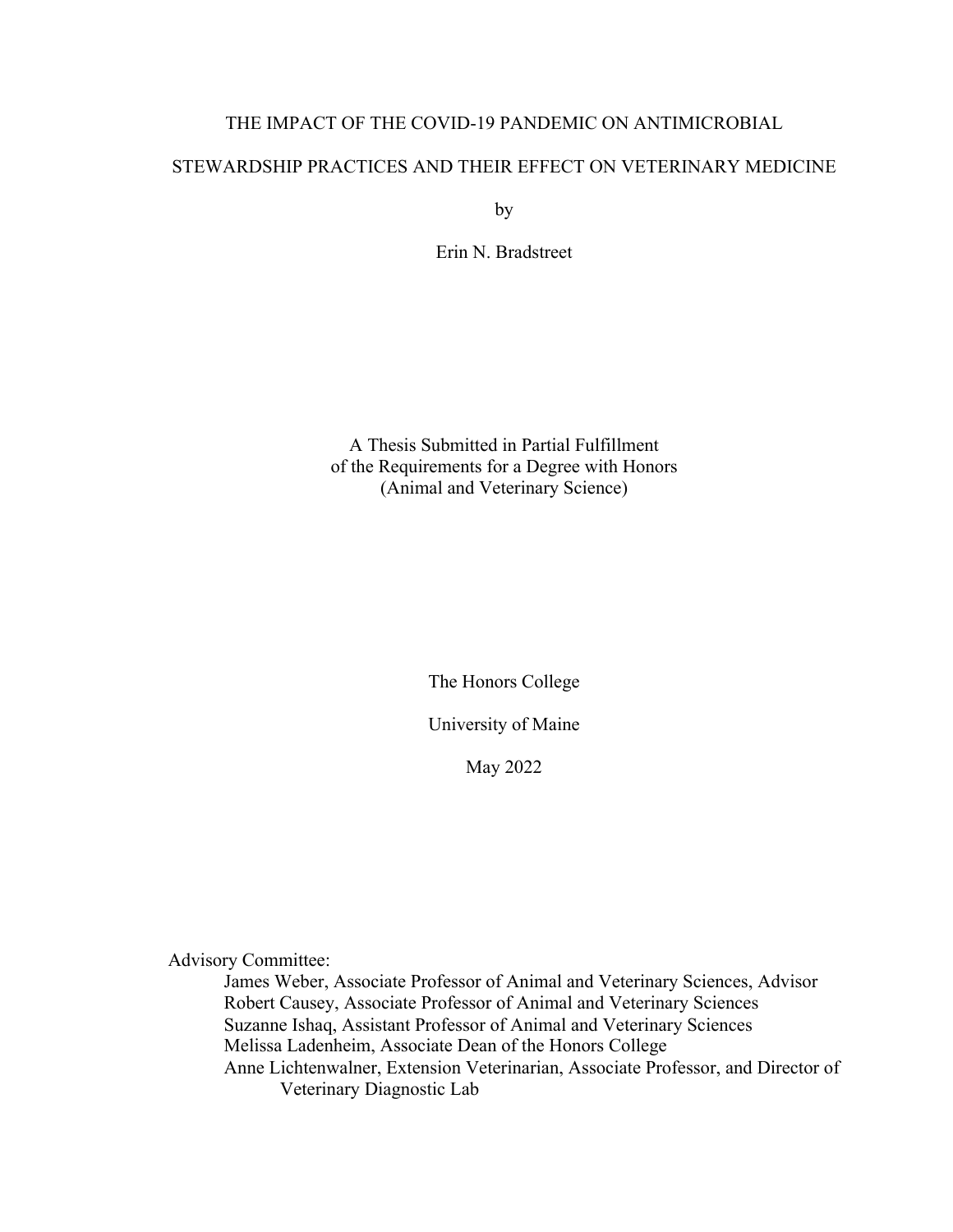Copyright 2022 Erin N. Bradstreet

All Rights Reserved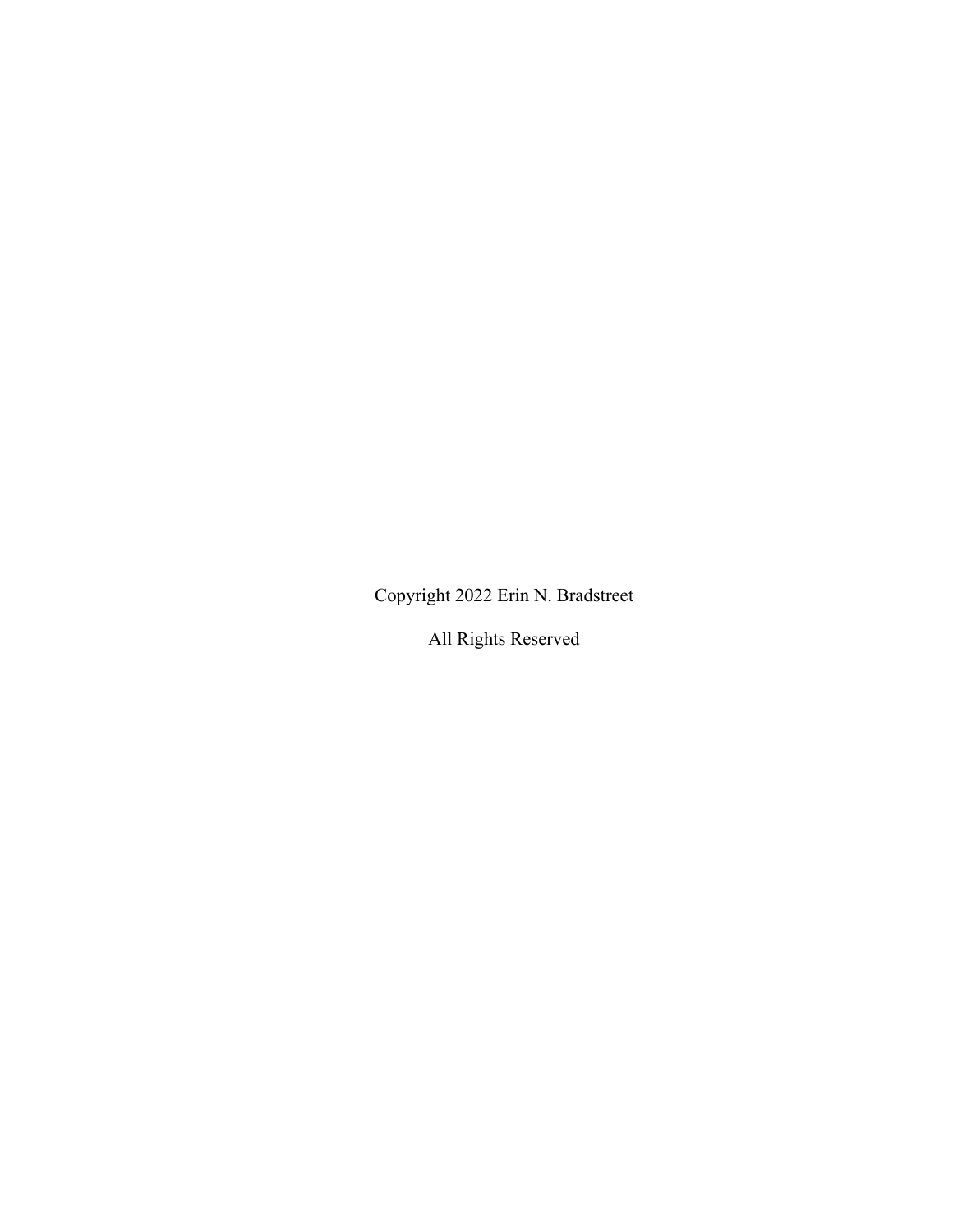# ABSTRACT

Antimicrobials are essential in the treatment of diseases in both humans and animals, but antimicrobial resistance threatens their efficacy. As more microorganisms become resistant to an ever-growing list of antimicrobials, diseases that used to be simple to treat are becoming increasingly difficult to manage. The major factors contributing to antimicrobial resistance are overuse and misuse of antimicrobials. In order to combat the problem of resistance, antimicrobial stewardship programs that aim to improve antimicrobial prescribing and use practices are becoming increasingly widespread. These programs are quite common in human medicine, but the COVID-19 pandemic disrupted many aspects of life, including antimicrobial stewardship. In this study, three classes of antibacterials, beta-lactams, macrolides, and fluoroquinolones, will be reviewed as well as two antiparasitic classes, quinolines and avermectins, before investigating the effect the COVID-19 pandemic has had on antimicrobial stewardship in human medicine. The aim of this study is to assess the impact the pandemic had on these programs, and whether this decreased their effectiveness in reducing the behaviors and practices associated with the development of antimicrobial resistance. This information will then be applied to veterinary medicine using a One Health perspective, which recognizes that human, animal, and environmental health are intimately connected.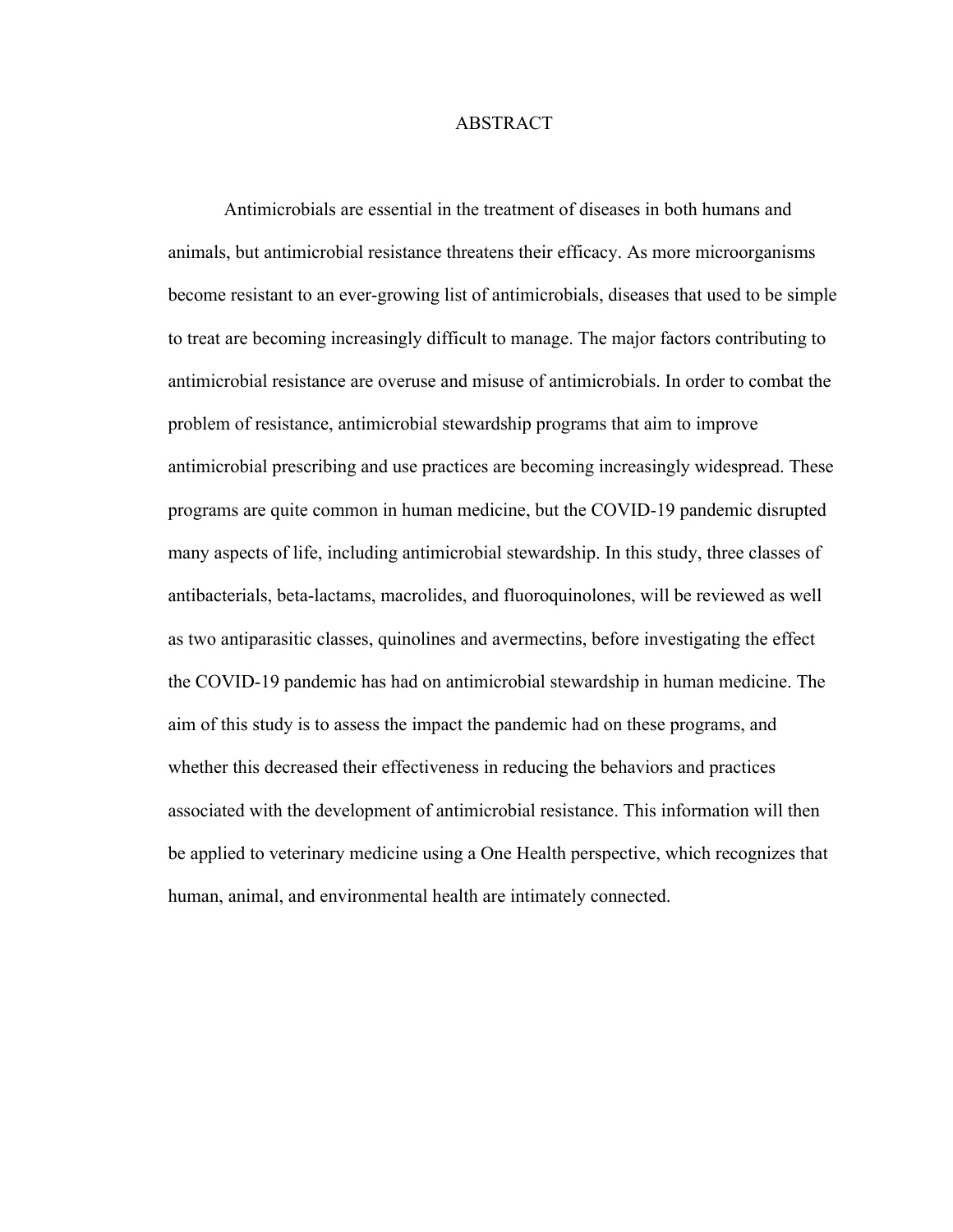# ACKNOWLEDGEMENTS

I would like to thank Dr. Weber for being my advisor on this project and providing all of the support and feedback that made this project what it is. I would also like to thank Dr. Ladenheim for her help both with this project as well as for all the support she provided over my four years at the University of Maine. I would also like to thank the members of my honors committee, Dr. Lichtenwalner, Dr. Ishaq, and Dr. Causey, for all of the help they gave me with this project.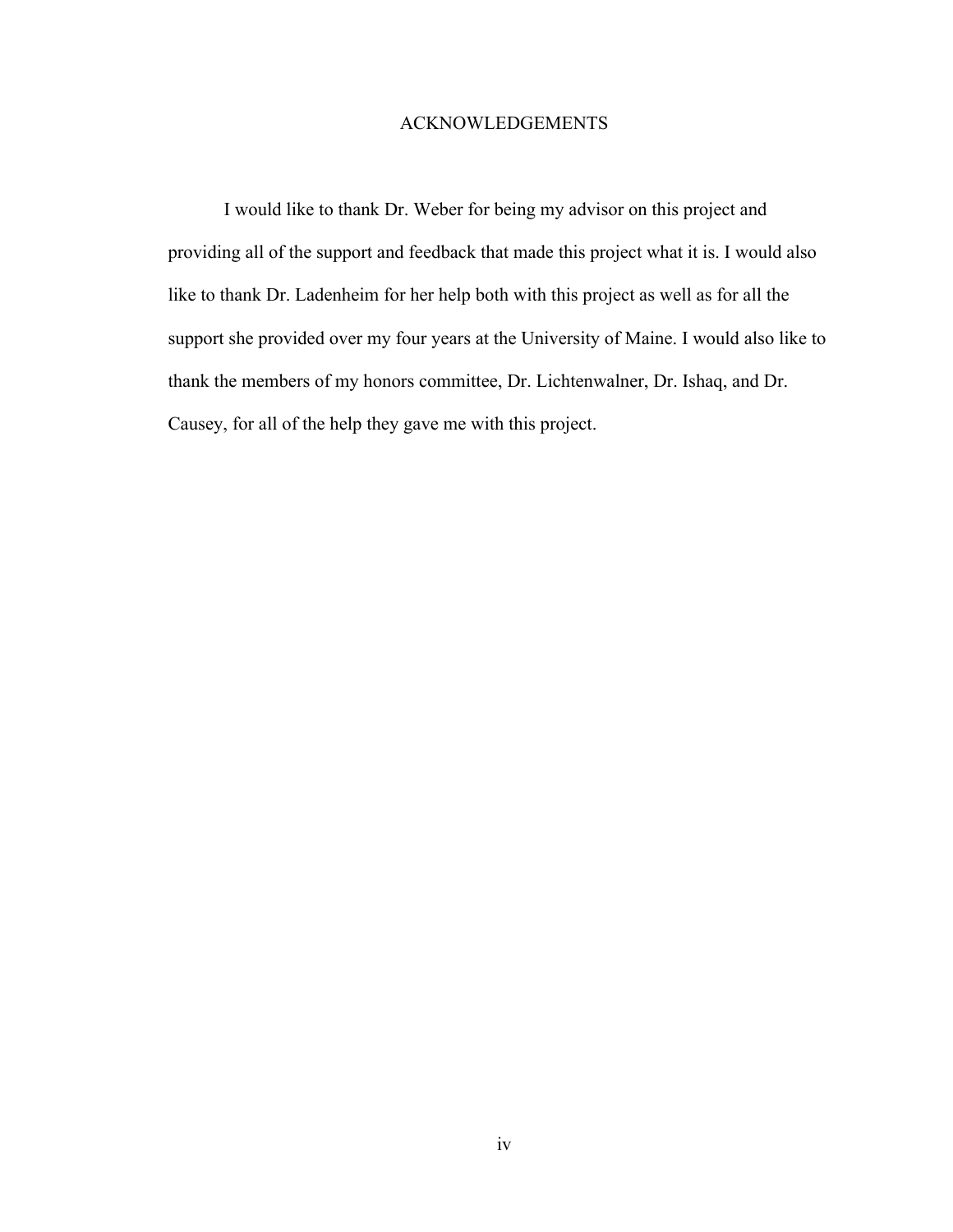# TABLE OF CONTENTS

| ANTIMICROBIAL USE DURING THE COVID-19 PANDEMIC29 |  |
|--------------------------------------------------|--|
|                                                  |  |
|                                                  |  |
|                                                  |  |
|                                                  |  |
|                                                  |  |
|                                                  |  |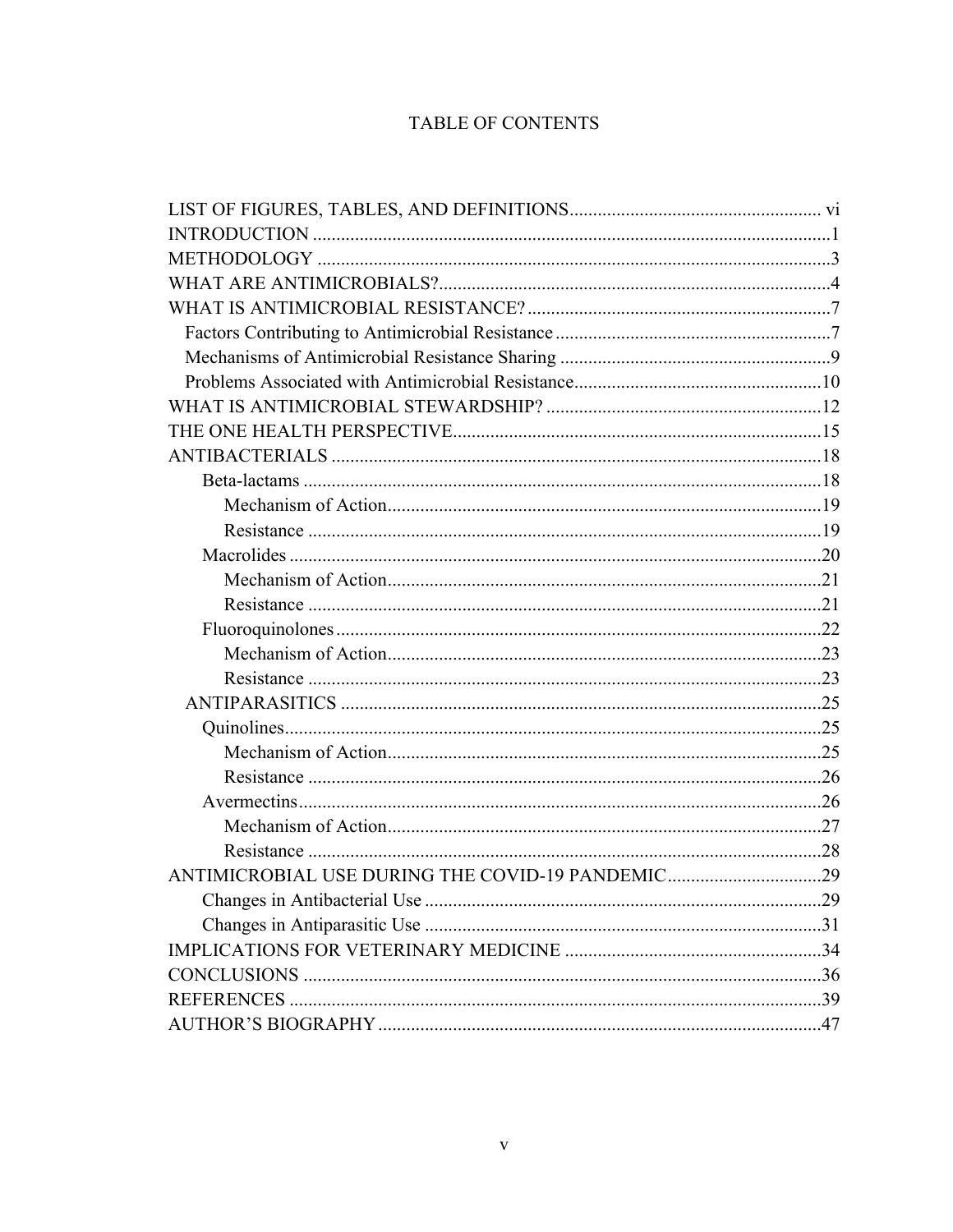# LIST OF FIGURES, TABLES, AND DEFINITIONS

# Figures

| Figure 1. Visual representation of the relationship between key terms regarding         |
|-----------------------------------------------------------------------------------------|
|                                                                                         |
| Figure 2. Selection of resistant microorganisms when antimicrobials are used 8          |
| Figure 3. Percentage of hospitals that met all seven CDC core elements of antimicrobial |
|                                                                                         |
| Figure 4. Antimicrobial resistance can spread between humans, animals, and the          |
|                                                                                         |
| Figure 5. Antibacterial use during the COVID-19 pandemic compared to 2019 (CDC,         |
|                                                                                         |
| Figure 6. Ivermectin prescriptions from retail pharmacies (Lind et al, 2021) 33         |

# Definitions

Anthroponotic Disease – diseases that can be spread from humans to animals

Antibacterial – An antimicrobial that is effective against bacteria

Antibiotic – An antimicrobial that is naturally produced by another organism

Antifungal – An antimicrobial that is effective against fungi

Anthelmintic – An antimicrobial that is effective against helminth worms

Antiparasitic – An antiparasitic that is effective against parasites

Antiprotozoal – An antiparasitic that is effective against protozoa

Antimicrobial – A substance that kills or inhibits the growth of certain microorganisms

Antimicrobial Resistance (AMR) – A microorganism is not affected by an antimicrobial

Antimicrobial Stewardship Programs – Programs that aim to measure and improve how antimicrobials are used

Antiviral – An antimicrobial that is effective against viruses

Bacterial Co-infection – A bacterial infection that is present in conjunction with another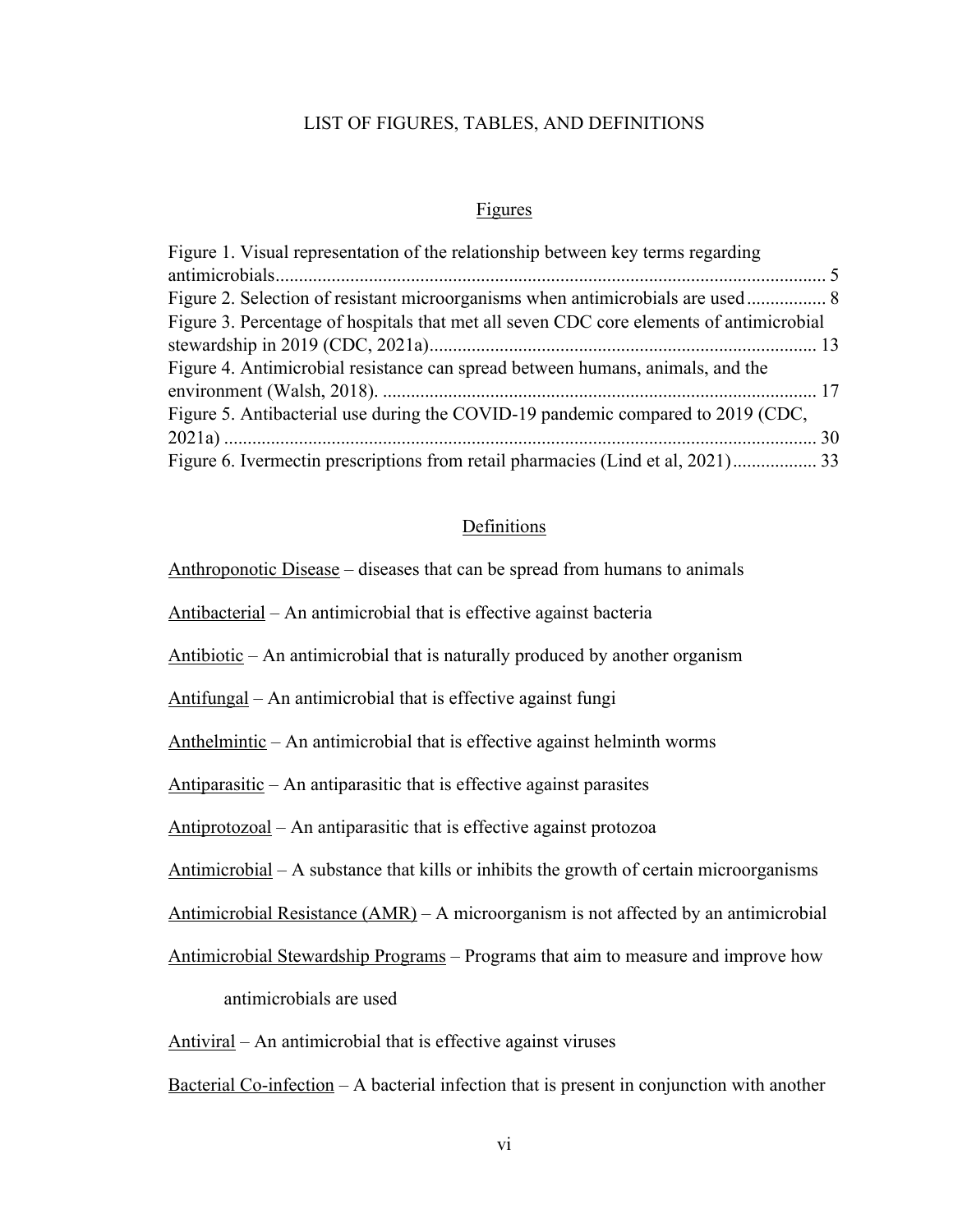infection

- Bacterial Secondary Infection A bacterial infection that occurs after another infection, often as a result of the primary infection
- Horizontal Gene Transfer the transfer of genetic material between individuals that may or may not be the same species
- One Health a collaborative cross-disciplinary approach to obtain the optimal health for humans, domestic animals, wildlife, plants, and the environment
- Vertical Gene Transfer the transfer of genetic information from the parent or parents to their offspring
- Zoonotic Disease diseases that can be spread from animals to humans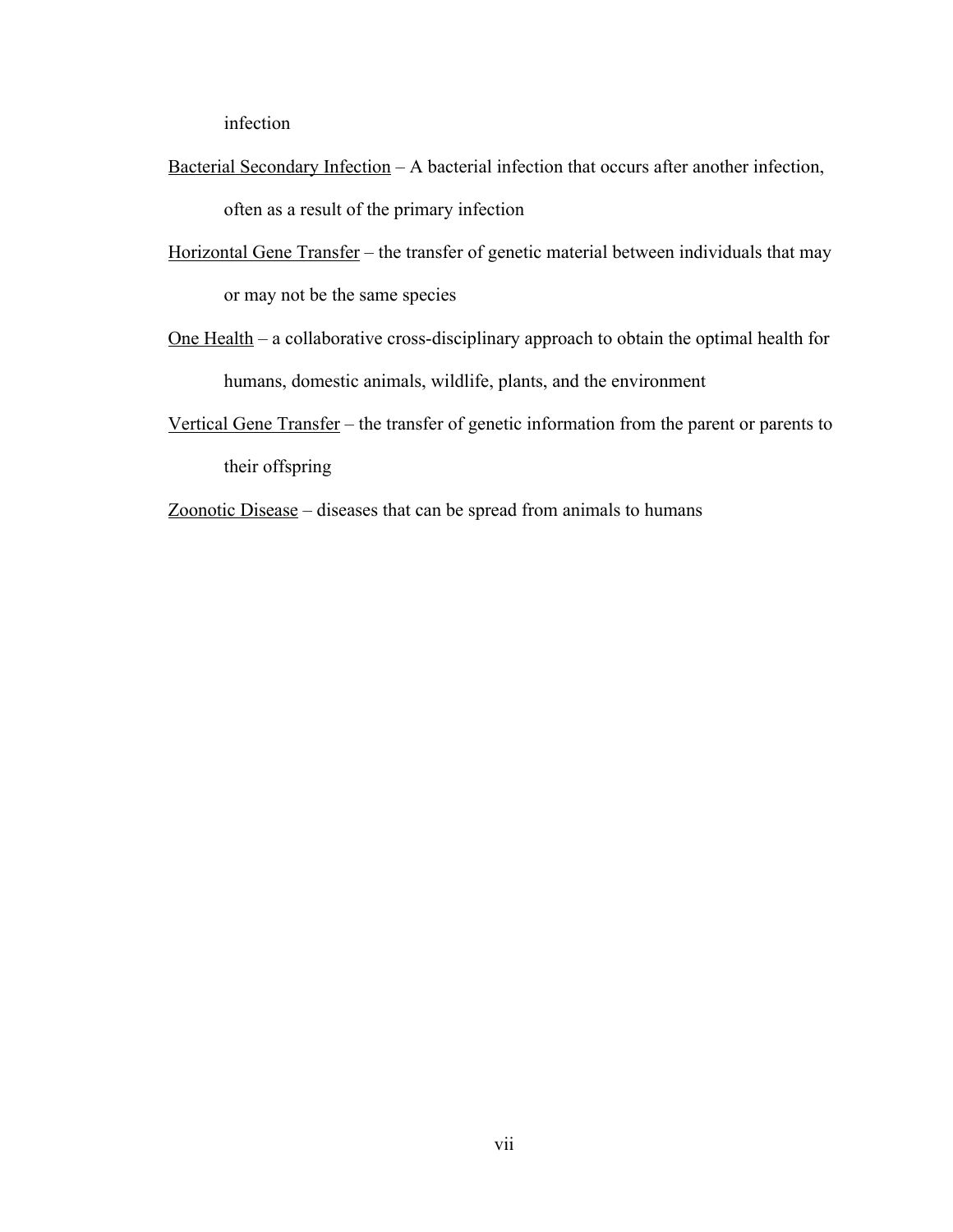# INTRODUCTION

The COVID-19 pandemic has had substantial effects on the healthcare system. These effects also have the potential to impact veterinary medicine because human and animal health are closely interrelated. One key aspect of human and animal health is antimicrobial use. The COVID-19 pandemic affected the use of these medicines by disrupting clinical service delivery, changing the antimicrobial supply chain, contributing to misinformation, and leading to the overtreatment of COVID-19 patients with antibacterials (Lynch et al., 2020). The effects brought about by the pandemic have the potential to affect antimicrobial use in veterinary medicine by changing the availability of certain drugs and increasing antimicrobial resistance in both humans and animals.

Humans and animals are often treated with the same medicines and a decrease in the availability of certain antimicrobials can lead to animals being more at risk of disease complications and inadequate treatment. The development of antimicrobial resistance is also a threat to both human and animal health. Antimicrobial resistance is correlated with increased economic costs and more severe infections in humans and animals (Bengtsson & Greko, 2014; CDC, 2019). Some of the major strains of resistant bacteria that infect both humans and animals are methicillin-resistant *Staphylococcus aureus* (MRSA), other methicillin-resistant staphylococci, vancomycin-resistant enterococci, carbapenemaseproducing enterobacteria, and extended-spectrum beta-lactamase (ESBL) Gram-negative bacteria (Palma et al., 2020). Human infections associated with these strains can lead to worse health outcomes, increased medical costs, and increased risk of death (CDC, 2019).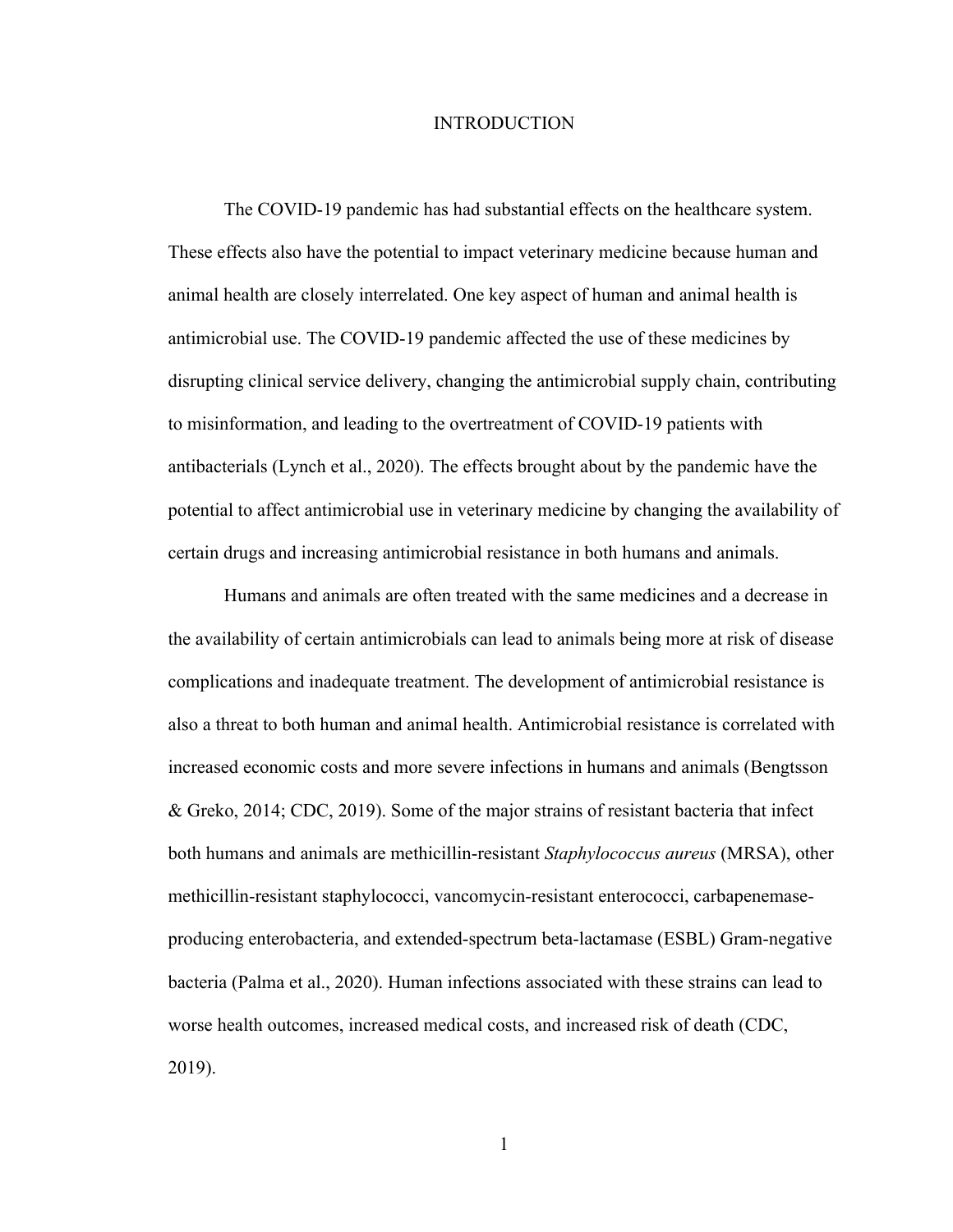The changes in antimicrobial use brought about by the COVID-19 pandemic can have serious effects on veterinary medicine by contributing to the development of resistance in microorganisms. A decrease in the availability of certain antimicrobials for animal use can lead to the incorrect drug being used to treat infections. This can lead to the development of resistance since inappropriate antimicrobial use can allow some microorganisms to survive. The increase in antimicrobial use in humans can also increase antimicrobial resistance. As many microorganisms are capable of sharing their resistance with other strains through mechanisms of horizontal gene transfer, antimicrobial resistance can be spread to a wide variety of microorganisms. This can also lead to microorganisms that infect animals to also develop resistance. As animals rely on humans for their healthcare, increases in antimicrobial resistance in human pathogens can also lead to increases in animal diseases and decreases in animal welfare. Increases in human healthcare costs, longer hospital stays, and more serious infections can lead to people not having the resources available to care for their animals.

This review aims to assess how the COVID-19 pandemic has affected antimicrobial use in human medicine. This information will then be used to assess the possible impacts that changes in human medicine could have on veterinary medicine. The results will then be used to understand how the COVID-19 pandemic affected the development of antimicrobial resistance and highlight the importance of considering the interdependence of human and veterinary medicine.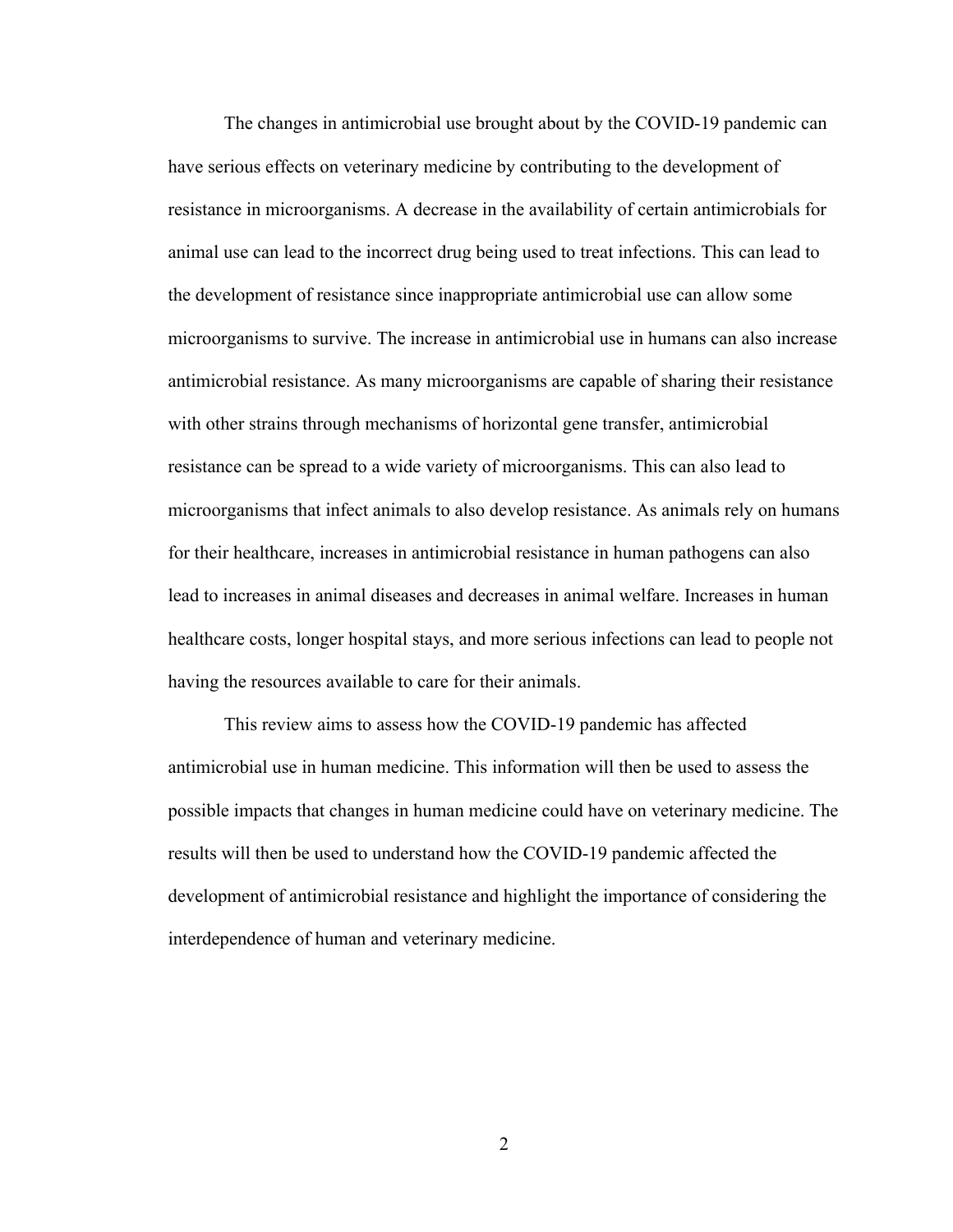# METHODOLOGY

The information gathered in this literature review was obtained by utilizing the University of Maine's Raymond H. Fogler Library using the One Search database function and the United States Center for Disease Control website. The CDC's website was used exclusively for investigating the recommendations for COVID-19 treatments, and the One Search databases were used for all other searches. The search terms used include "antimicrobials", "antibiotics", "antibacterials", "antiparasitics", "COVID-19", "pandemic", "resistance", "One Health", "veterinary", "stewardship", "beta-lactams", "macrolides", "fluoroquinolones", "quinolines", "avermectins", "ivermectin", and "hydroxychloroquine."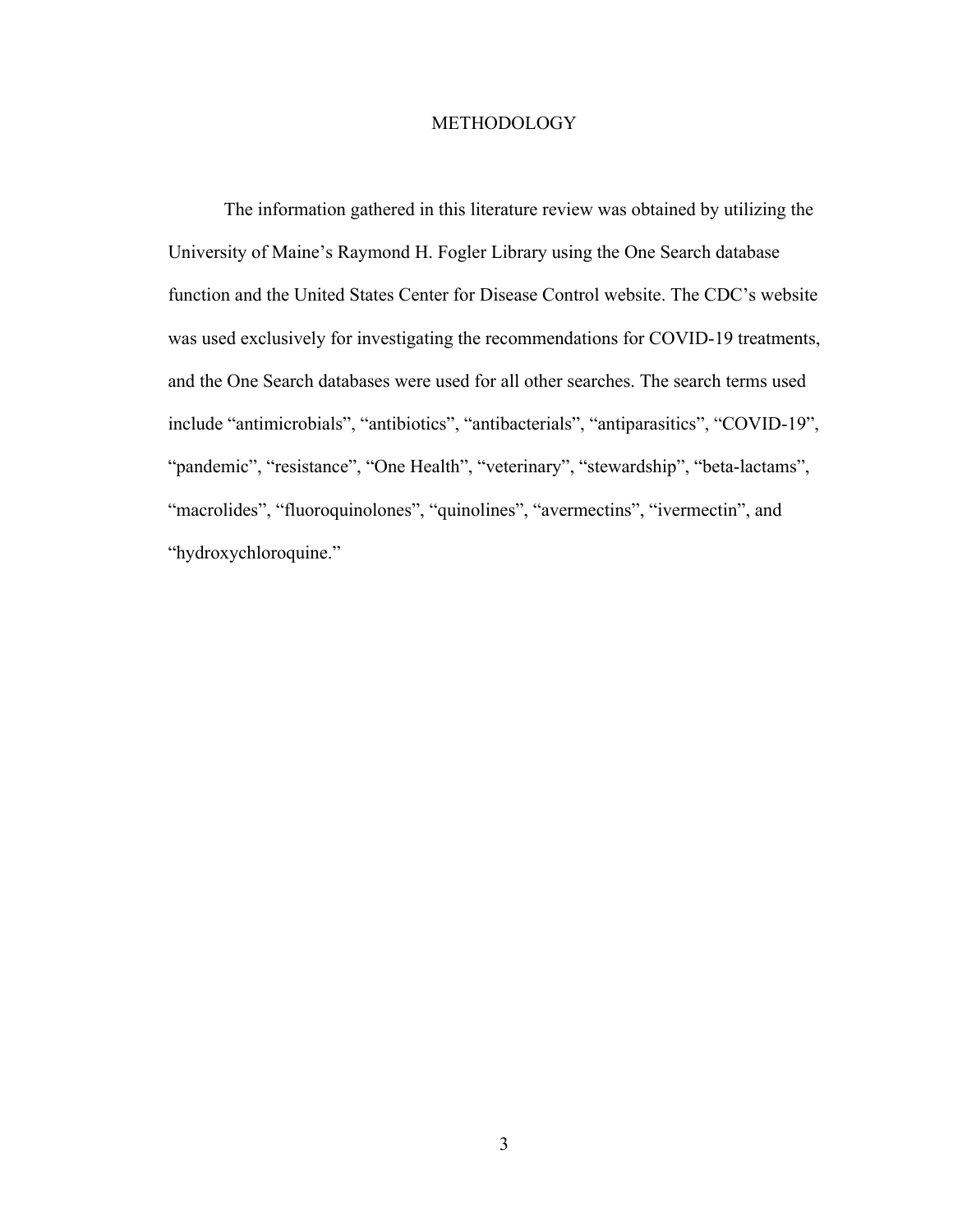# WHAT ARE ANTIMICROBIALS?

Antimicrobials are substances that are used to treat a variety of diseases by killing or inhibiting the growth of certain microorganisms (WHO, 2020). Antimicrobials are often divided into antibacterials, antivirals, antifungals, and antiparasitics, each of which is further divided into subcategories. It should be noted that one substance can have several properties, such as being antibacterial and antiparasitic. While the term antibiotic is often used interchangeably with antibacterial, not all antibacterials are antibiotics. The term antibiotic refers to an antimicrobial that is produced naturally by microorganisms to inhibit the growth of another microorganism. Antibiotics can have antibacterial, antiviral, antifungal, or antiparasitic activity. An example of an antibiotic that is also an antibacterial is penicillin, which is produced by the fungus *Penicillium* to inhibit the growth of bacteria, though today penicillin is also produced synthetically (Lowe, 2020). For the purposes of this review, the term antibiotic will not be used to refer to antibacterials, but it should be noted that this is a common practice (WHO, 2019). Figure one displays a diagram that highlights the relationship between the key terms regarding antimicrobials.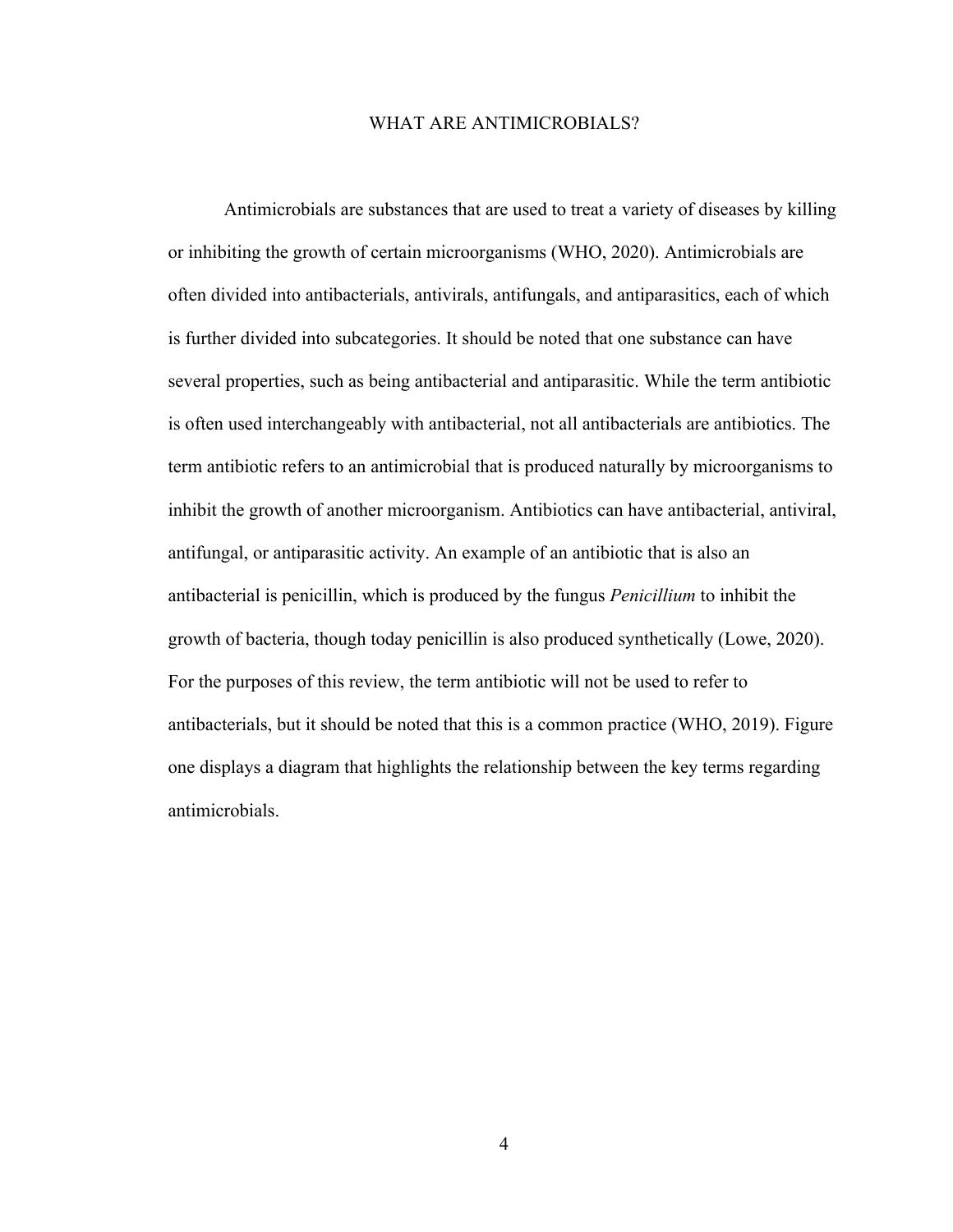

Figure 1. Visual representation of the relationship between key terms regarding antimicrobials

Antimicrobials are critically important for the treatment of infectious diseases, and their discovery led to a large global decline in mortality. From 1938 to 1952, the infectious disease mortality rate in the United States declined by 8.2% each year as a result of antimicrobial use (Aminov, 2017). As of 2019, antibacterials were the most commonly prescribed drugs in hospitals worldwide (Yimenu et al., 2019). These drugs have contributed to safer childbirth, surgical procedures, and organ transplants (Marston et al., 2016). In addition to their applications in human health, antimicrobials are used in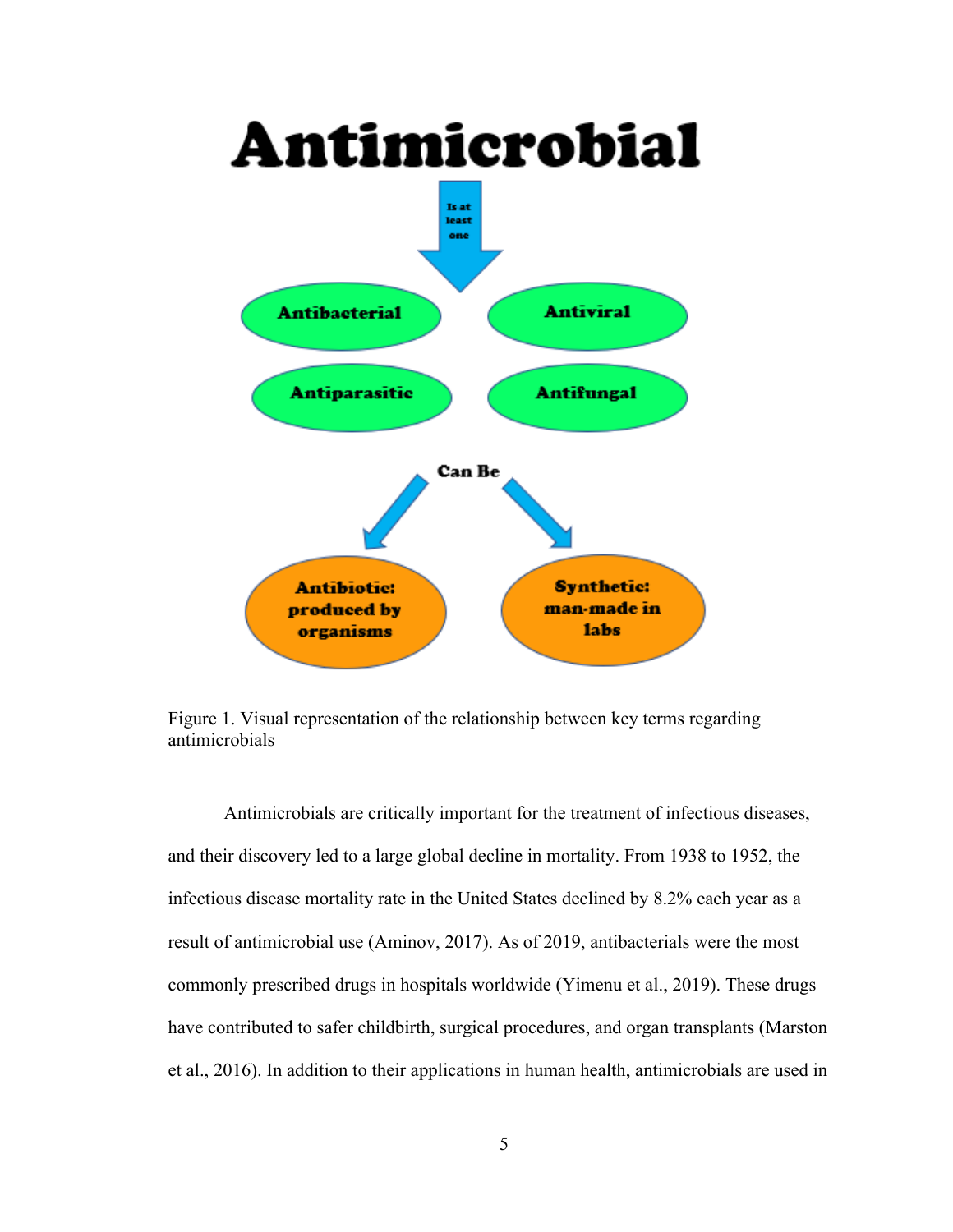the maintenance of animal welfare by treating and preventing diseases (Landers et al., 2012). As the use of antibacterials and antiparasitics was most affected by the COVID-19 pandemic, they will be the focus of this paper. The effects of the COVID-19 pandemic on antibacterial use are largely related to the fact that antibacterials were commonly prescribed to individuals suffering from COVID-19 to combat possible secondary- or cobacterial infections (Langford et al., 2020). Antiparasitic use was also affected as there was research into the antiviral properties of several antiparasitics. These studies have focused on the possible uses of hydroxychloroquine and ivermectin in treating COVID-19, however, the CDC has stated that there is not enough evidence to support their use ("Chloroquine or hydroxychloroquine", 2021; "Ivermectin", 2021). Despite this, some people still used these drugs to treat COVID-19. The three antibacterial classes covered are beta-lactams, macrolides, and fluoroquinolones. Two antiparasitic classes, quinolines and avermectins, will be discussed.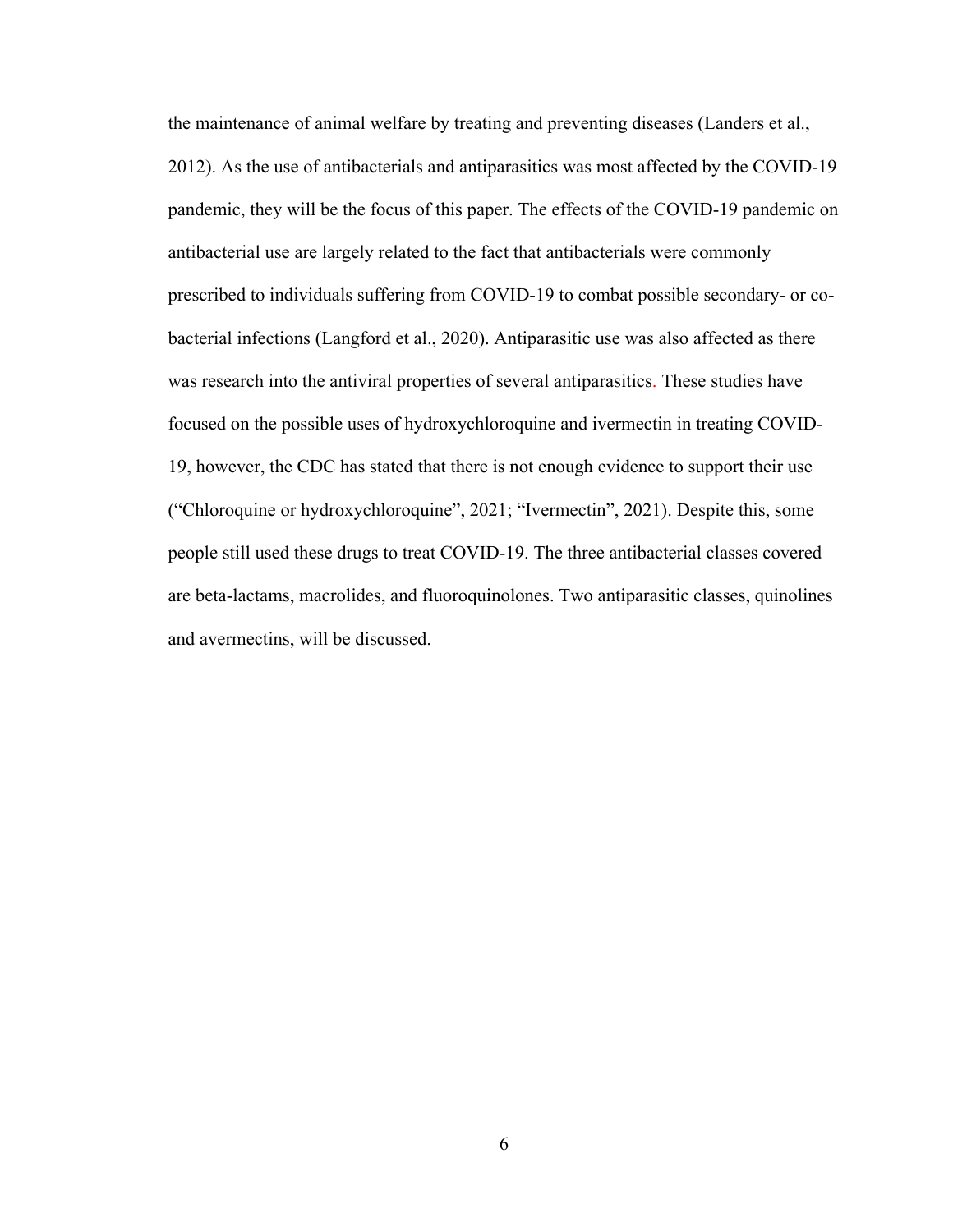# WHAT IS ANTIMICROBIAL RESISTANCE?

Antimicrobials are invaluable in protecting human and animal health, but the effectiveness of these drugs is becoming increasingly threatened. Microorganisms have adapted, and some have developed antimicrobial resistance (AMR) and are no longer affected by the antimicrobials we rely on to save lives. The situation is so dire that the WHO named AMR as one of the top ten global public health threats to humanity ("Antimicrobial Resistance", 2020). Antimicrobial resistance is a global threat that crosses country and species lines as the vast majority of antimicrobial classes are used in human, animal, and plant applications (McEwen & Collignon, 2018).

# Factors Contributing to Antimicrobial Resistance

Antimicrobial resistance develops through the process of natural selection. Some microorganisms have genes that allow them to be unaffected by the antimicrobial, and these microorganisms survive while those who are affected by the antimicrobial die when antimicrobials are used. Figure two demonstrates how the use of antimicrobials can lead to resistant organisms being the dominant strain. It should be noted that for simplicity figure two does not take into account the effects of the host's immune system. The immune system also acts against pathogenic microorganisms, which reduces the chances of antimicrobial use contributing to the development of antimicrobial resistance by eliminating resistant organisms.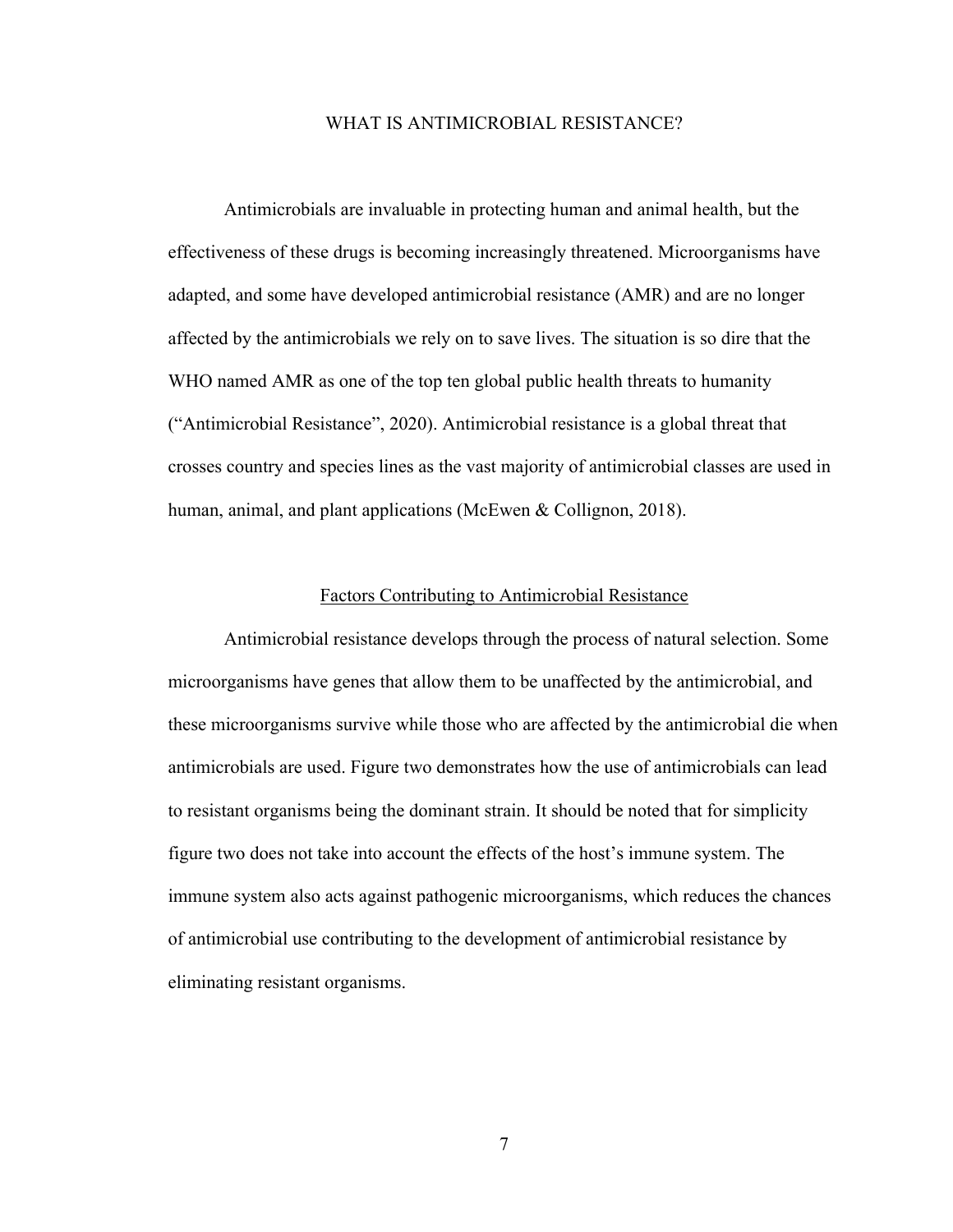

Figure 2. Selection of resistant microorganisms when antimicrobials are used

There are many factors that contribute to the development of AMR. The first is that many microorganisms reproduce quickly. For example, the bacterium *Staphylococcus aureus* can replicate and reproduce roughly every half hour. This means that in less than twelve hours, their numbers can increase by over one million-fold (Marston et al., 2016). Each replication provides the chance for new mutations to develop in the microorganism's genome, and their rapid generation time allows them to quickly evolve to overcome the effects of antimicrobials.

When antimicrobials are used, the organisms present undergo selection pressure, and only those that are resistant survive. The resistant organisms are then able to reproduce and quickly grow in numbers while the non-resistant organisms die, as seen in figure two. This selection process forms the basis for the development of AMR.

Human behavior arguably has the greatest effect on the development of AMR. While the genetics of the microorganisms is what confers resistance, antimicrobial use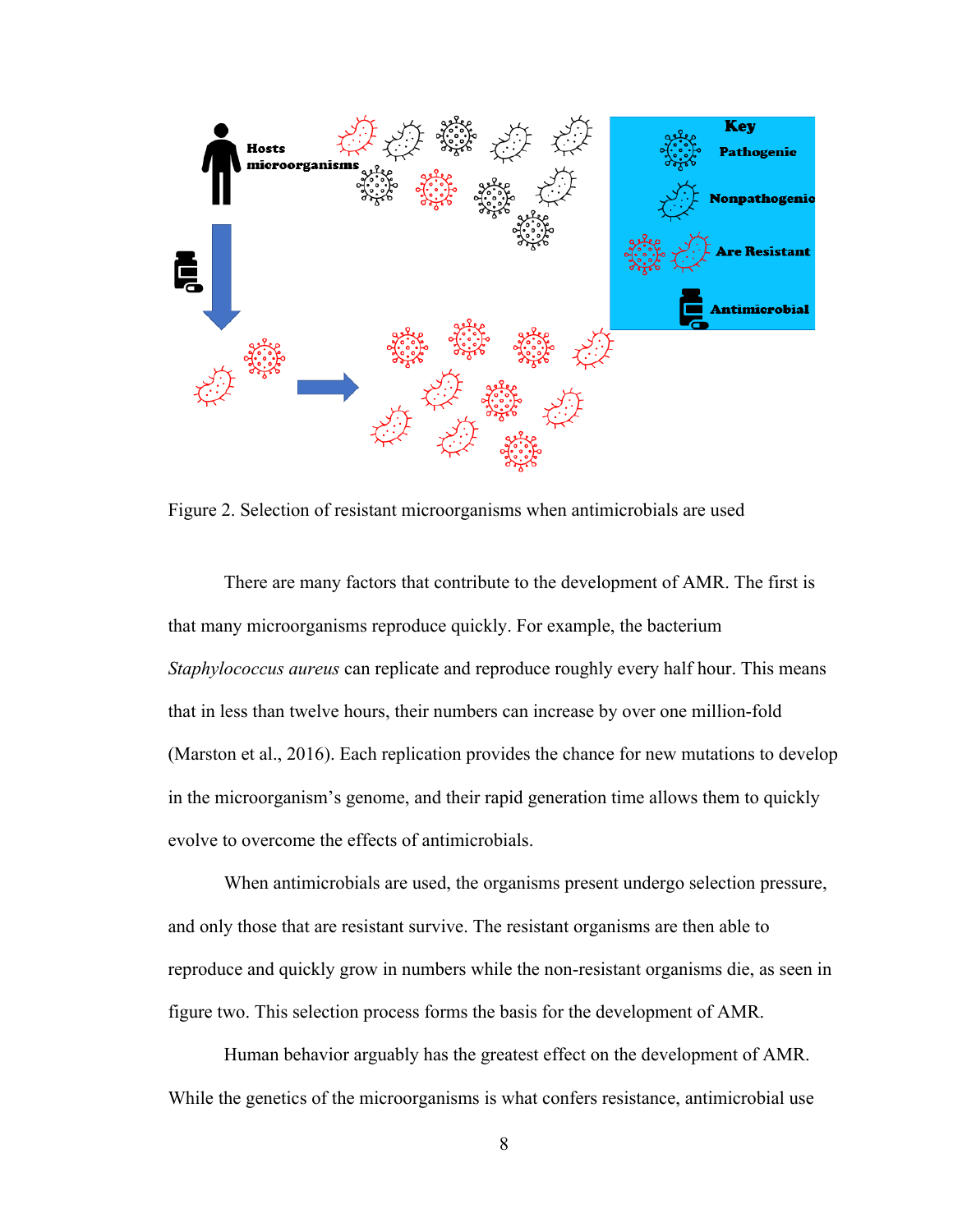selects for the organisms that are resistant. Some factors that contribute to the development of AMR include over-use of antimicrobials, misuse of antimicrobials, poor disease prevention, and inadequate access to vaccines and medicine. (WHO, 2020). Overusing antimicrobials provides more chances that a microorganism will be exposed to the antimicrobial and lead to the selection of resistant individuals. Similarly, misuse of antimicrobials can lead to the development of resistance since the antimicrobial may not be used in a way that will ensure the elimination of the microorganism. This can lead to more microorganisms surviving the exposure and developing resistance. Also, if the incorrect antimicrobial is used, it can select for resistant microorganisms that are not the ones causing the disease. These species can then transfer their resistance to other species, as discussed in the next section. Poor disease prevention can lead to the development of AMR because if a disease is prevented, there would be less use of antimicrobials to which the microorganism could be exposed. Preventing the disease limits the use of antimicrobials and therefore the chances of selecting for resistant organisms.

# Mechanisms of Antimicrobial Resistance Sharing

All organisms are capable of vertical gene transfer, which refers to the transfer of genetic information from the parent or parents to their offspring. This allows for resistance genes to be passed on to the next generation. In addition to vertical gene transfer, microorganisms, particularly bacteria, have mechanisms that allow them to share their resistance with other individuals through horizontal gene transfer. In horizontal gene transfer, genetic information is shared with other individuals that may or may not be of the same species. In bacteria, antimicrobial resistance genes are often found on plasmids,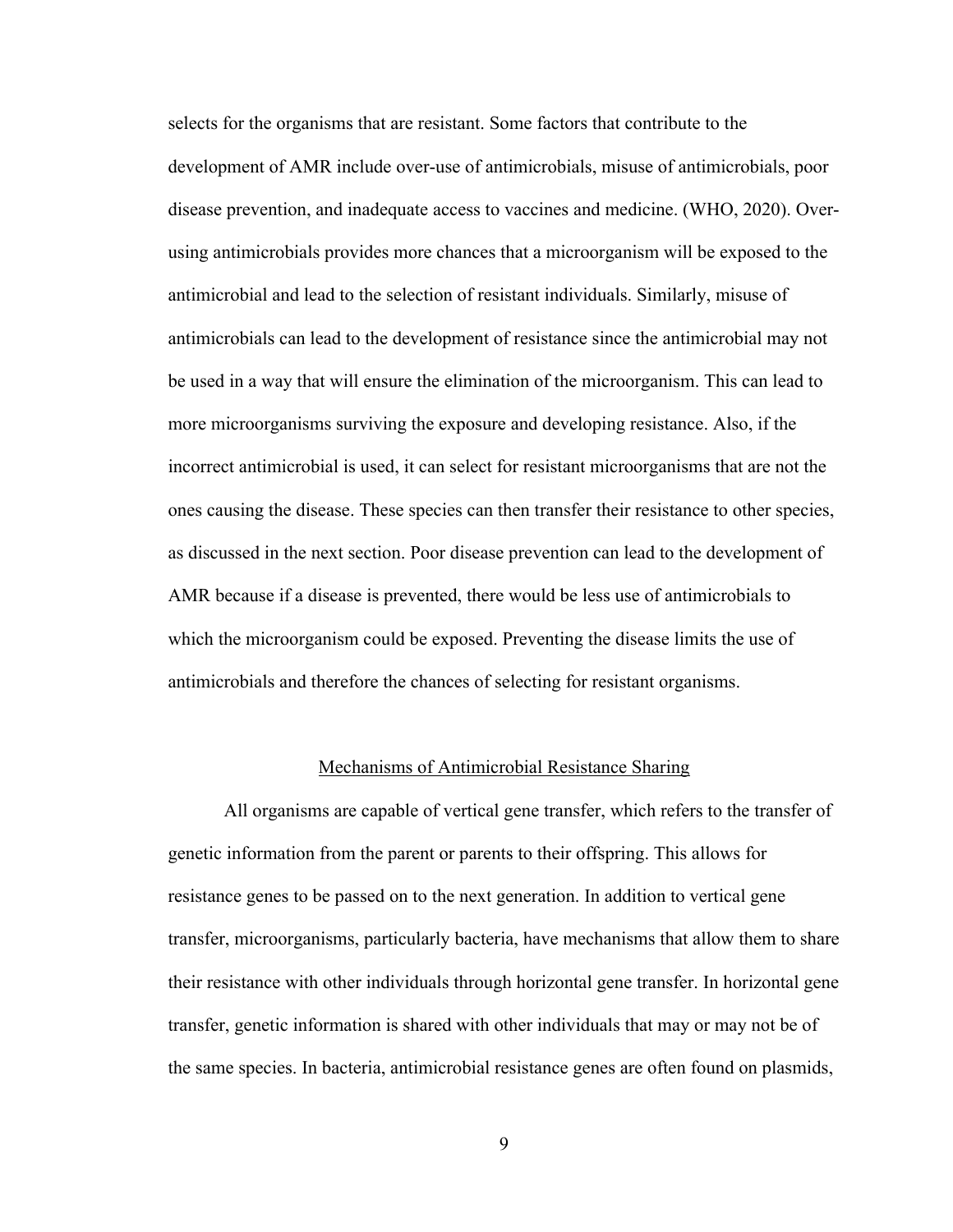and bacteria can share DNA on these structures with each other. As plasmids are found in a variety of bacterial species, this allows for resistance to be shared between different species (Marston et al., 2016). In conjugation, a bacterium will replicate its plasmid and transfer one copy to another bacterial cell. If this plasmid contained a gene that confers resistance, both bacteria are now resistant (Graf et al., 2018).

Bacteria can also acquire resistance genes through phage-mediated transduction, where a virus called a bacteriophage transfers bacterial DNA into a bacterium. The bacterial DNA that was transferred by the virus may contain genes for resistance, which leads to the spread of AMR. Transformation is a process where bacteria can take up DNA in their environment, which also has the potential to lead to the development of resistance (Graf et al., 2018). Some bacteria also possess mobile genetic elements, like transposons that are capable of moving within and between bacterial cells (Johansson et al., 2020). As these genetic sequences can move between the chromosomes and plasmids of different bacteria, they can confer resistance on more bacteria (Babakhani & Oloomi, 2018).

# Problems Associated with Antimicrobial Resistance

Antimicrobial resistance is harmful in regard to human and animal health as well as in relation to economic costs. According to the CDC's 2019 AR threat report, more than 2.8 million antibiotic-resistant infections occur in the United States each year, and more than 35,000 people die from these infections (CDC, 2019). Antimicrobial resistance makes diseases more difficult to treat and correlates to worse health outcomes. Antimicrobials are also important for other medical procedures. Chemotherapy, organ transplants, surgeries, and intensive care treatment all depend on the availability of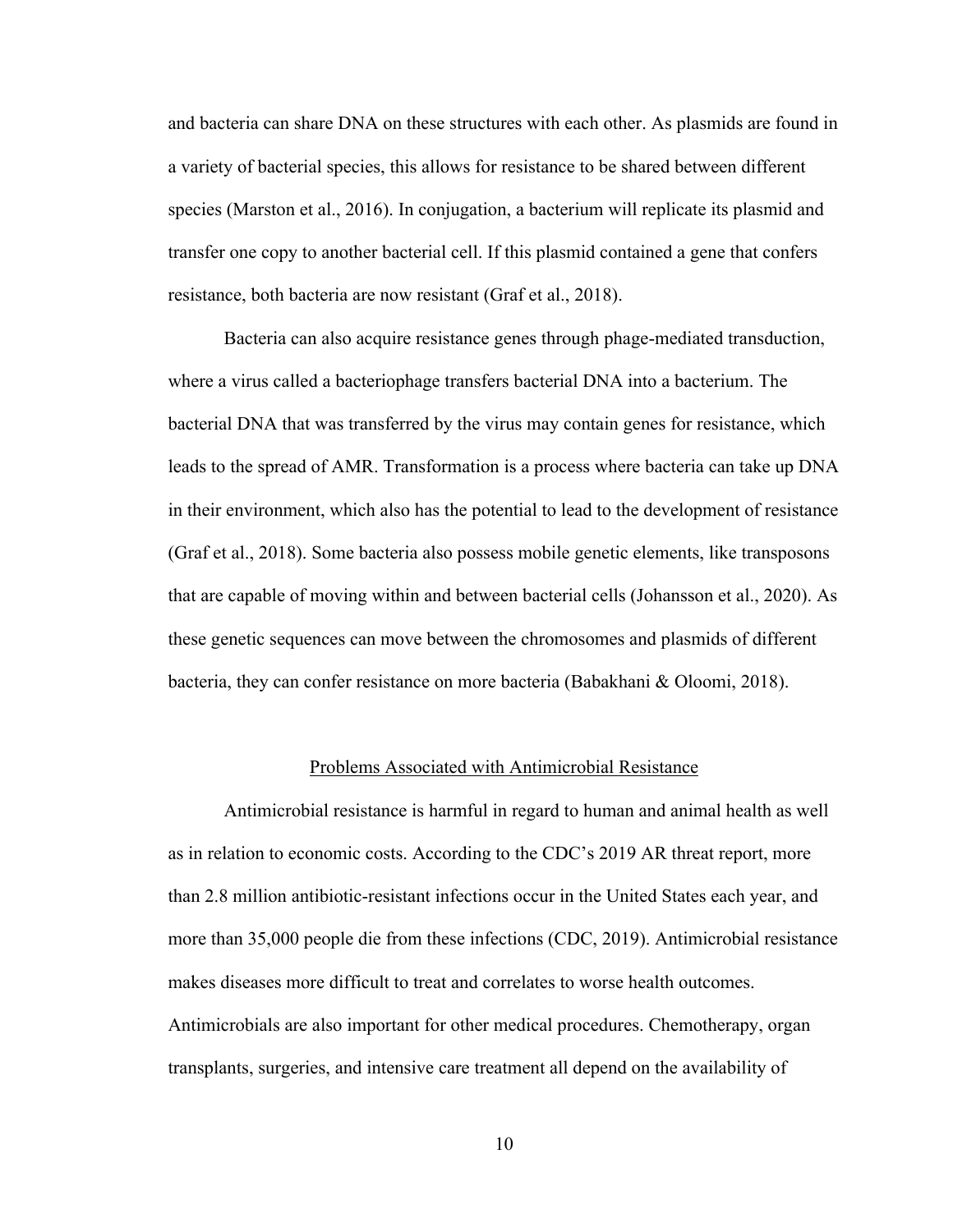effective antimicrobials. The effects on animal health are also considerable as antimicrobial resistance can lead to more complicated treatment and higher rates of euthanasia and death (Bengtsson & Greko, 2014).

In addition to its effects on health, antimicrobial resistance also has a large economic impact. In 2013, the CDC estimated that AMR cost the U.S. \$55 billion in excess health care costs and lost productivity (Prestinaci et al., 2015). Similar increases in costs are associated with antimicrobial resistance in animals. There are also other costs associated with AMR in animals. Money spent training and raising the animals, particularly in horses, service animals, and production animals, is lost upon the animal's death (Bengtsson & Greko, 2014).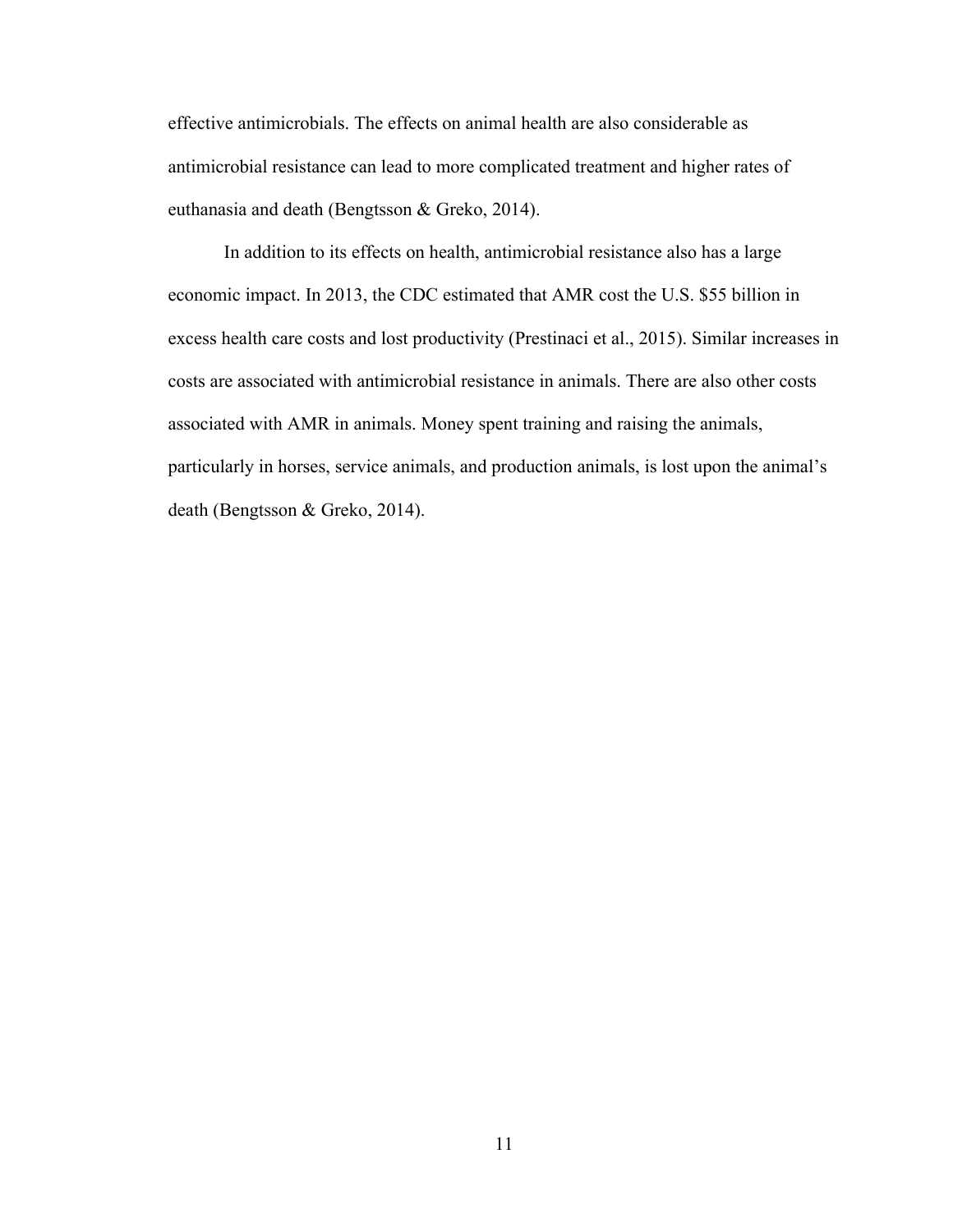### WHAT IS ANTIMICROBIAL STEWARDSHIP?

The goal of antimicrobial stewardship programs, also called antibiotic stewardship programs, is to measure and improve the use of antimicrobials in order to effectively treat infections, prevent harm caused by unnecessary antimicrobial use, and combat antimicrobial resistance (CDC, 2021b). In order to treat infections, an antimicrobial that is appropriate and effective needs to be selected. Similarly, many antimicrobials have adverse side effects, so they should only be used when necessary. Ensuring the appropriate use of antimicrobials helps to maximize positive patient outcomes while limiting possible negative side effects. As overuse and misuse of antimicrobials contribute to antimicrobial resistance, these steps also help to prevent the development of resistance.

The responsible use of antimicrobials involves ensuring that the right antimicrobial is prescribed and taken for the correct amount of time. This is done through a combination of providing guidelines and education to medical professionals, patients, and the community (Doron & Davidson, 2011). Prescribers should ensure that they are making accurate diagnoses and following antimicrobial guidelines (Dyar et al., 2017). Antimicrobial stewardship programs can be found in hospitals, communities, veterinary practices, and the WHO global stewardship framework (Dyar et al., 2017). The CDC identifies seven core elements of antimicrobial stewardship, which are Leadership, Accountability, Pharmacy expertise, Action, Tracking, Reporting, and Education (CDC, 2021c). Figure three shows the percentage of hospitals by state that met all seven of these elements in 2019 (CDC, 2021a).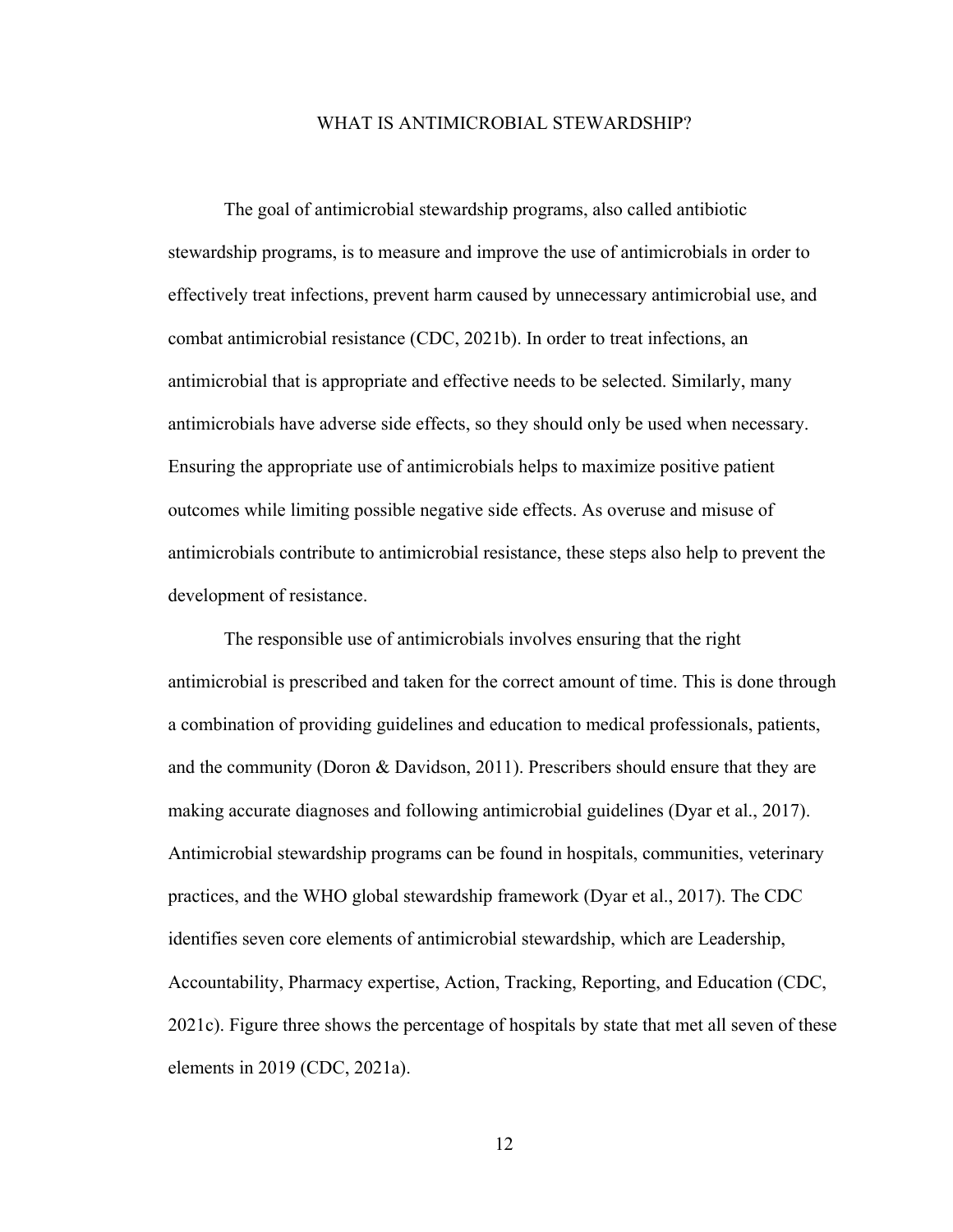

Figure 3. Percentage of hospitals that met all seven CDC core elements of antimicrobial stewardship in 2019 (CDC, 2021a)

While the CDC does not require the presence of clinical microbiologists on antimicrobial stewardship teams, the inclusion of these individuals can greatly increase the success of these programs. This increase in success is related to providing patientspecific culture and susceptibility data that can be used to identify the pathogen and which antimicrobials it is susceptible to. A survey of hospitals in Quebec found that 89% of hospitals included a clinical microbiologist in their stewardship programs while other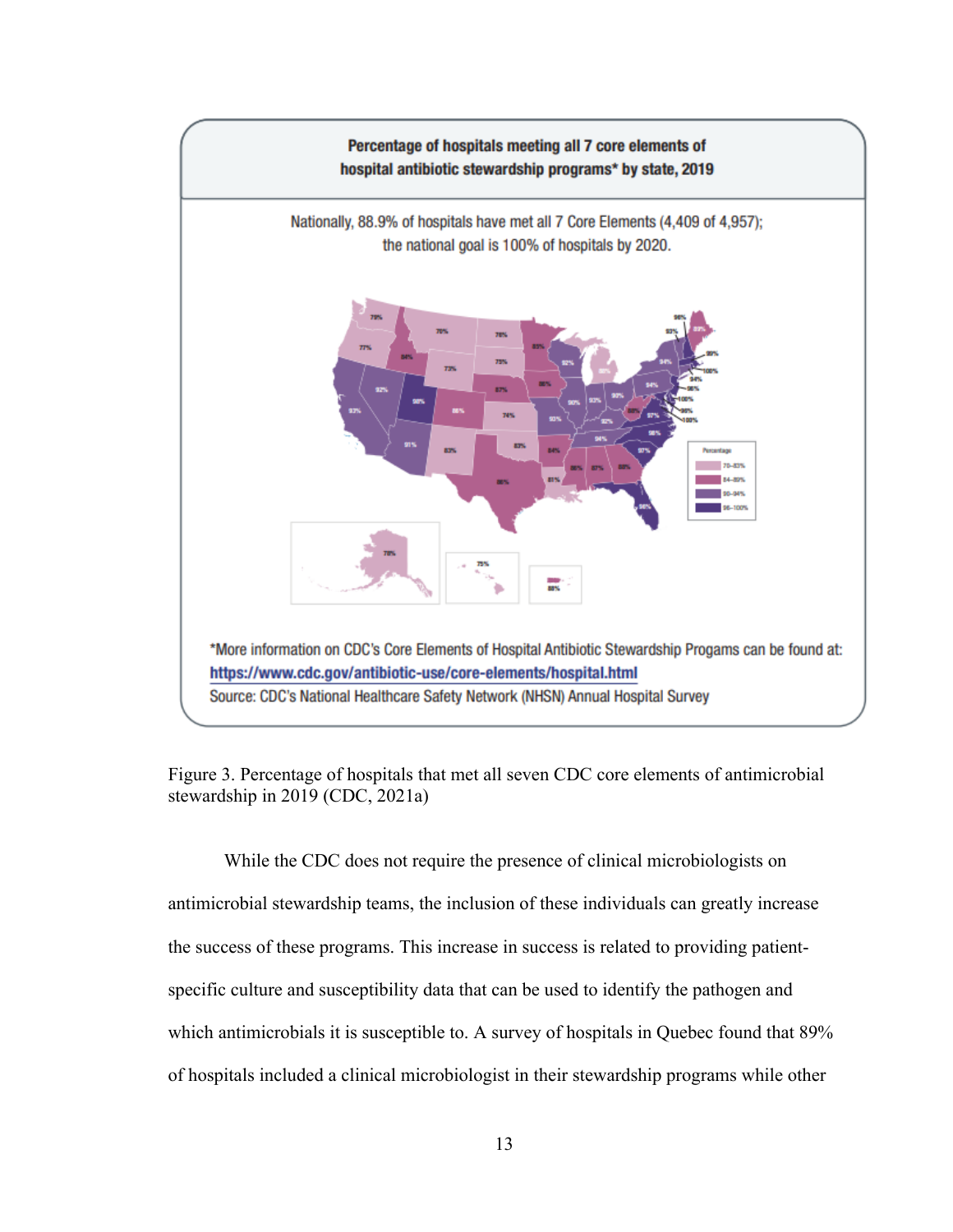surveys have found that only 26% of hospitals in California and 42% of hospitals in Florida included microbiologists in their stewardship programs, indicating that stewardship programs can still be improved (Morency-Potvin et al., 2017). The use of antimicrobial sensitivity tests, which are more common in veterinary medicine than in human medicine, would improve the use and effectiveness of antimicrobials which would help to limit the development of antimicrobial resistance. It would also improve the health outcomes of patients by providing more effective treatment (Khan et al., 2019).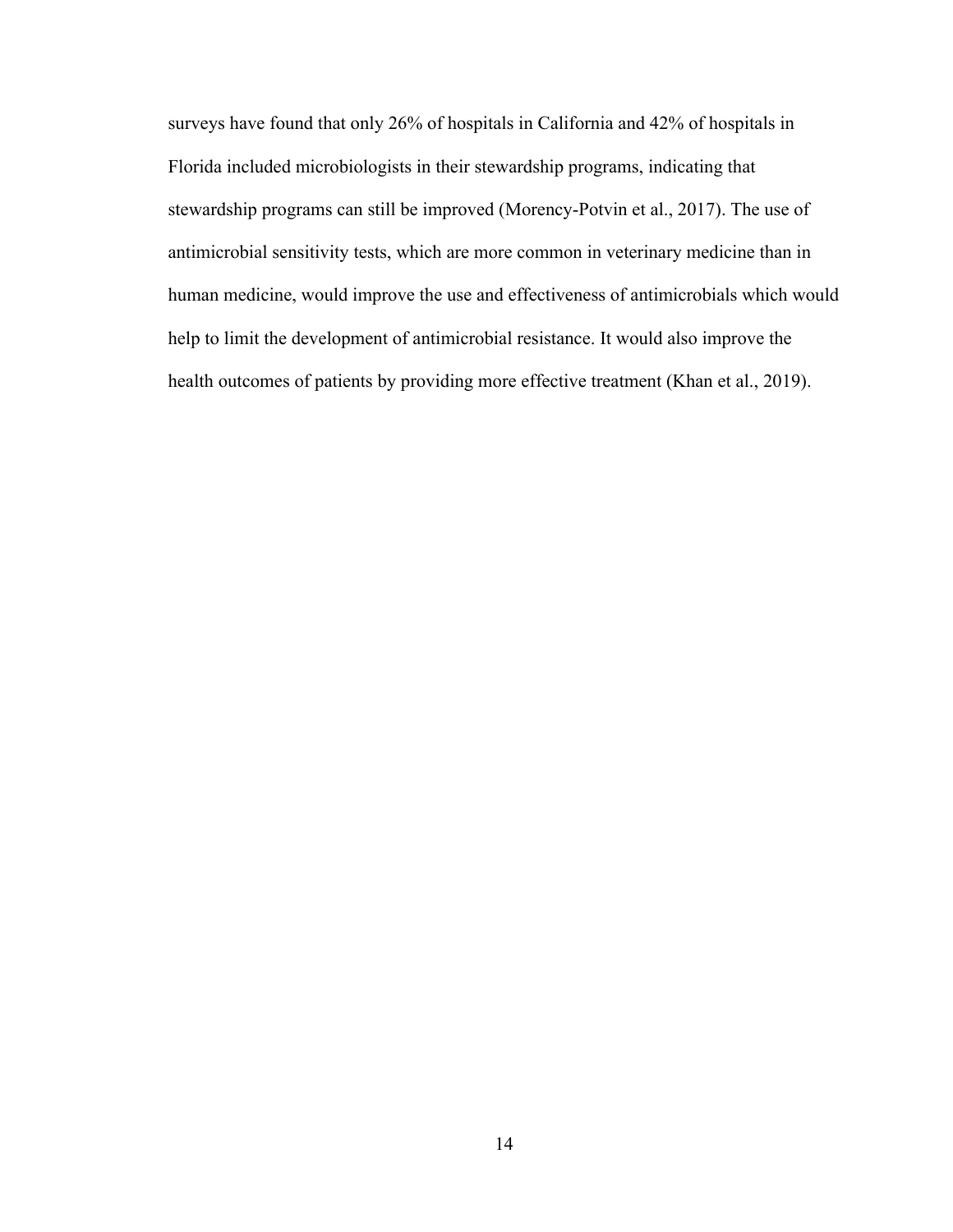# THE ONE HEALTH PERSPECTIVE

The universal use of antimicrobials and the interconnectedness of human, animal, and environmental health has led to the development of a One Health approach to address many health-related problems, including antimicrobial resistance. One Health refers to a collaborative cross-disciplinary approach to obtain optimal health for humans, domestic animals, wildlife, plants, and the environment (McEwen & Collignon, 2018). The One Health perspective takes into account that antimicrobial resistance in one sector can impact all of the others. This is true of both human and veterinary medicine.

Humans and animals are infected with many of the same species of microorganisms. Zoonotic diseases, or zoonoses, are diseases that are caused by organisms that can spread between animals and humans. It is estimated that every six out of ten known diseases are zoonotic and three out of every four new or emerging infections in humans originate from animals. Some examples of zoonoses are influenza, salmonellosis, West Nile virus, rabies, Lyme disease, and COVID-19 (CDC, 2021d).

One example of how the environment influences human and veterinary medicine is the presence of natural resistance in organisms in the environment. Mechanisms of resistance to penicillins were discovered in soil bacteria years before penicillins were clinically used in humans. Bacterial modes of horizontal gene transfer allow for these soil organisms to transmit their resistance genes to other bacterial species that can cause disease. The rapid increase in AMR to penicillins likely had its foundations in the presence of these genes in soil organisms that were exposed to these compounds by the fungi with which they shared an environment (Fernandes et al., 2013).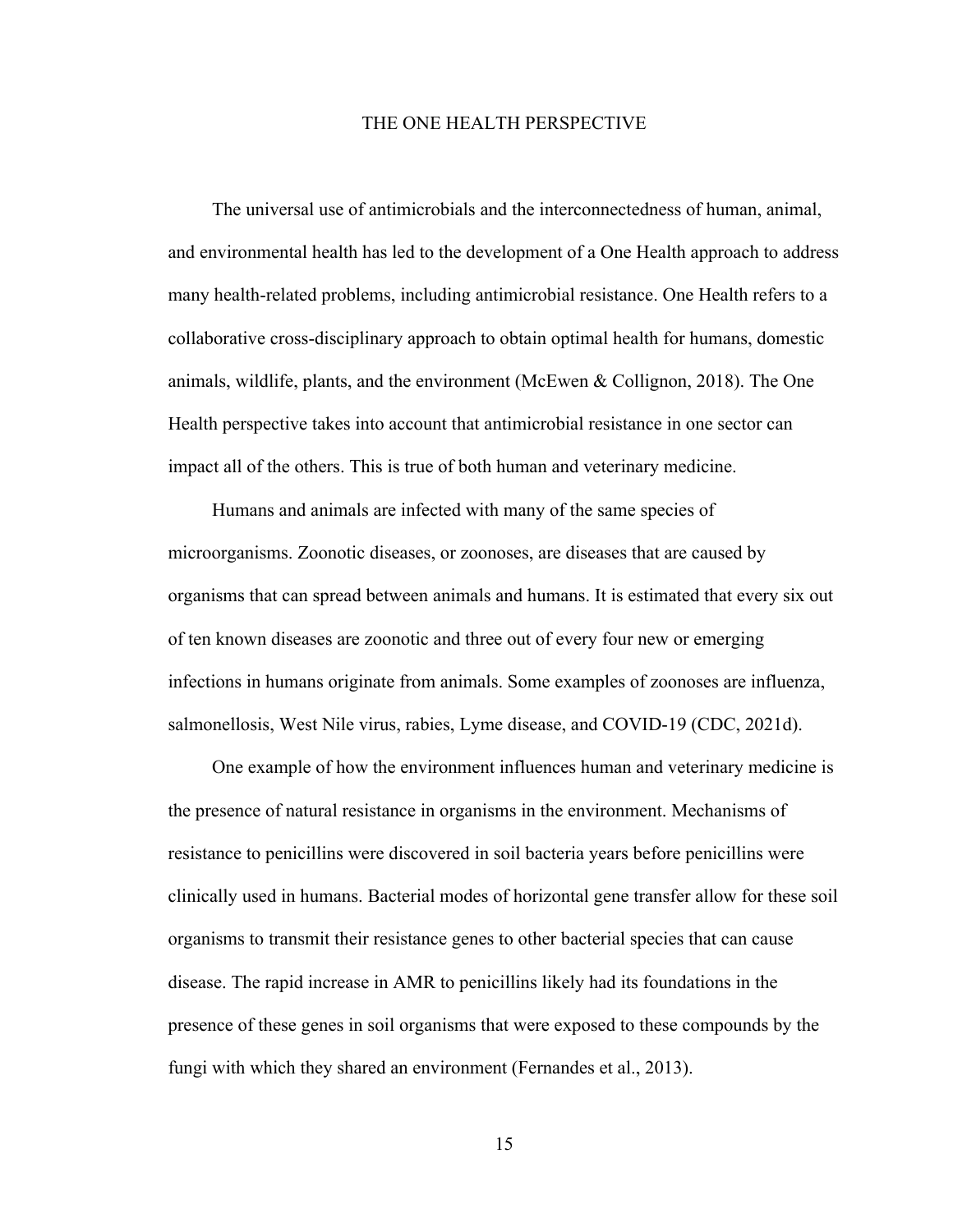Antimicrobial use in human and veterinary medicine can also affect the environment. Fluoroquinolones are widely used in both animal and human medicine, which can lead to their introduction into the environment. Unused medications can be improperly disposed of and end up in wastewater, and a certain amount of these antibacterials end up in the feces of those treated with them. Spreading manure and sewage sludge to agricultural fields is a common practice that can introduce these drugs into the environment. Resistant pathogenic bacteria have been detected in wastewater and sewage-treatment plants (Picó & Andreu, 2006). These bacteria can then infect animals and confer their resistance genes to other bacteria. Plants can also take up these chemicals from the soil and their presence has been detected in carrots and lettuce (Boxall et al., 2006). In the United States and Spain where fluoroquinolones are commonly used in animals, high rates of resistance, sometimes over 80%, have been detected in food-borne pathogens. In Australia, where fluoroquinolones are not approved for animal use, fluoroquinolone resistance rates in these pathogens were significantly lower, indicating that human and animal health are closely related (Pham et al., 2019).

Animals share the same environment as humans and often the same infections (McEwen & Collignon, 2018). The same antimicrobials are used in almost all applications and microorganisms have developed ways to share resistance both among and between species. In order to ensure that antimicrobials stay effective, antimicrobial use must be monitored in human, animal, and environmental health sectors. Figure four shows how antimicrobial resistance organisms and genes can spread (Walsh, 2018).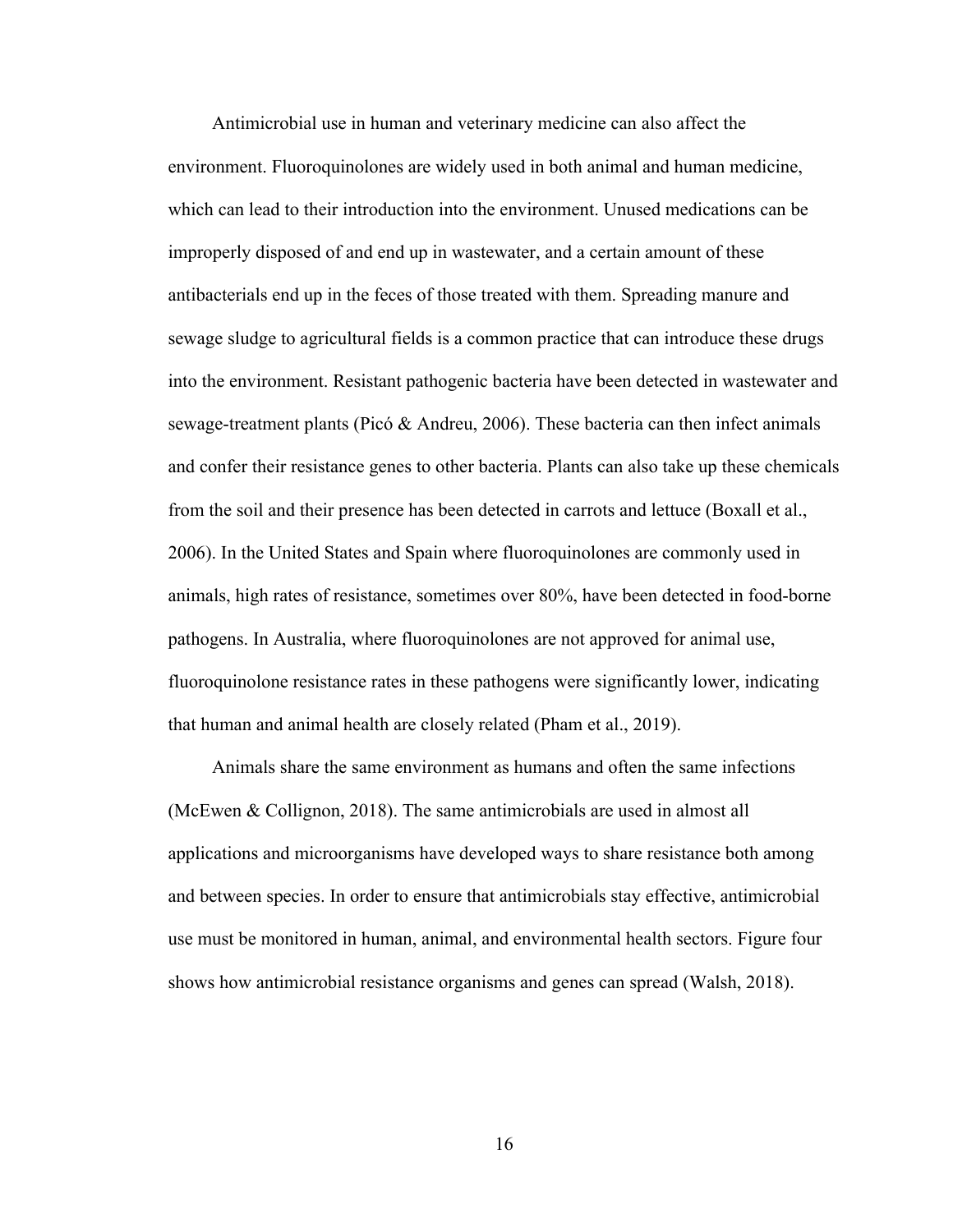

Farming<br>Figure 4. Antimicrobial resistance can spread between humans, animals, and the environment (Walsh, 2018).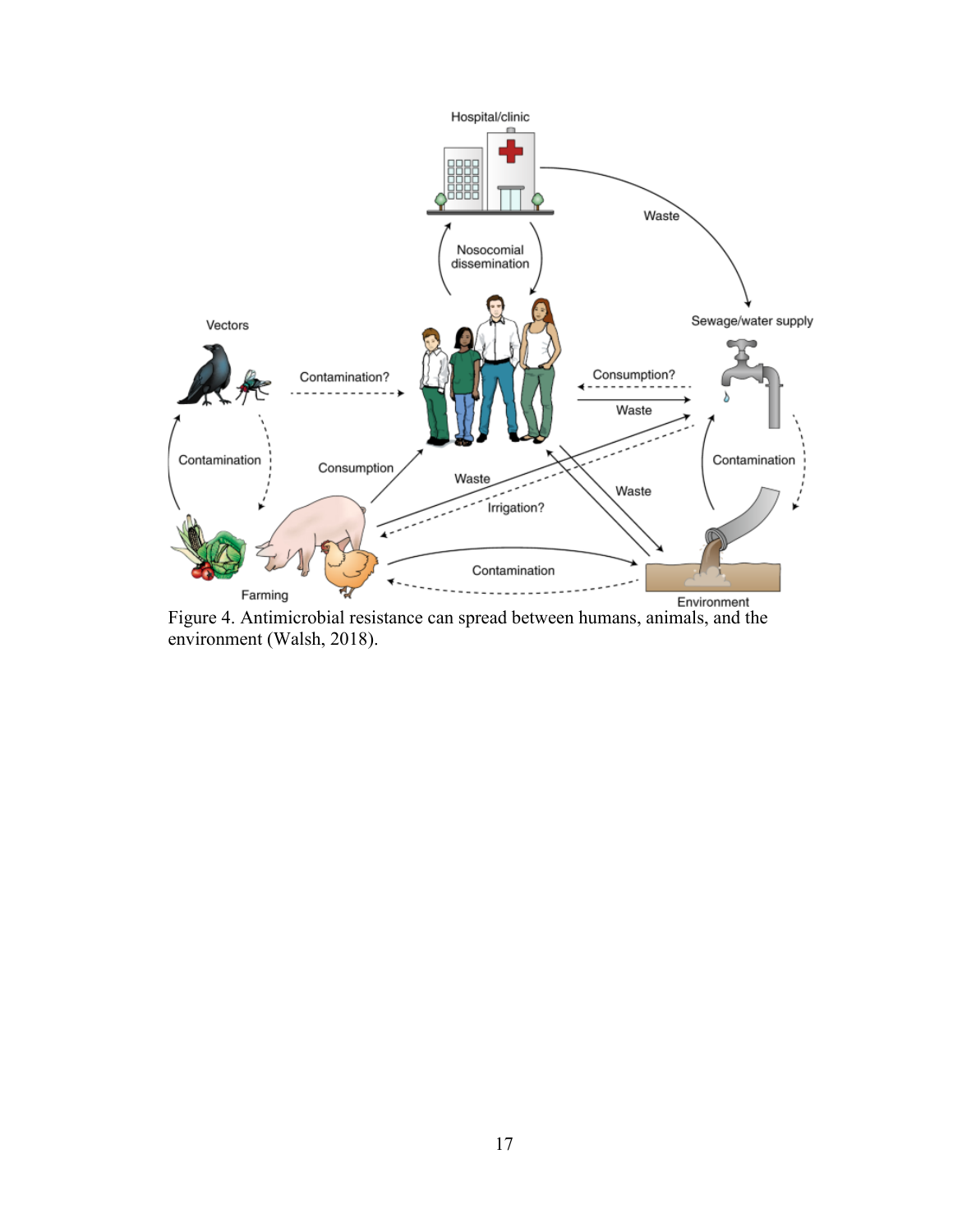# ANTIBACTERIALS

Antibacterials are a class of antimicrobials that kill or inhibit the growth of bacteria. As of 2019, antibacterials were the most commonly prescribed drugs in hospitals worldwide (Yimenu et al., 2019). The three antibacterial classes that will be reviewed in this paper are beta-lactams, macrolides, and fluoroquinolones. All three classes are used in both human and veterinary medicine. These three classes were chosen because they are all important in the treatment of both humans and animals and are widely used.

# Beta-lactams

Beta-lactams are the most widely used class of antibacterials, accounting for 65% of all prescriptions of injectable antibacterials in the U.S. (Bush & Bradford, 2016). Betalactams are characterized as having a beta-lactam ring, which is a four-cornered ring containing a nitrogen atom (Fernandes et al., 2013). Some beta-lactams have sidechains connected to the ring, and a small percentage of patients have an allergic reaction to betalactams due to these side-chain determinants. Penicillin G was the first beta-lactam to be used clinically. Some examples of beta-lactams are penicillins, cephalosporins, monobactams, and carbapenems (Bush & Bradford, 2016).

Beta-lactams are broad-spectrum antibacterials that are widely used in both human and veterinary medicine to treat and prevent infections caused by bacteria. They are effective against many bacteria, including *Streptococcus* and *Staphylococcus* species, Gram-positive, Gram-negative, enteric, and anaerobic bacteria (Bush & Bradford, 2016).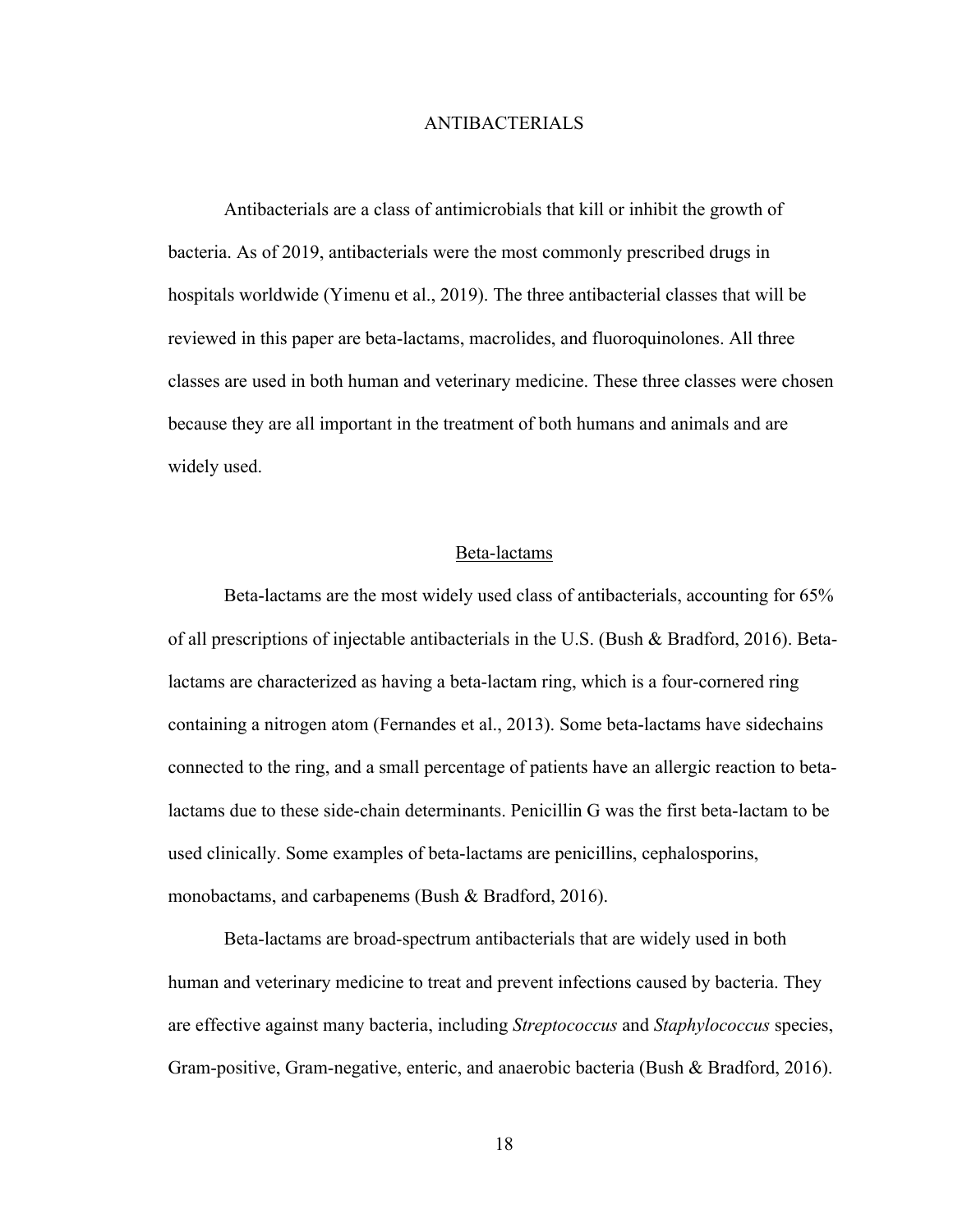They have also been used to improve growth rate and feed efficiency in food animals (Li et al., 2007). The basis for their growth-promoting effect is not known, but some hypotheses include that the antibacterial works against microorganisms present in the animal feed that consume some nutrients, inhibit the absorption of nutrients, or negatively impact the animal's health (Chattopadhyay, 2014). Beta-lactams are listed on the World Health Organization's (WHO) list of critically important antimicrobials for human medicine and the World Organization for Animal Health's (OIE) list of antimicrobials of veterinary importance (OIE, 2021; WHO, 2019).

# Mechanism of Action

Almost all bacteria cells have a cell wall that functions to maintain the shape of the cell and withstand intracellular pressure. These cell walls are made of peptidoglycan, which is found only in bacterial cells (Scheffers & Pinho, 2005). Beta-lactams interfere with the formation of the cell wall by binding to penicillin-binding proteins, which are enzymes essential for peptidoglycan cross-linking (Bush & Bradford, 2016). The enzymes become non-functional, and the bacteria cannot build their cell wall. As bacteria cannot survive without their cell wall, this results in their death.

# Resistance

As beta-lactams have been widely used for many years, bacteria have developed resistance to them. Resistance to beta-lactams developed rapidly. Six years after its introduction to the market, resistance to benzylpenicillin in staphylococci went from less than 10% to 60%, and resistance is found in over 90% of staphylococci today (Fernandes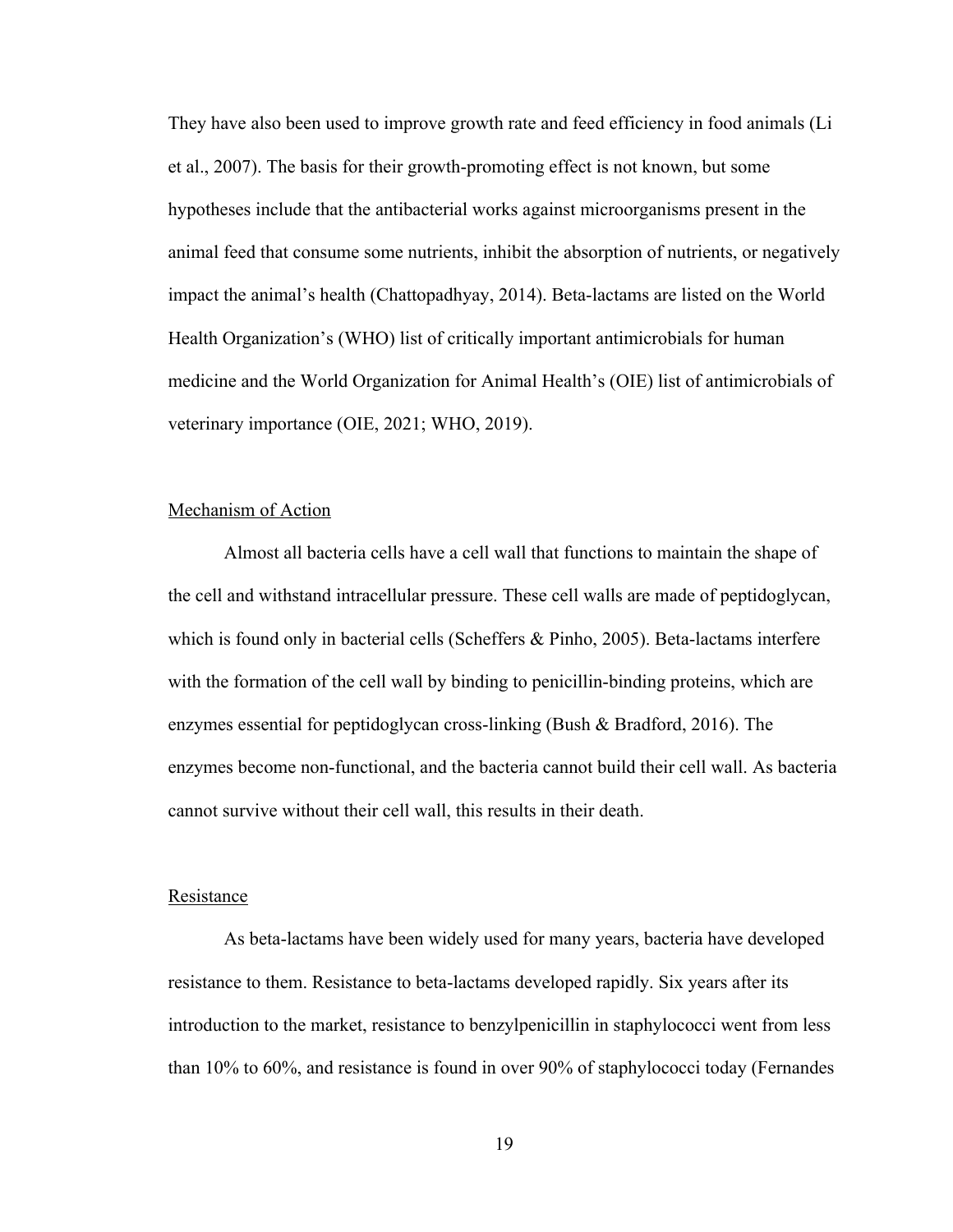et al., 2013). The most common form of resistance is the presence of beta-lactamases in bacteria. These enzymes alter the beta-lactam ring of the antibacterial, which renders them ineffective. Many of the genes associated with beta-lactamases are found on plasmids and transposons, which facilitates the spread of resistance to other bacterial species (Fernandes et al., 2013). In order to combat this resistance problem, betalactamase inhibitors were developed that prevent the beta-lactamase enzyme from altering the beta-lactam ring (Bush & Bradford, 2016).

Another form of resistance involves the alteration of the structure of the penicillin-binding proteins so that they are not affected by the binding of a beta-lactam. These altered penicillin-binding proteins are still functional even in the presence of betalactams. Some bacterial cells have developed resistance by developing efflux pumps that actively remove the antibacterial from the cytoplasm or alterations in the cell membrane that limit beta-lactams from entering in the first place (Fernandes et al., 2013).

# Macrolides

Macrolides are a group of compounds that are made up of a 12-, 14-, 16-, or 17 membered macrocyclic lactone ring with various attachments that have antibacterial activity. They were first isolated from a *Streptomyces* bacterial strain (Dinos, 2017). Macrolides are the second most prescribed antibacterial class in the United States, and azithromycin was the most prescribed antibacterial agent (Hicks et al., 2015). Other macrolides are erythromycin, clarithromycin, and fidaxomicin. Macrolides have a slightly broader spectrum of activity than beta-lactams, and they are often used in those with penicillin allergies (Aminov, 2017).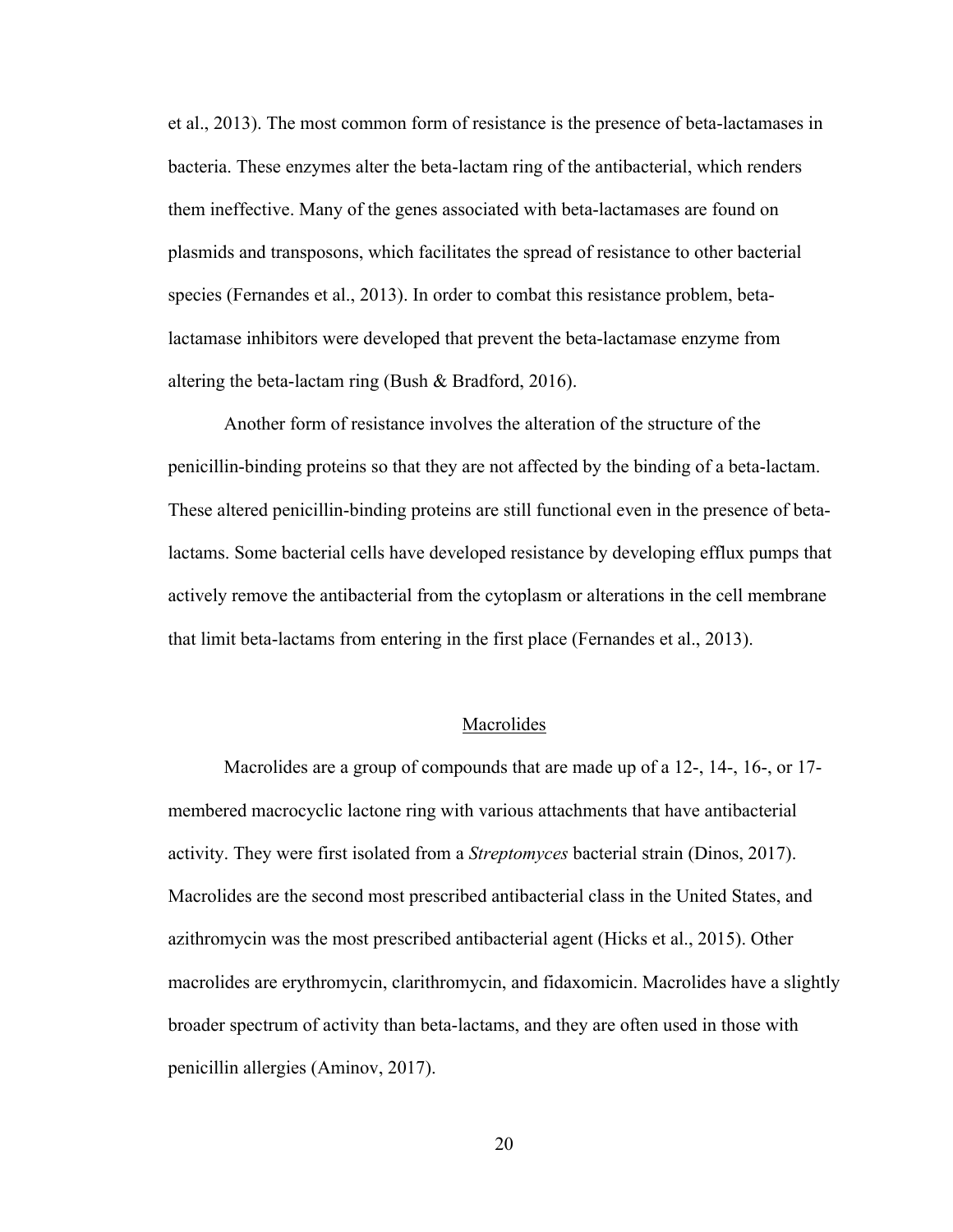Macrolides are broad-spectrum antibacterials that are widely used in both human and veterinary medicine. Their uses in human medicine include infections caused by *Mycoplasma* species, *Chlamydia* species, and some Gram-negative bacteria. Veterinary applications include preventing and treating bovine respiratory disease complex and mastitis in cattle as well as a variety of other bacterial infections in companion animals, swine, and sheep (Anadón & Reeve-Johnson, 1999; Trott et al., 2021). Macrolides are listed as critically important antimicrobials on both the WHO's list of critically important antimicrobials for human medicine and the OIE's list of antimicrobials of veterinary importance (OIE, 2021; WHO, 2019).

# Mechanism of Action

All cells need to be able to create proteins in order to perform the functions necessary for life. Macrolides interfere with this process and disrupt protein synthesis. The macrocyclic lactone ring of the macrolide binds to the 50S ribosomal subunit and blocks where newly synthesized proteins are released. The macrolide disrupts protein synthesis by either disrupting peptide bond formation in the protein or inhibiting elongation of the peptide through steric hindrance (Lenz et al., 2021). As the bacteria can no longer synthesize the proteins it requires, it will be unable to divide and will die.

# **Resistance**

Bacteria have developed resistance to macrolides through two main mechanisms. The first is through modification of the ribosomes to prevent the macrolide from binding. Some bacteria add methyl groups to the binding site of the macrolide, which prevents the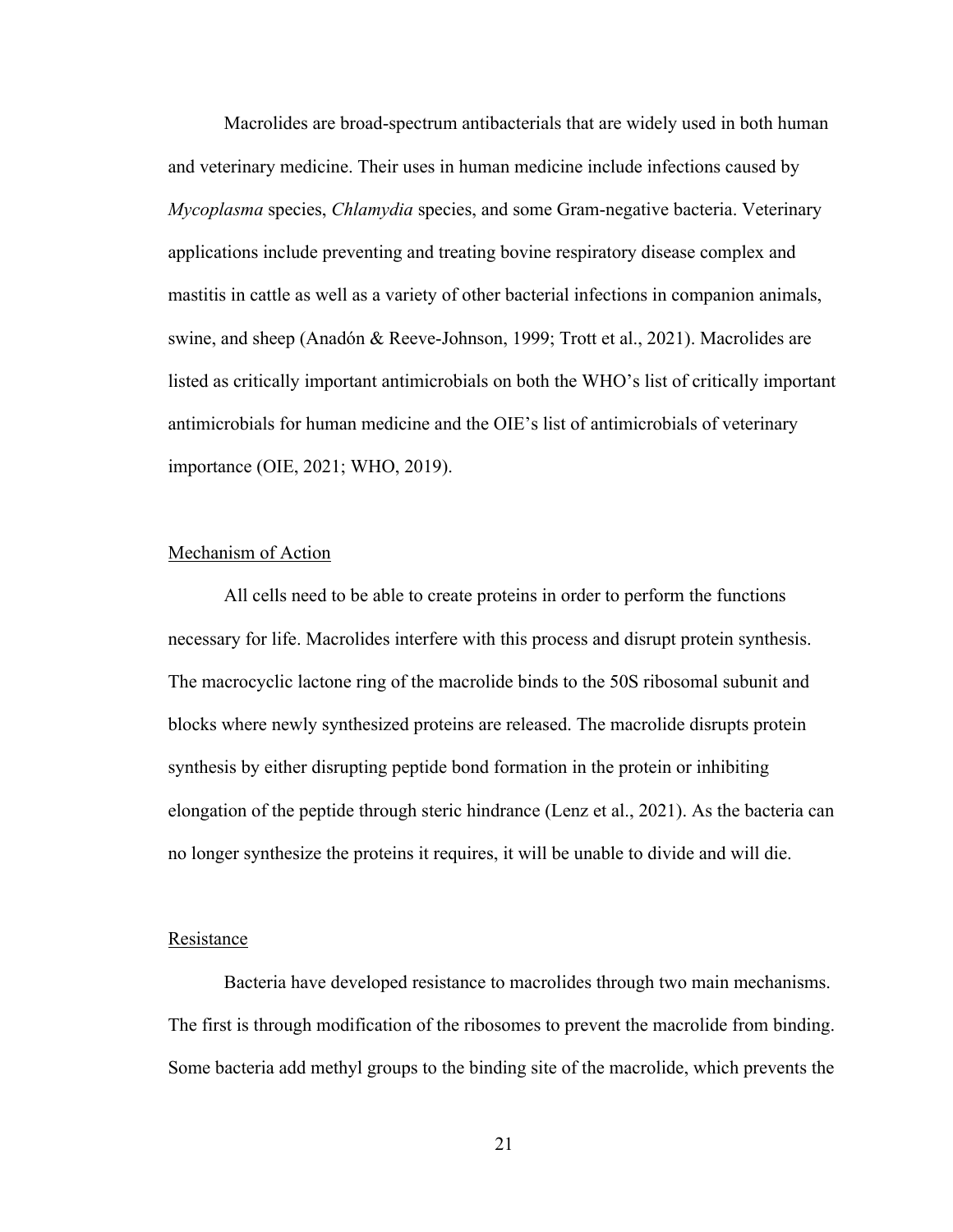macrolide from binding there and preventing protein synthesis. Nearly forty genes associated with this type of resistance have been identified and many are found on plasmids and transposons. Other bacteria have mutations in the genes that code for the part of the ribosome that macrolides bind to. This mutation alters the structure enough so that the macrolide cannot attach. Genes for this type of resistance are generally spread through transformation. The other form of resistance is through the use of efflux pumps that actively pump out the macrolide molecules. These pumps remove the macrolide from the cytoplasm before it has a chance to disrupt protein synthesis. The genes for this type of resistance are found on plasmids as well as large transposons (Leclercq, 2002).

# Fluoroquinolones

Fluoroquinolones, also known as quinolones, have a bicyclic structure that contains a fluorine atom. Examples of fluoroquinolones include ciprofloxacin, ofloxacin, levofloxacin, enrofloxacin, danofloxacin, and orbifloxacin (Picó & Andreu, 2006). They are active against Gram-positive and Gram-negative bacteria as well as mycobacteria. Fluoroquinolones are broad-spectrum antibacterials that are used in both human and veterinary medicine to treat a wide variety of bacterial diseases. In humans, fluoroquinolones are used to treat urinary tract infections, digestive tract infections, and respiratory infections. Some specific diseases that are targeted are typhoid caused by *Salmonella* and pneumonia (Pham et al., 2019). Fluoroquinolones are important in veterinary medicine, especially in the treatment of septicemias, respiratory, and enteric diseases (OIE, 2021). Fluoroquinolones are listed on the WHO's list of antimicrobials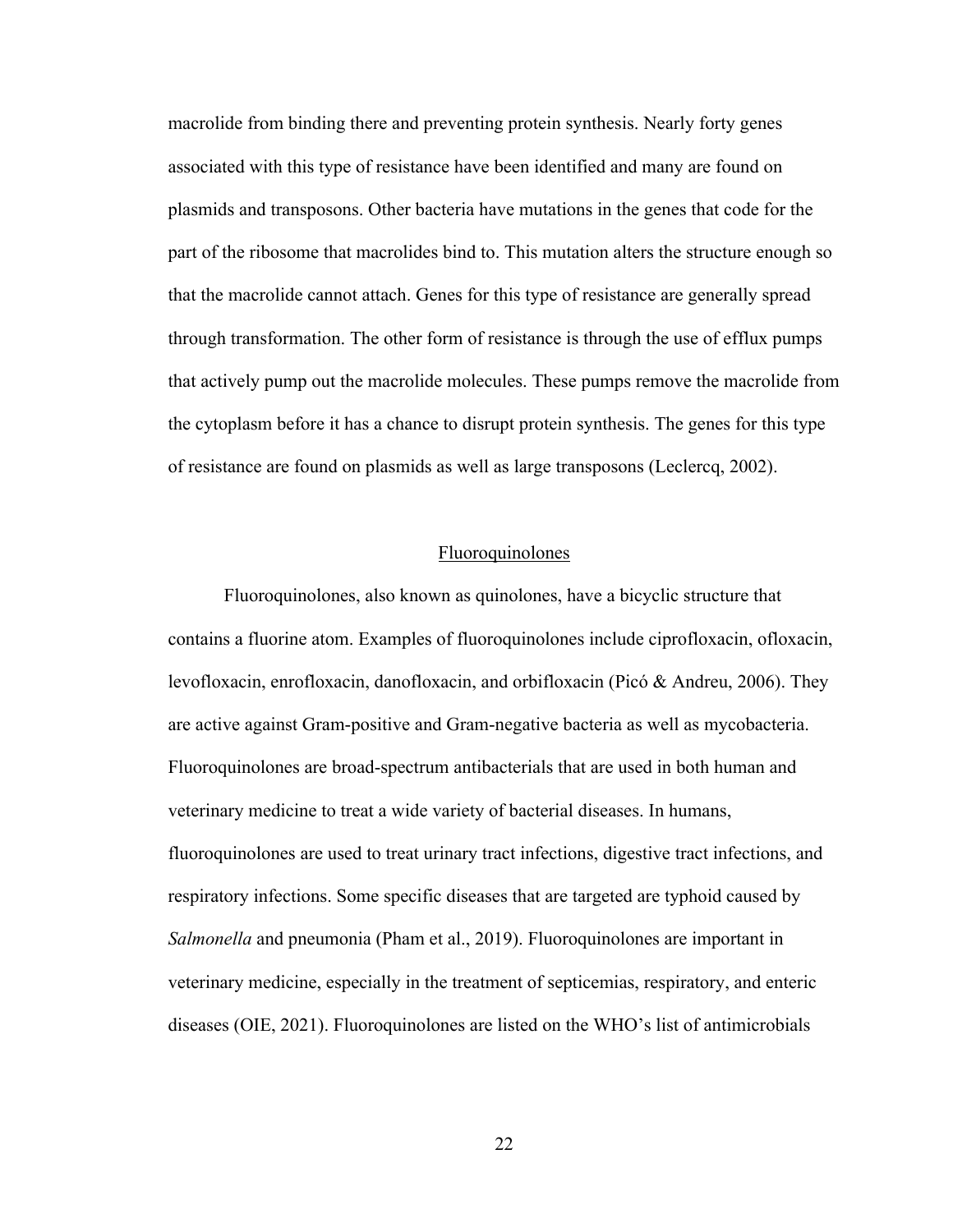important for human medicine and the OIE's list of antimicrobials as critically important (OIE, 2021; WHO, 2019).

# Mechanism of Action

All cells need to be able to synthesize DNA in order to divide, and bacteria are no exception. The mechanism of fluoroquinolones involves interfering with bacterial DNA synthesis by inhibiting two topoisomerase enzymes, DNA gyrase and topoisomerase IV. These two enzymes are involved in the unwinding of DNA so that the replication machinery can access the DNA molecule (Blondeau, 2004). If these enzymes cannot function, the bacterial cell cannot separate its DNA, which prevents DNA replication. Without DNA replication, the bacterial cell cannot divide to make more cells, which limits its growth and leads to its death.

### Resistance

Bacteria can develop resistance to fluoroquinolones through two main mechanisms. The first is through alteration of the structure of DNA gyrase and topoisomerase IV. A mutation in even one single amino acid sequence of these enzymes leads to decreased ability of the fluoroquinolone to bind and inhibit the enzyme. If the fluoroquinolone cannot bind to the enzyme, then it cannot inhibit DNA synthesis (Pham et al., 2019). Another form of resistance relies on decreasing the concentration of fluoroquinolones in the cytoplasm. This can be done by reducing the ability of fluoroquinolones from entering the cell through decreased porin structures. Efflux pumps can also be used to remove the fluoroquinolone once it has already entered the cytoplasm.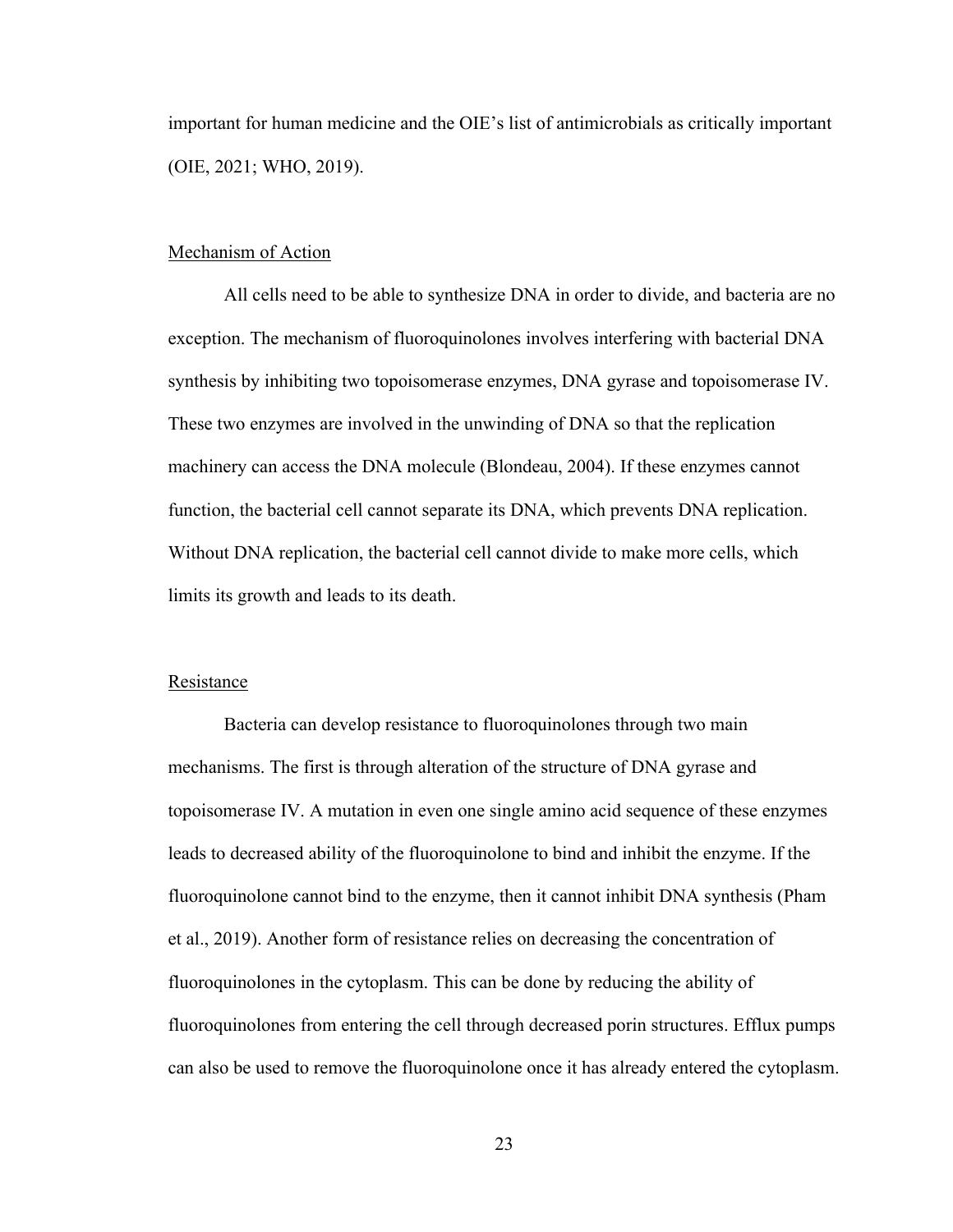Several genes related to both types of resistance can be found on plasmids, allowing for horizontal gene transfer between bacteria (Pham et al., 2019).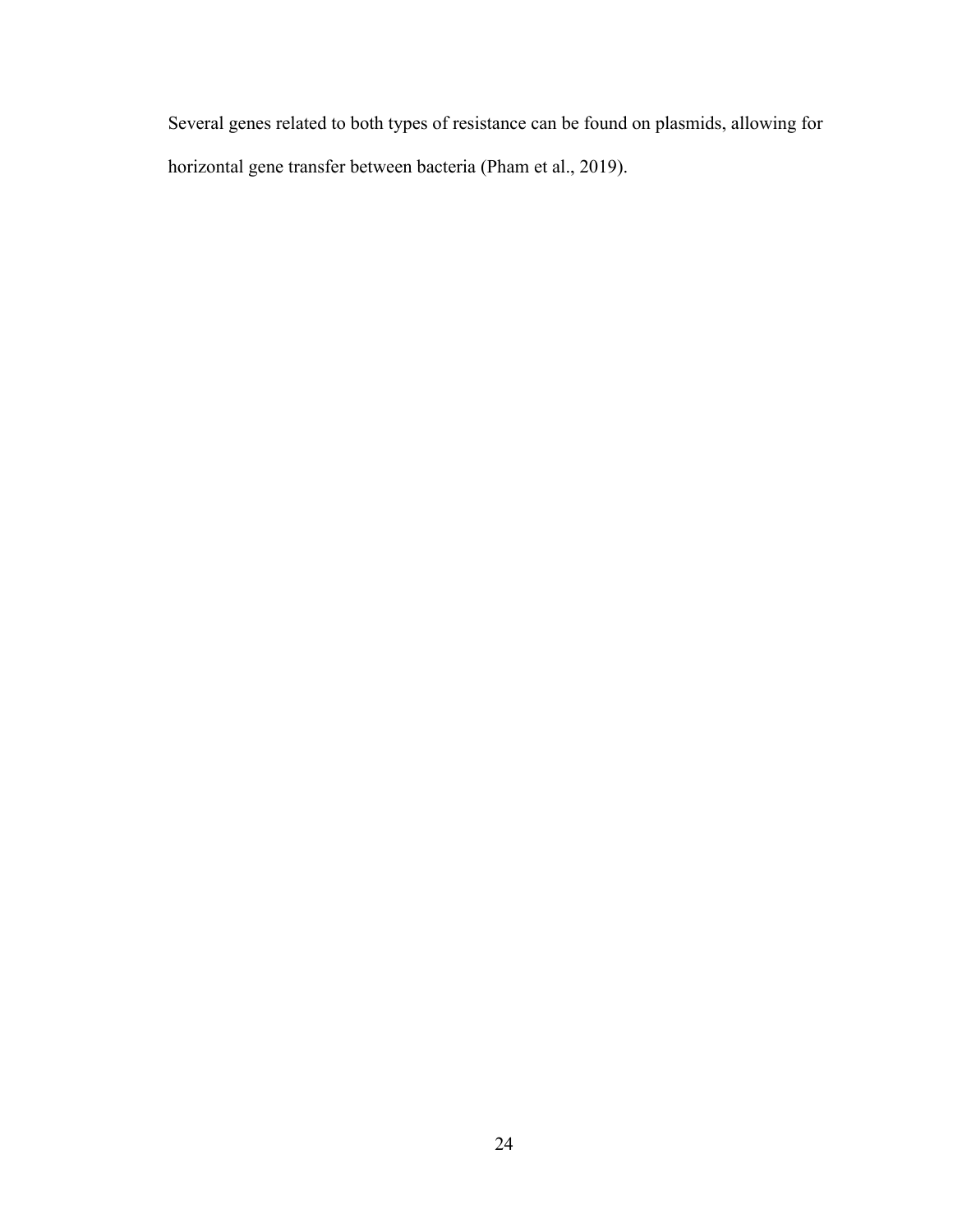# ANTIPARASITICS

Antiparasitics are a class of antimicrobials that kill or inhibit the growth of parasitic organisms, which includes endoparasites like helminths and protozoa, as well as ectoparasites, such as arthropods. The two antiparasitic classes reviewed in this paper are the quinolines and avermectins, which are used in both human and veterinary medicine.

# Quinolines

Quinolines are antiparasitics that are derived from the quinoline molecule. Examples of quinolines include chloroquine, hydroxychloroquine, quinine, and mefloquine. In human medicine, they are primarily used to treat and prevent malaria, which is caused by a protozoan. They are also used to treat several autoimmune disorders including rheumatoid arthritis and systemic lupus erythematosus (Schrezenmeier  $\&$ Dörner, 2020). Quinolines can also be used in veterinary medicine for the treatment of some autoimmune diseases in dogs (Oberkirchner et al., 2011). Chloroquine is also used in fish to treat and prevent some protozoal diseases (Hemdal, 2020).

#### Mechanism of Action

For part of its lifecycle, the protozoan that causes malaria, *Plasmodium*, breaks down the hemoglobin of host red blood cells in order to acquire nutrients. This occurs in the protozoal food vacuole. One of the by-products, heme, is toxic to the organism and is normally detoxified by being converted into a crystalline structure called hemozoin. Quinolines prevent the detoxification of heme by binding to the heme and preventing the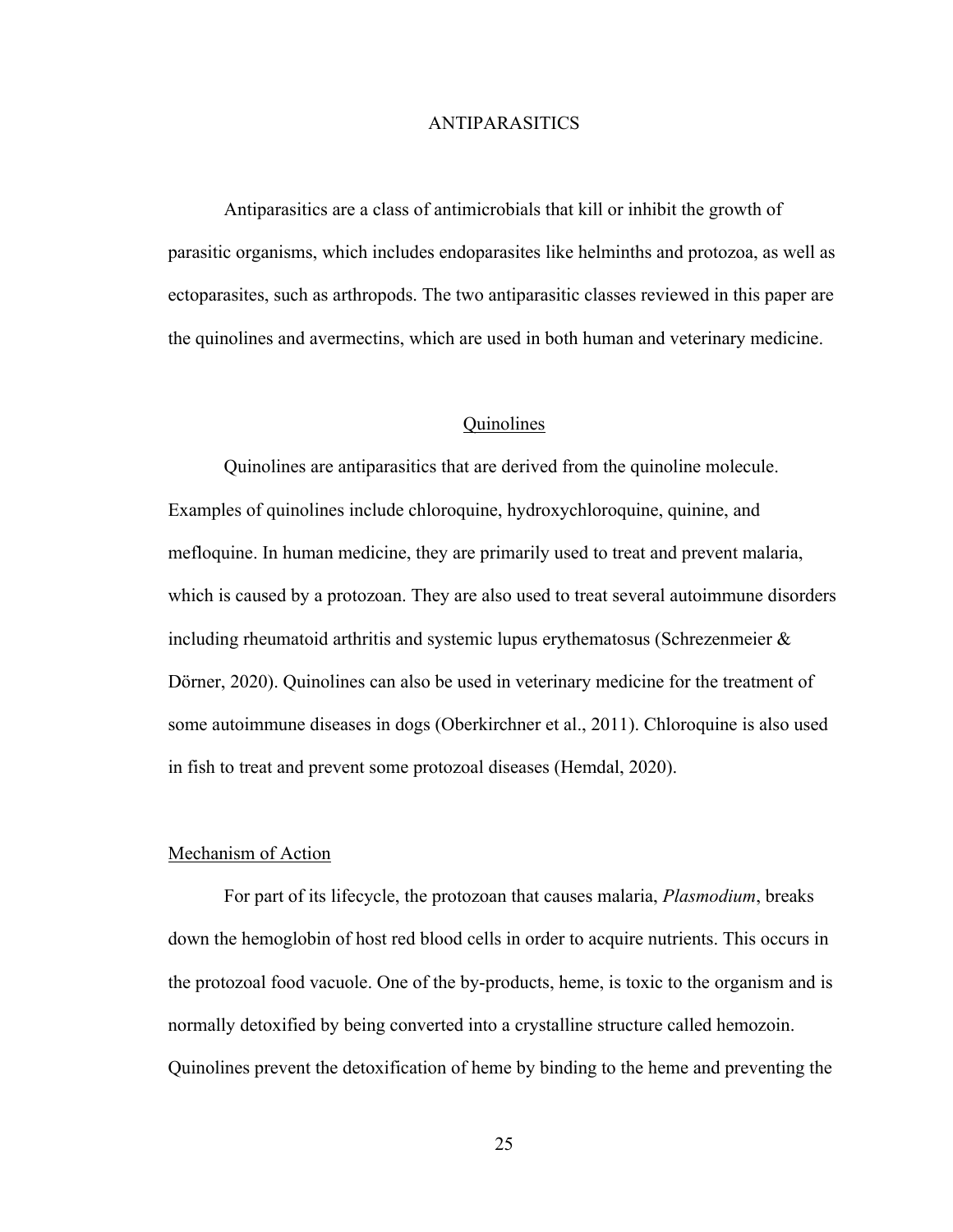protozoan's enzymes from acting on it. The free heme can then destabilize the food vacuole's membrane and enter the cytoplasm. From there, several effects can cause the organism's death. Heme is capable of inhibiting protein function, disrupting membranes, and creating reactive oxygen molecules that can damage DNA, proteins, and lipids (Sigala & Goldberg, 2014).

# Resistance

One of the most studied quinolines is chloroquine. Resistance to chloroquine relies on the organism's ability to decrease the amount of chloroquine that accumulates in the food vacuole, though the exact mechanism of this ability is not known. One proposed mechanism is the use of efflux pumps that actively remove the quinoline molecules. Another possible mechanism is that less quinoline accumulates in the first place. This could be due to changes in pH difference between the vacuole and the cytoplasm which would reduce the amount of chloroquine that enters the food vacuole. Finally, decreased chloroquine concentrations could be due to changes in the proteins involved in the transport of the quinoline into the cell that decrease the amount of chloroquine that enters (Foley, 1998).

### Avermectins

Avermectins have a 16-membered macrocyclic lactone structure and have antiparasitic activity. They were first isolated from the bacteria *Streptomyces avermitilis* (Shoop et al., 1995). Ivermectin, abamectin, doramectin, eprinomectin, moxidectin, and selamectin are all avermectins. These compounds have anthelmintic and insecticidal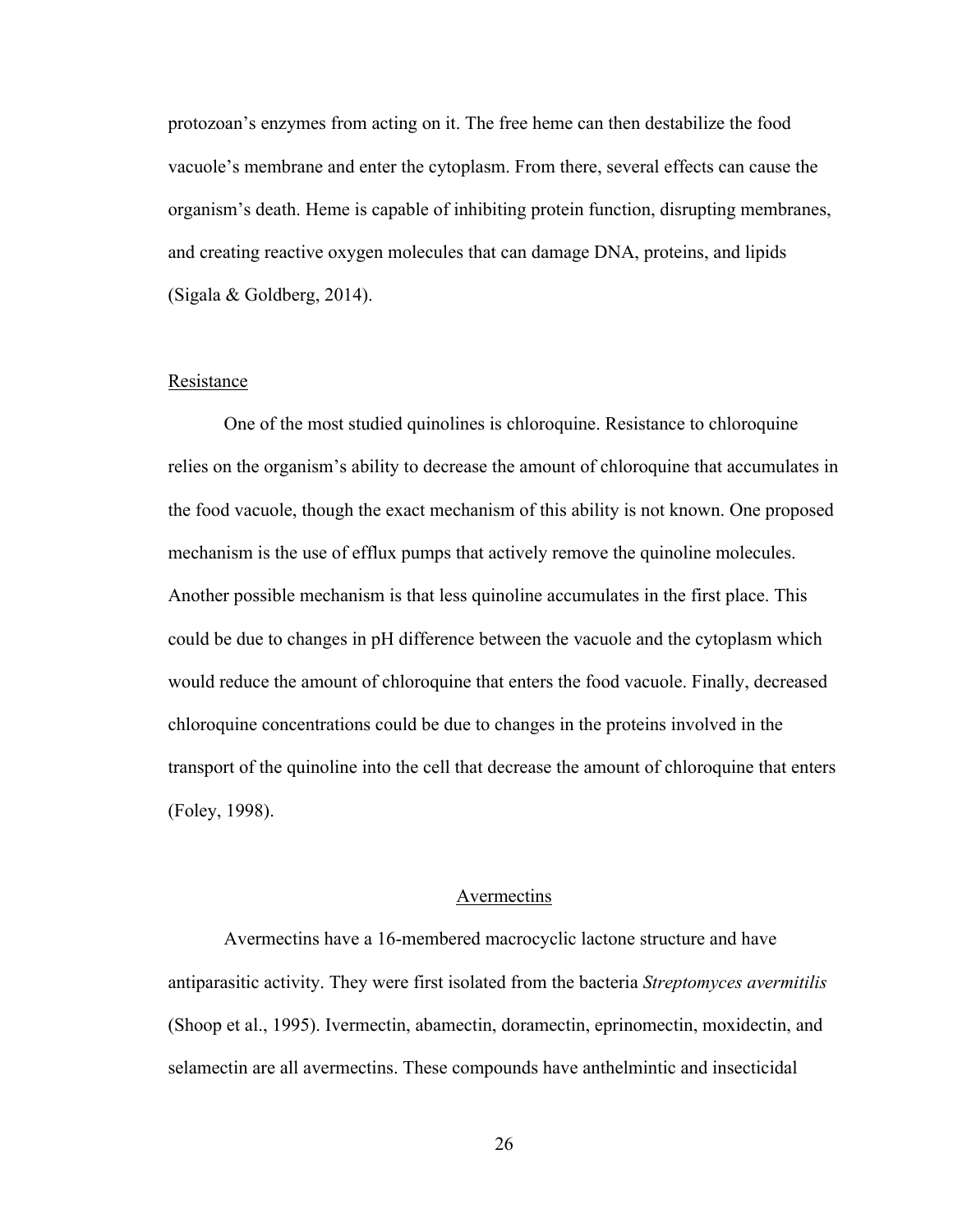properties (El-Saber Batiha et al., 2020). In human medicine, avermectins are used to treat river blindness, various roundworm infections, whipworm, lice, and mites. In veterinary medicine, avermectins are used to treat and prevent infections caused by roundworms, lungworms, heartworms, mites, lice, and ticks (Crump & Omura, 2011).

# Mechanism of Action

Avermectins target the nervous system of parasites in order to paralyze them. The nervous and muscular systems rely on the movement of ions through voltage-gated ion channels to create electrical impulses. Avermectins bind to glutamate-gated chloride channels, which are found only in invertebrates (Wolstenholme, 2012). By binding to these channels, avermectins prevent the channel from closing and let more chloride into the cell. This keeps the cell's cytoplasm more negative and prevents the formation of an electrical signal. As the organism can no longer move, it eventually dies (Lenz et al., 2021). Avermectins also have the potential to bind to other channels, such as GABAgated chloride channels, which are present in both invertebrates and vertebrates. This can lead to potential adverse side effects in the patient, particularly at high doses (Chen  $\&$ Kubo, 2017). Early uses of ivermectin were associated with extreme neurotoxicity in some collie dogs due to their genetics. Some dog breeds, such as collies, have a deletion mutation of the mdr1 gene, which allows the ivermectin molecules to cross the bloodbrain barrier. As this mutation also leads to increased sensitivity to other drugs, genetic testing before treatment in these breeds, as well as other species, is becoming increasingly common (Mealey et al., 2001).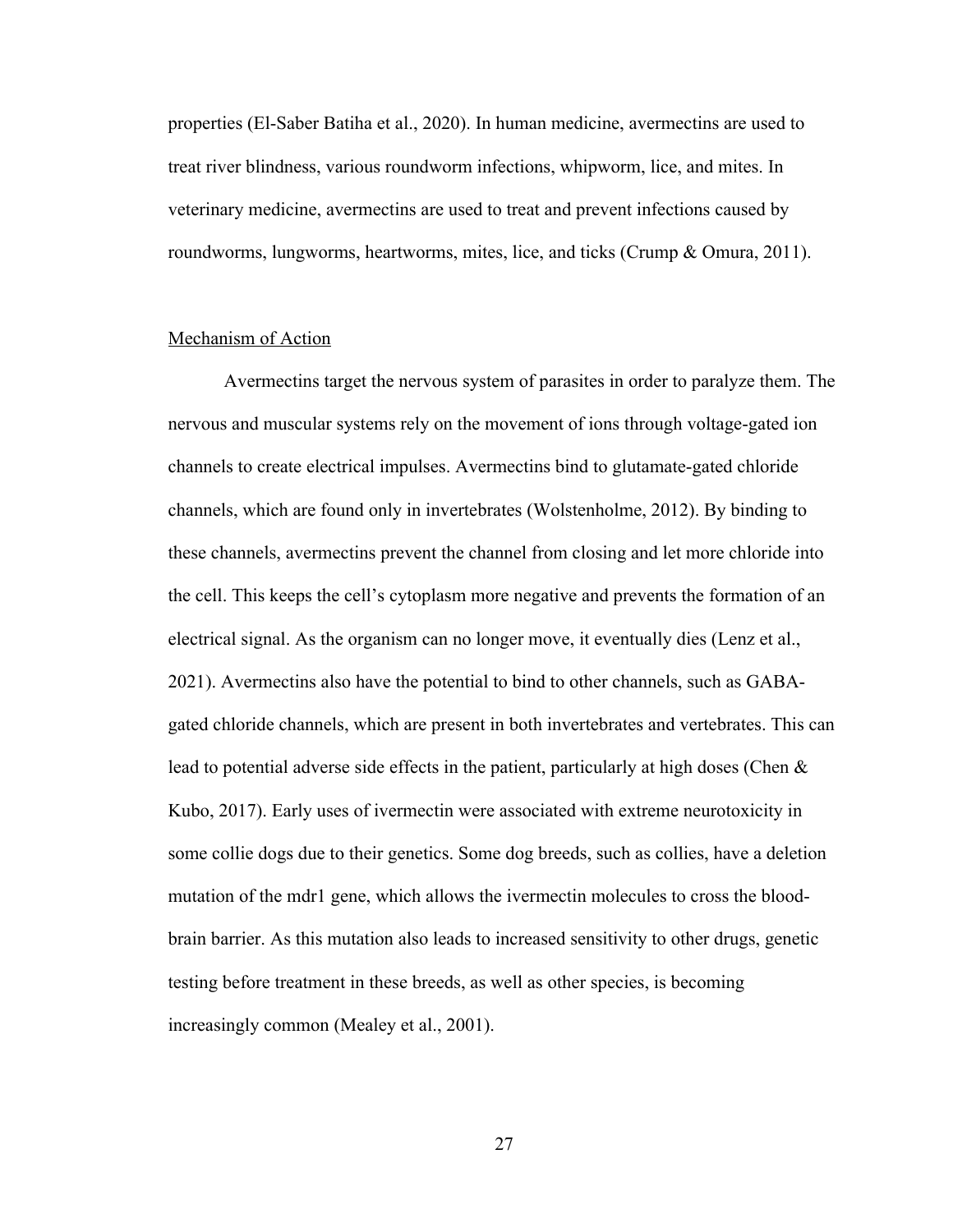# **Resistance**

There are two main mechanisms of resistance to avermectins. The first is through mutations in the genes coding for glutamate-gated chloride channels, which would result in a different structure for these channels. This different structure makes it less likely that avermectins can bind to the receptors and affect the organism (Chen et al., 2016). The other mode of resistance is through the metabolism of avermectins into a less toxic chemical. If the avermectin is metabolized quickly enough, this prevents the molecule from exerting its effect (Riga et al., 2014). The organisms that survive can then pass the genes that confer resistance to their offspring.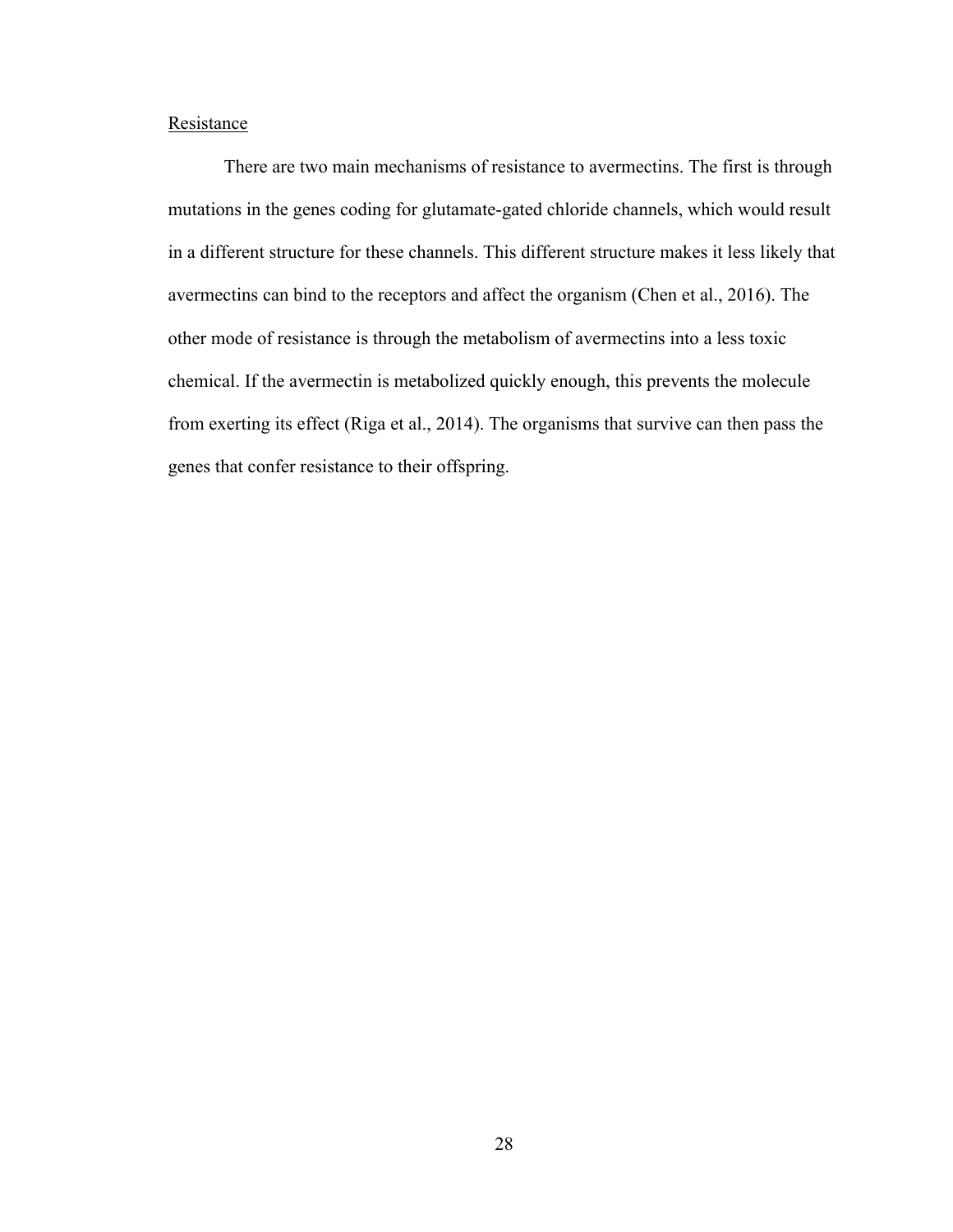# ANTIMICROBIAL USE DURING THE COVID-19 PANDEMIC

The COVID-19 pandemic has had a profound effect on the healthcare system, and antimicrobial stewardship programs were no exception. These programs were disrupted by changes in clinical service delivery, antimicrobial supply chain changes, and overtreatment of COVID-19 patients with antibacterials (Lynch et al., 2020). While COVID-19 is caused by a virus, there has been an increase in the use of antibacterials and antiparasitics in the treatment of COVID-19 patients. Antibacterials are commonly prescribed to those with a viral infection either because they were misdiagnosed or to treat or prevent a bacterial infection. A bacterial co-infection is a bacterial infection that is present in conjunction with another infection, such as a viral infection. A bacterial secondary infection is an infection that occurs after the first infection. Bacterial secondary infections occur with viral infections because these infections can weaken the immune system and disrupt mechanisms to prevent infection (Langford et al., 2020). The lack of treatment options for COVID-19 has also led to increased use of certain antiparasitics including ivermectin and hydroxychloroquine because of their possibly antiviral properties.

#### Changes in Antibacterial Use

The COVID-19 pandemic coincided with an increase in antibacterial use since antibacterials were commonly prescribed to individuals suffering from COVID-19. Recent studies have found that 72% of COVID-19 patients were treated with antibacterials, but only 7% had a bacterial co-infection (Lansbury et al., 2020; Rawson et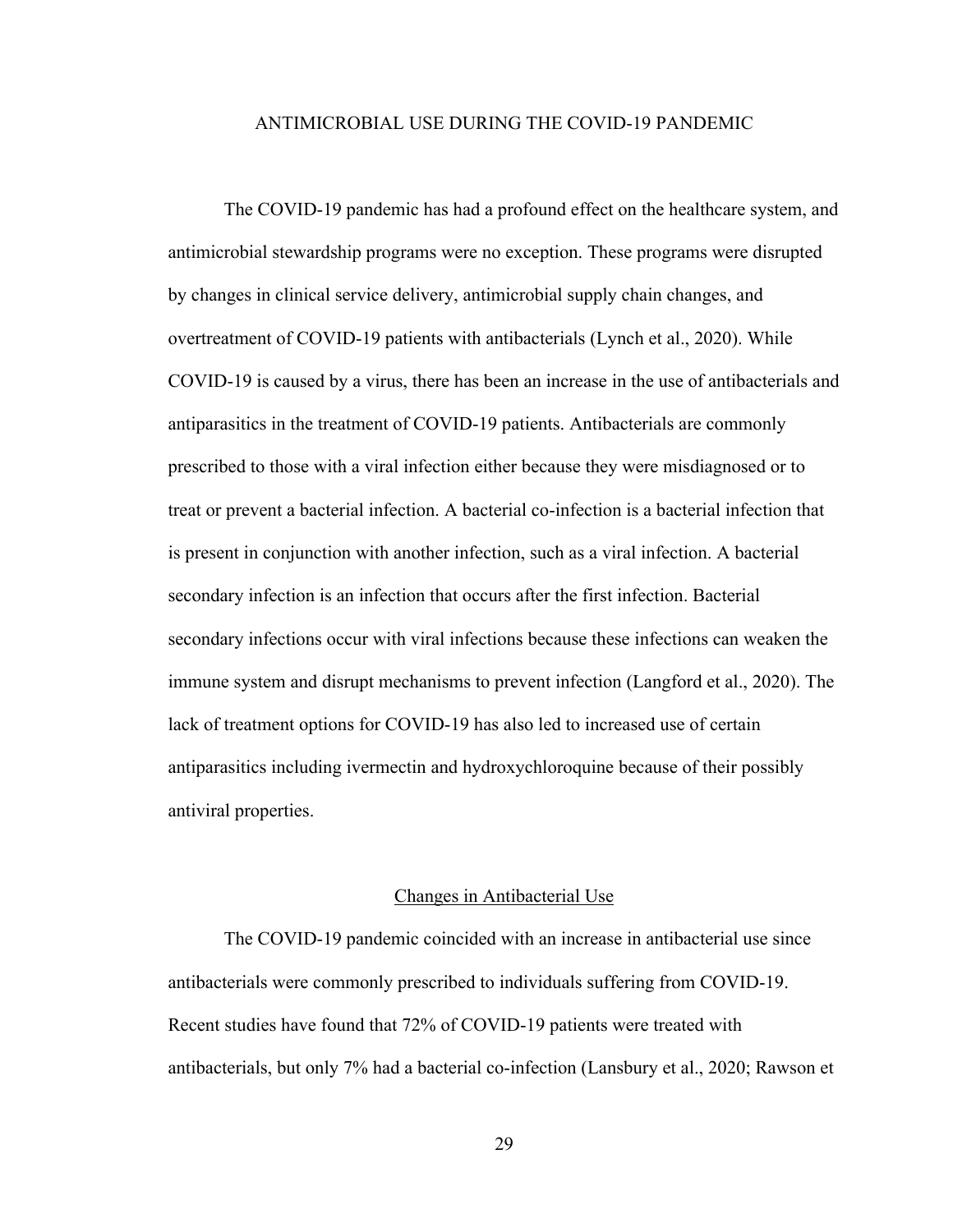al., 2020). A study in the United Kingdom found that out of 49,000 patients, 37% were prescribed antibacterials before they were even admitted to a hospital and 85% received at least one antibacterial while in the hospital (Kuehn, 2021). Figure five demonstrates the increase in antibacterial prescriptions in hospitals at the beginning of the COVID-19 pandemic (CDC, 2021a).



Figure 5. Antibacterial use during the COVID-19 pandemic compared to 2019 (CDC, 2021a)

The increase in antibacterial use is likely due to a variety of factors. The main symptoms of COVID-19 are nonspecific and can be attributed to a number of respiratory diseases, some of which are caused by bacteria. This combined with a lack of a diagnostic test for COVID-19 at the beginning of the pandemic made it difficult for healthcare providers to rule out the possibility of a bacterial infection and led to increased use of antibacterials (Pulia et al., 2020). A study that surveyed 166 participants from twenty-three countries found that the decision to prescribe antibacterials to COVID-19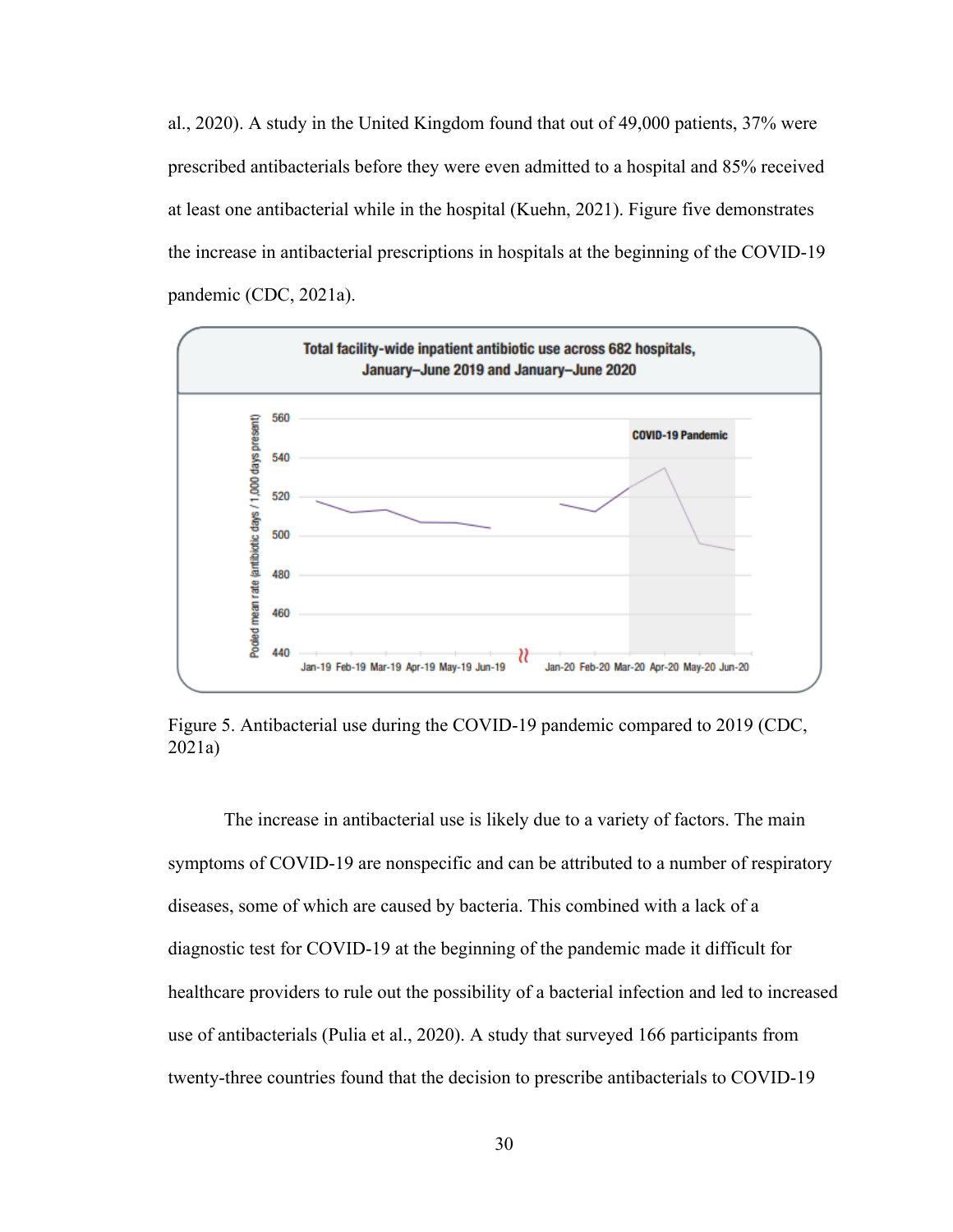patients was made mainly on the presentation of clinical symptoms rather than lab tests (Beović et al., 2020). There were also concerns regarding bacterial co-infections and secondary infections with COVID-19 because these infections are relatively common with other viral respiratory diseases. For example, bacterial co-infections can occur in as many as 20-30% of severe influenza cases (Langford et al., 2020). In contrast, a review of 3,338 patients with COVID-19 found that only 3.5% had a bacterial co-infection and only 14.3% developed a bacterial secondary infection (Langford et al., 2020). The reasons behind this discrepancy have not been well studied. Since COVID-19 was a novel infection, healthcare providers had to make prescribing judgments without research on the prevalence of bacterial co-infections in COVID-19 patients, which contributed to the overuse of antibacterial use. Other factors that likely impacted antibacterial use were the increased workload on prescribers and the severity of COVID-19. A lack of specific guidelines for the treatment of COVID-19 combined with a dangerous and highly contagious disease hindered the effective use of antibacterials.

#### Changes in Antiparasitic Use

There has been a significant amount of research into possible treatments for COVID-19. While antiparasitics are generally used to treat parasitic infections, some antiparasitics also have antiviral properties. Studies have been done, and are still being conducted, on the possible uses of hydroxychloroquine and ivermectin in treating COVID-19, however, there is not enough evidence to support their use. Claims that hydroxychloroquine can be used to treat COVID-19 rely on research that shows that hydroxychloroquine can inhibit the binding of the SARS-CoV-2 virus to the host cell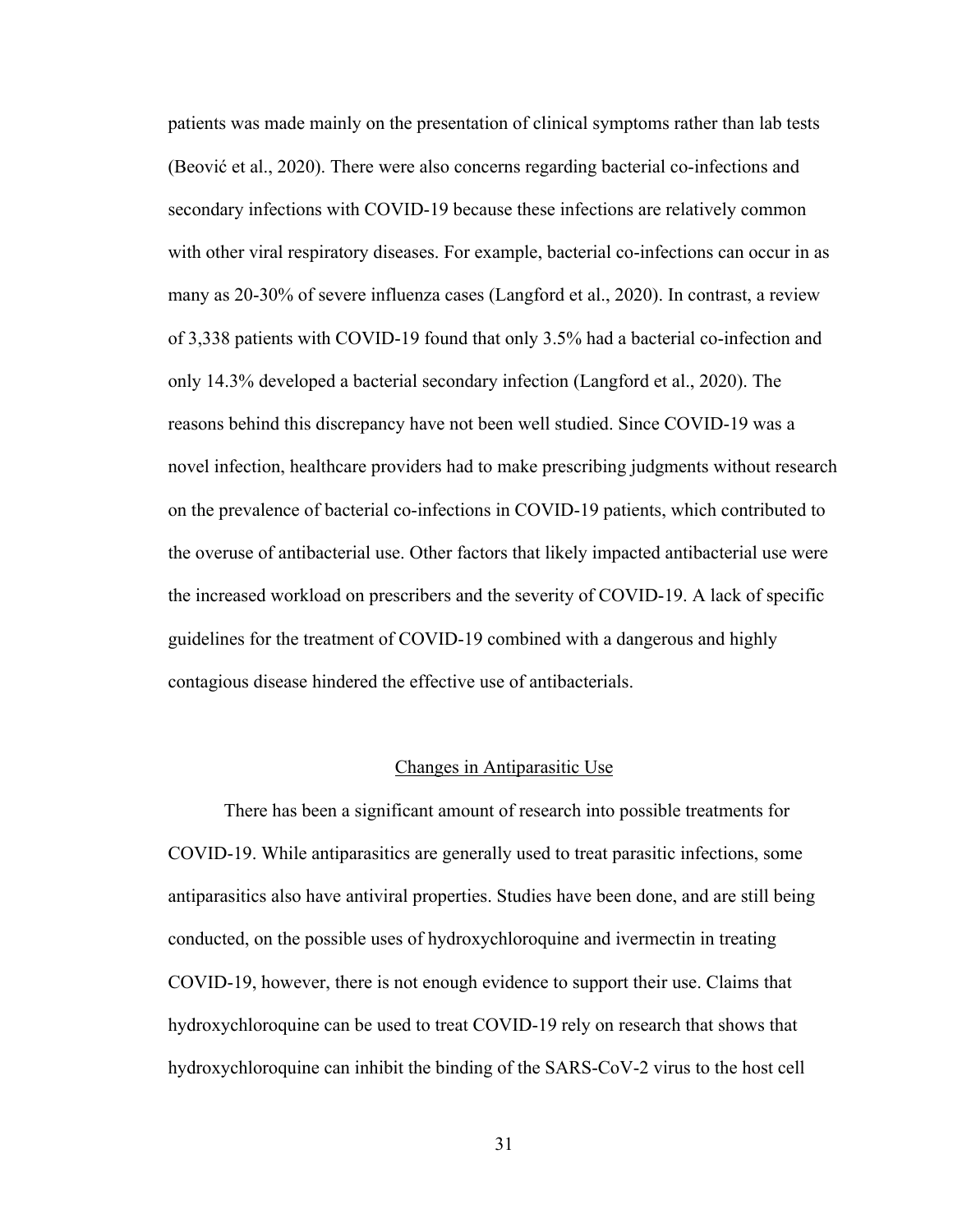membrane *in vitro* ("Chloroquine or hydroxychloroquine", 2021). While early uncontrolled and non-peer-reviewed studies stated that hydroxychloroquine was effective in treating COVID-19, subsequent randomized controlled studies have demonstrated that hydroxychloroquine has no effect and can even be harmful (Udupa et al., 2021).

Similarly, the claims supporting the use of ivermectin are also not verified, and its use can lead to serious medical complications (Zaheer et al., 2021). While ivermectin has been shown to inhibit the replication of SARS-CoV-2 in cell cultures, doses of up to 100 times higher than recommended for human use would be needed, negating any potential positive effect ("Ivermectin, 2021). The use of ivermectin or hydroxychloroquine to treat or prevent COVID-19 is not recommended by the FDA or the WHO.

Despite a lack of research, hydroxychloroquine was promoted as a COVID-19 treatment by prominent members of society, including President Trump. The CDC reported that there was an eighty-fold increase in new hydroxychloroquine and chloroquine prescriptions from March of 2019 to March of 2020 (Bull-Otterson et al., 2020). Ivermectin prescriptions and sales have also significantly increased during the pandemic. A 24-fold increase in outpatient retail pharmacy prescriptions of ivermectin was seen. Figure six shows the estimated number of outpatient ivermectin prescriptions from retail pharmacies This does not include the ivermectin sold over-the-counter for veterinary applications, mail-orders, or non-oral formulations. There has also been a fivefold increase in ivermectin-related calls to the poison control center (Lind et al., 2021).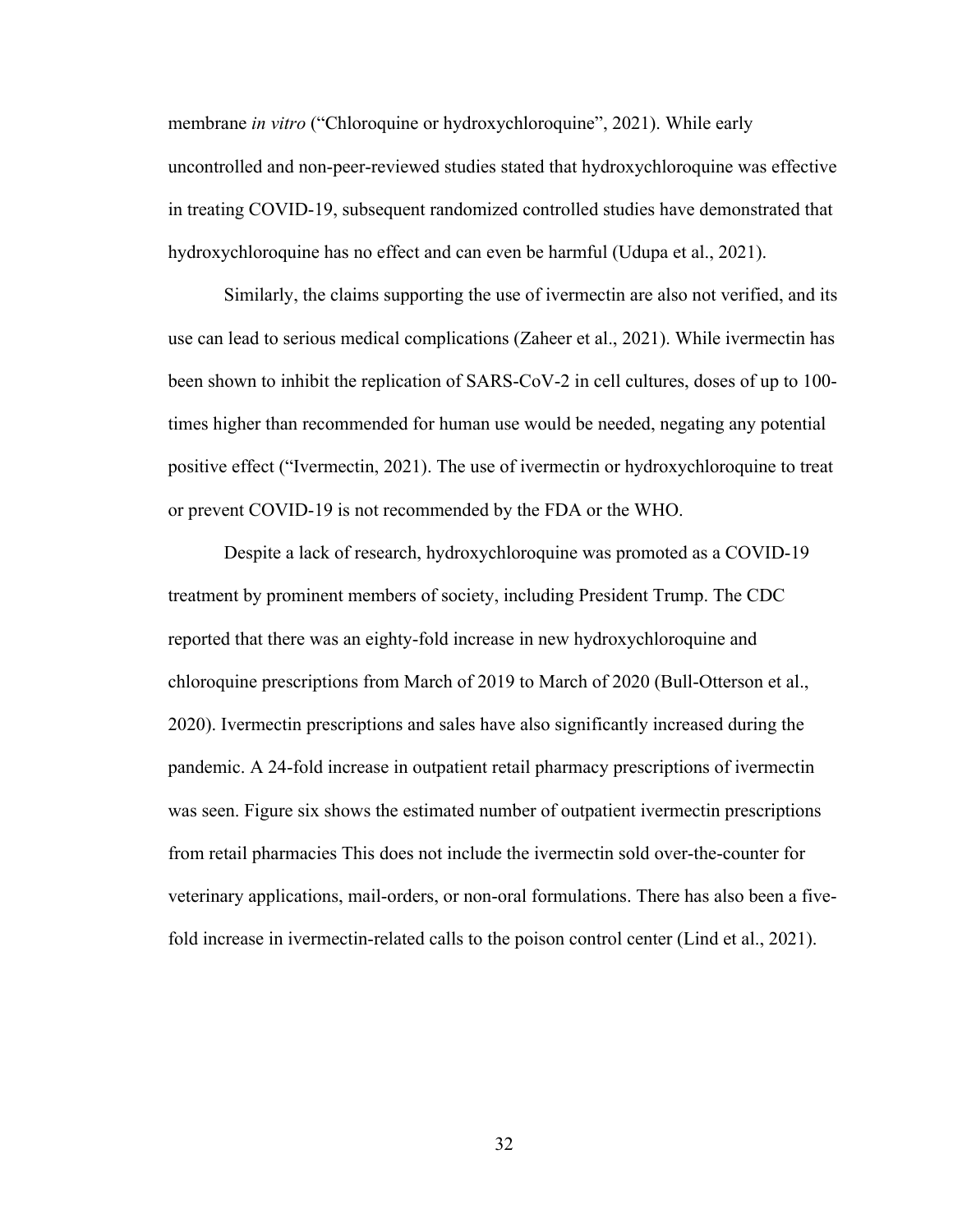

Figure 6. Ivermectin prescriptions from retail pharmacies (Lind et al, 2021)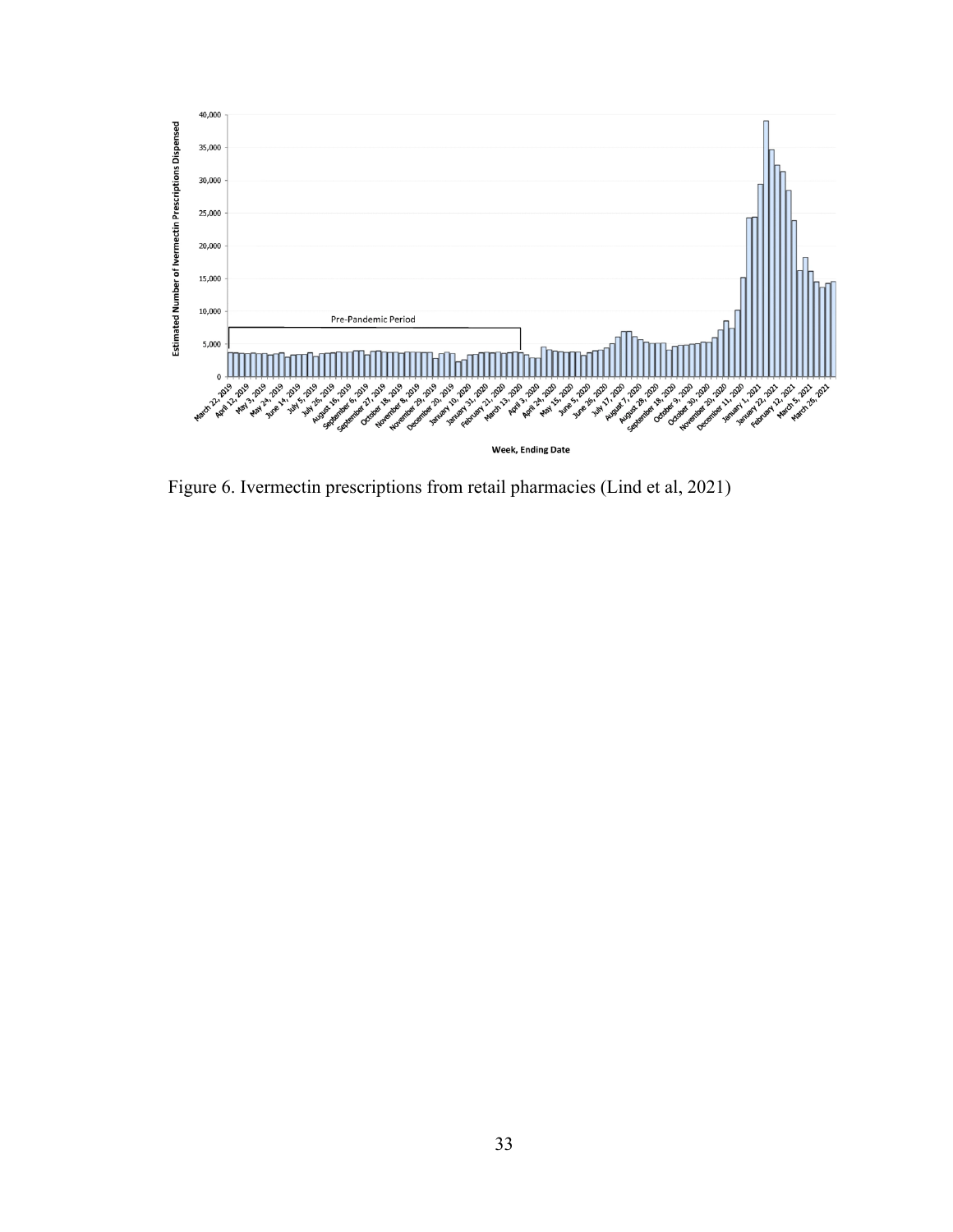# IMPLICATIONS FOR VETERINARY MEDICINE

The COVID-19 pandemic had a major impact on antimicrobial use in human medicine, and these changes have serious implications for antimicrobial use in veterinary medicine. One of the implications is that changes in human medical use affect the availability of these antimicrobials for veterinary applications. Increases in hydroxychloroquine prescriptions for those with COVID-19 made it difficult for those who needed it for malaria or autoimmune diseases to acquire it. As hydroxychloroquine is also used to treat some autoimmune diseases in animals, owners of these animals likely faced similar barriers. Also, many pharmacists started to decline prescriptions, including those made out for dogs in fear that these prescriptions were questionable (Sullivan, 2020). Demand for hydroxychloroquine also caused prices to drastically increase for chloroquine phosphate, which is used to treat and prevent protozoal infections in fish. In some cases, prices went from ten dollars a bottle to five-hundred dollars (Rahhal, 2020). An increase in ivermectin sales also made it difficult for people to acquire the drug to treat their animals (Sinclair, 2021). The limited supply and increased prices of these drugs may have had a negative impact on animal health as they were not available to treat infections in animals.

Perhaps the most pressing issue related to antimicrobial use during the COVID-19 pandemic is the development of antimicrobial resistance. An increase in AMR infections in humans can negatively impact animal health since production and companion animals depend on humans for their healthcare. With increases in human healthcare costs, longer hospital stays, and more serious infections, people may not have the resources available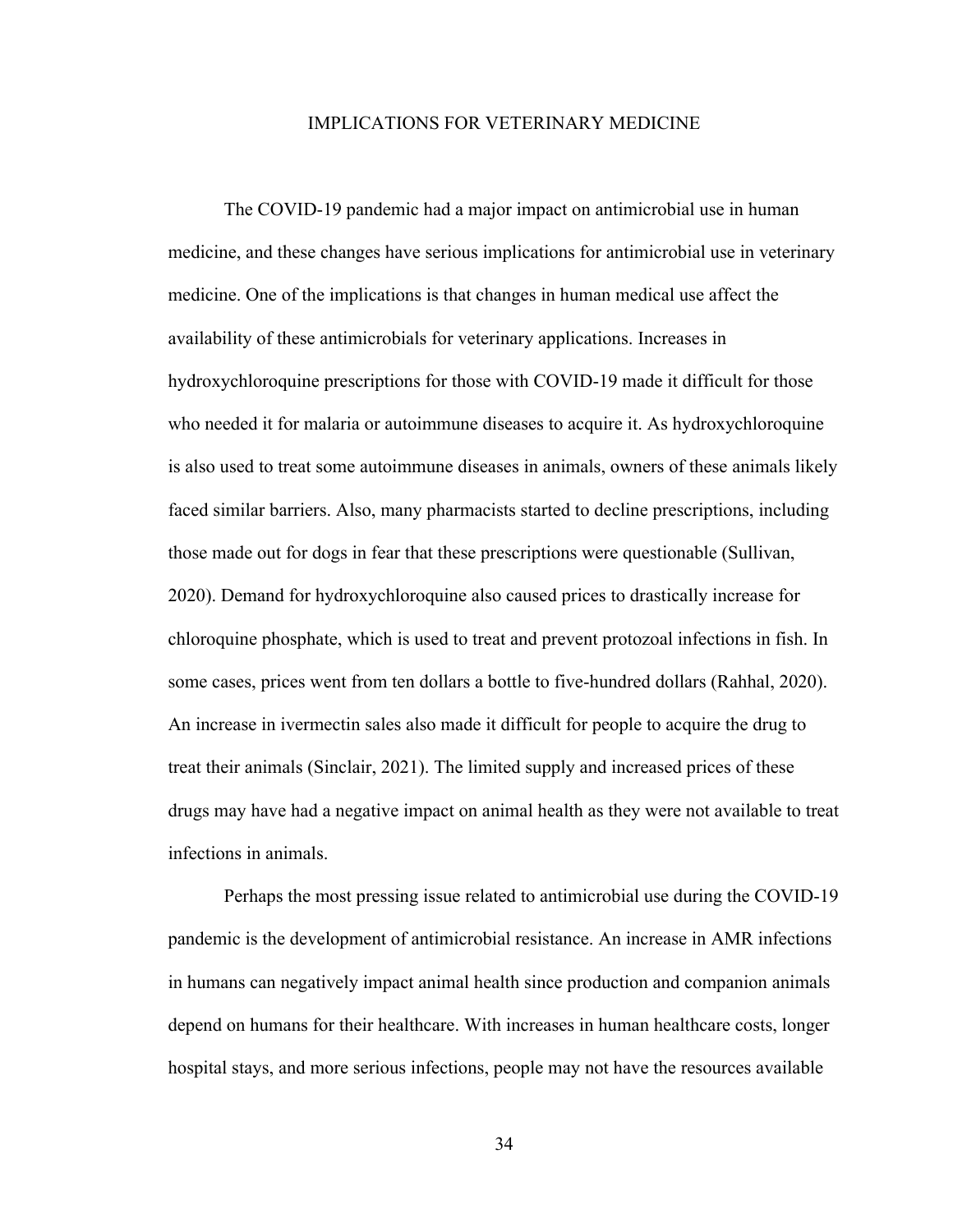to care for their animals. Mechanisms of resistance may also be shared with the animal's microorganisms, or the pathogen itself may infect the animals. These factors could lead to increases in disease and decreases in animal welfare.

As mentioned earlier, human, animal, and environmental health are closely related, so antimicrobial resistance anywhere is a threat to antimicrobial effectiveness everywhere. The increase in antibacterials in the treatment of individuals with COVID-19 may lead to an increase in antimicrobial resistance in bacteria. This increase in AMR is a problem for veterinary medicine as well since humans and animals share many of the same pathogens. Bacteria have also evolved mechanisms of sharing resistance between each other. Even if resistance develops in non-pathogenic bacteria, these species can act as a reservoir for antimicrobial resistance and transmit their genes to other more problematic species. Antimicrobials are critical for human and animal health, and they need to be used appropriately. Changes in antimicrobial use are expected in pandemics, but adequate antimicrobial stewardship practices are still important. If we do not conserve the effectiveness of antimicrobials, we will once again find ourselves in the middle of a pandemic with no effective treatments. In order to reduce the development of antimicrobial resistance, the use of antimicrobials should be reduced. More emphasis should be put on using treatments that do not rely on antimicrobials and conducting culture sensitivity tests when antimicrobials must be used to ensure that the antimicrobial will be effective.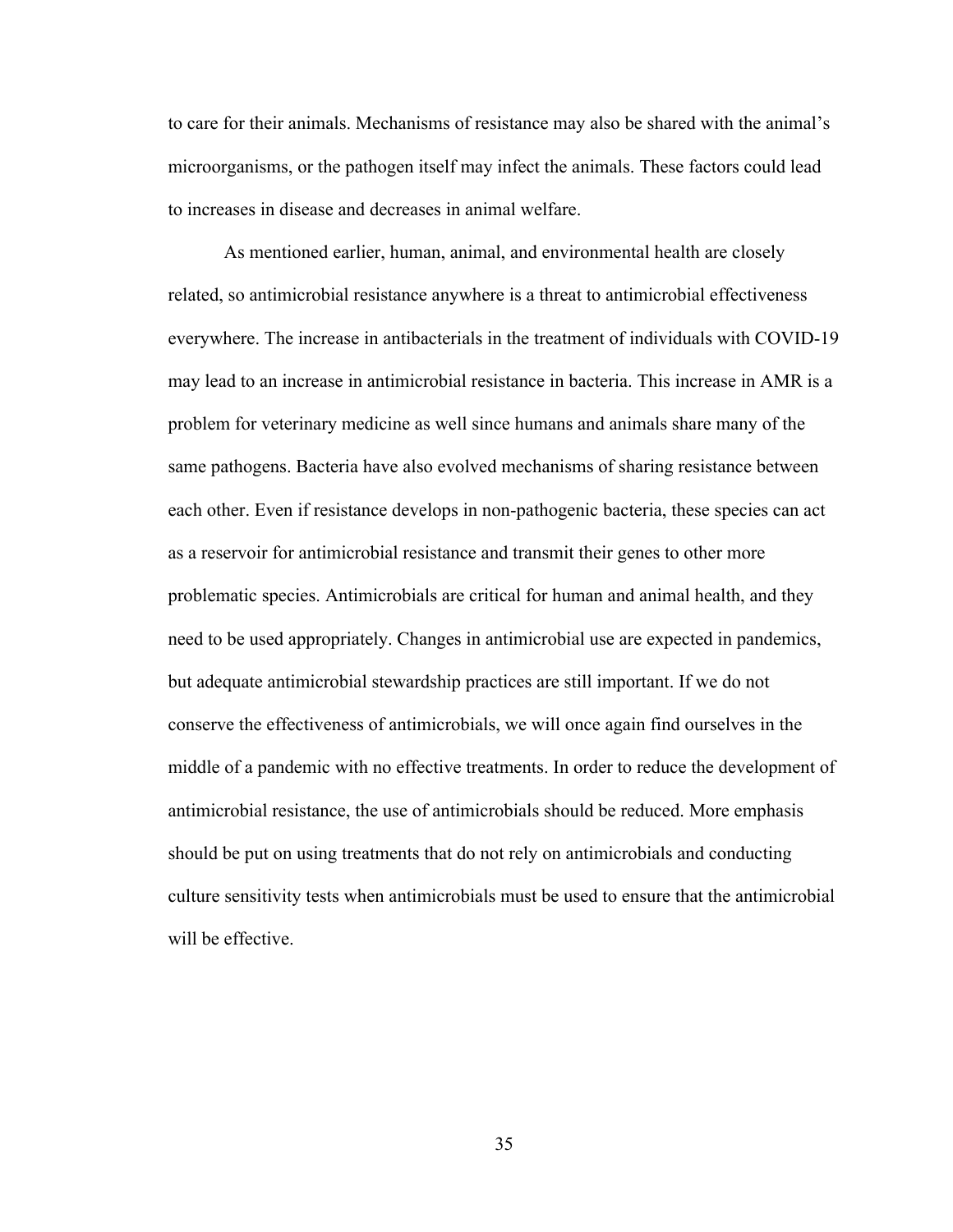# **CONCLUSIONS**

The COVID-19 pandemic had a dramatic effect on antimicrobial stewardship practices in human health. There were increases in the use of antibacterials and antiparasitics in particular. These increases in the use of antimicrobials in human medicine have impacted veterinary medicine as well. The availability of these antimicrobials for veterinary use was decreased through a lack of supply and increased prices. The increased use of antimicrobials also has the potential to accelerate the development of resistant organisms. Antimicrobial resistance is a serious concern for human, veterinary, and environmental health. Antimicrobials need to be used in a responsible way that preserves their effectiveness and maintains human, animal, and environmental health.

One of the factors that may impact the effective use of antimicrobials, specifically antibacterials, is medical professionals' fear that they will be sued for malpractice for not prescribing an antibacterial. Estimates place the risk of a physician being sued during their lifetime between 75% and 99% (Jena et al. 2011). In addition to the financial costs associated with legal defense, the physician can also suffer damage to their reputation. In order to prevent possible lawsuits, some medical professionals use defensive medicine where they administer tests, treatments, or medications that may not be effective. An example is when a physician prescribes an antibacterial against their own clinical judgement. One study found that medical professionals respond to liability pressure by prescribing more antibacterials and introducing a cap on noneconomic damages led to them being 6% less likely to prescribe antibacterials (Panthöfer, 2016). For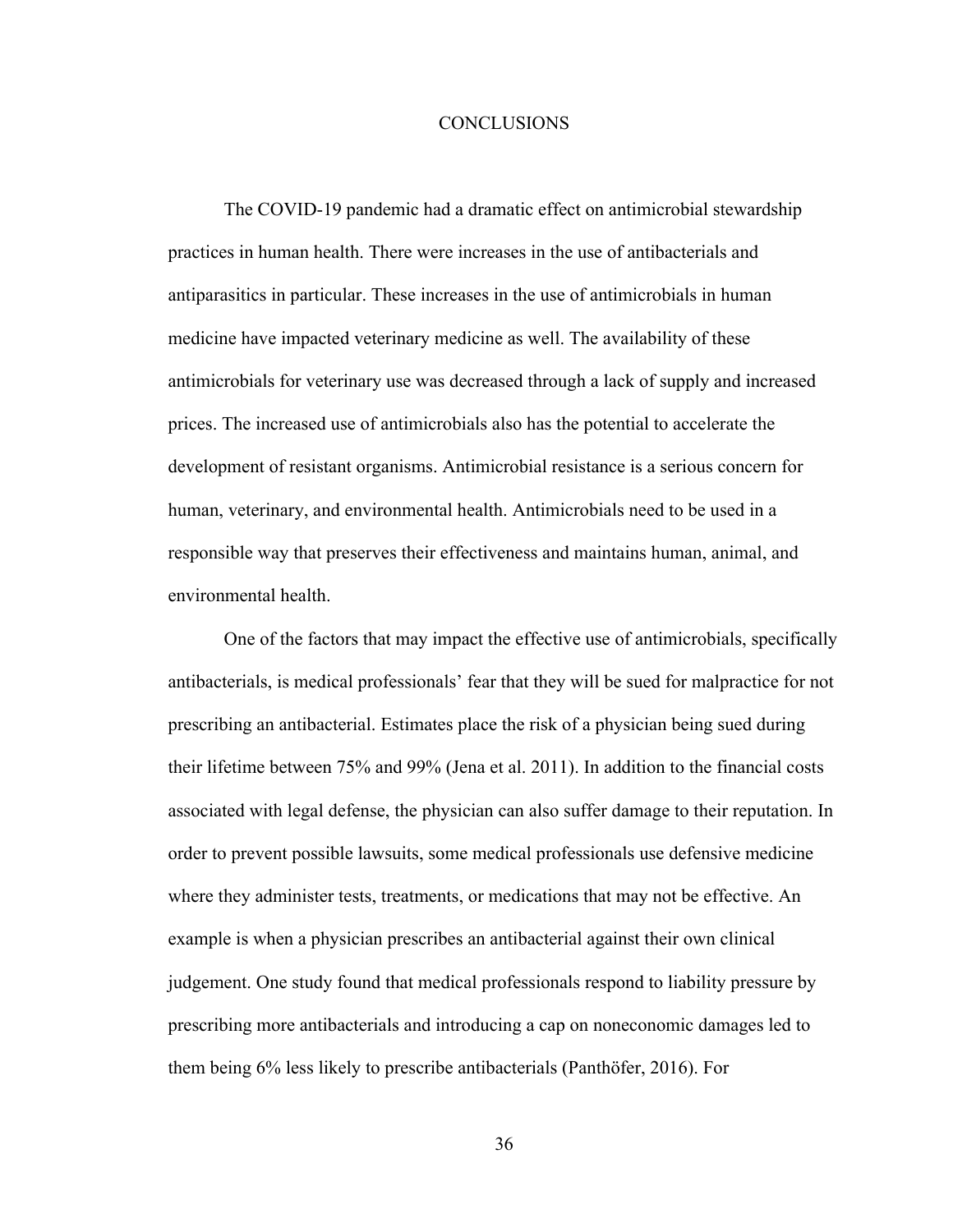antimicrobials to be effectively used, the malpractice system needs to be revised to adequately protect patients while ensuring that medical professionals can make the decisions that they think are correct without outside pressure.

While antibacterials are incredibly important in treating bacterial diseases, there are other options for the treatment of bacterial infections that should be emphasized and used when possible. This helps to preserve the effectiveness of antibacterials for when they are truly necessary. The first step should always be preventing the disease through vaccinations and reducing the risk of contracting the disease. If the patient has already contracted the disease, there are options besides the use of antibacterials. One is the use of lytic bacteriophages, which are viruses that specifically target bacteria. They can be highly specific and target certain bacterial species (Opal, 2016). There are also drugs that were developed to block toxin formation by Gram-positive species, such as *Staphylococcus aureus*, which allows for the immune system to clear out the now harmless bacteria. Also, since toxin production is not necessary for the bacteria to survive, there is less selective pressure to lead to the development of resistance to the drug (Greenberg et al., 2018). Other options include drugs that stimulate the immune system and decrease the immune response as well as neutralizing antibody therapies.

The world is more connected through the internet and other media than at any other time in history, which allowed for more communication at a faster rate during the COVID-19 pandemic than during previous pandemics. The increase in communication also has the possibility to affect antimicrobial use, which was seen during the COVID-19 pandemic. The increased access to information has allowed for people to access more information regarding treatments for COVID-19 that were not yet adequately studied,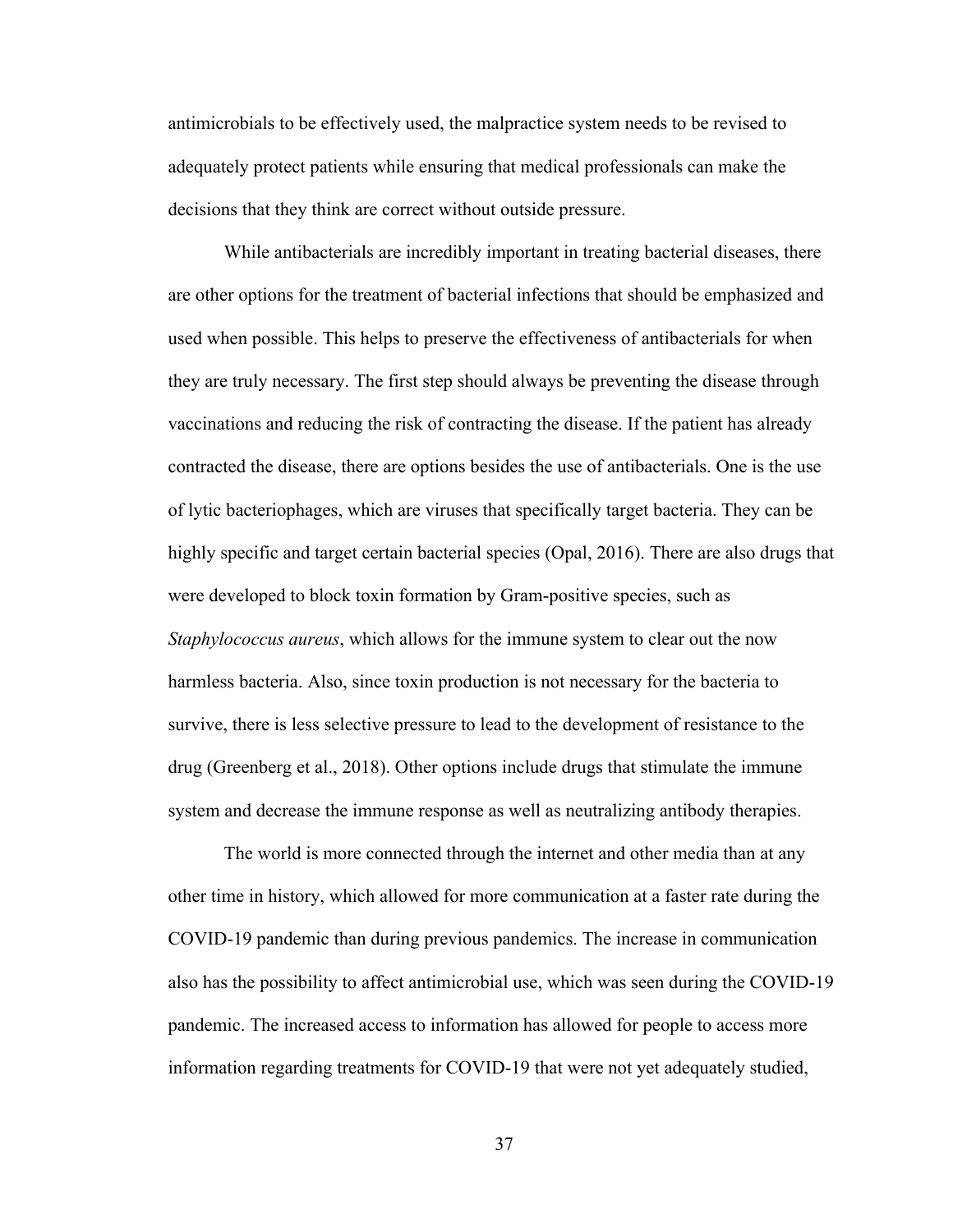including the use of ivermectin and hydroxychloroquine to treat COVID-19. In order to prevent harm caused by the use of non-approved drugs, there needs to be an increase in education and regulation of drugs. Medical professionals should be educated on the risks of prescribing non-approved drugs and the general public should also be educated about the importance of the correct use of drugs. It would also be helpful if the public was educated on how to evaluate research and new articles to determine their validity. Finally, media outlets should ensure that they are reporting accurate information and including the risks associated with what they are talking about.

While technological advances in communication have led to some issues regarding antimicrobial use, they have also helped to accelerate research. Research could be shared more quickly which allowed for new research to be utilized more effectively by a larger group of people. During the COVID-19 pandemic, the drug discovery and approval process was prominently covered in the news as companies worked to develop vaccines and treatments for this new disease. The FDA worked to update and streamline its drug approval processes and created the Coronavirus Treatment Acceleration Program to increase the speed of drug approval for the treatment of COVID-19 (FDA, 2022).

This review has highlighted ways in which the COVID-19 pandemic affected antimicrobial stewardship in human medicine and how these changes have and could impact veterinary medicine. Further studies should investigate how the pandemic directly affected stewardship in veterinary medicine, whether the pandemic led to an increase in antimicrobial resistance, developing new guidelines for antimicrobial use in regard to COVID-19, and improving stewardship programs to reduce the possible impact future pandemics have on stewardship practices.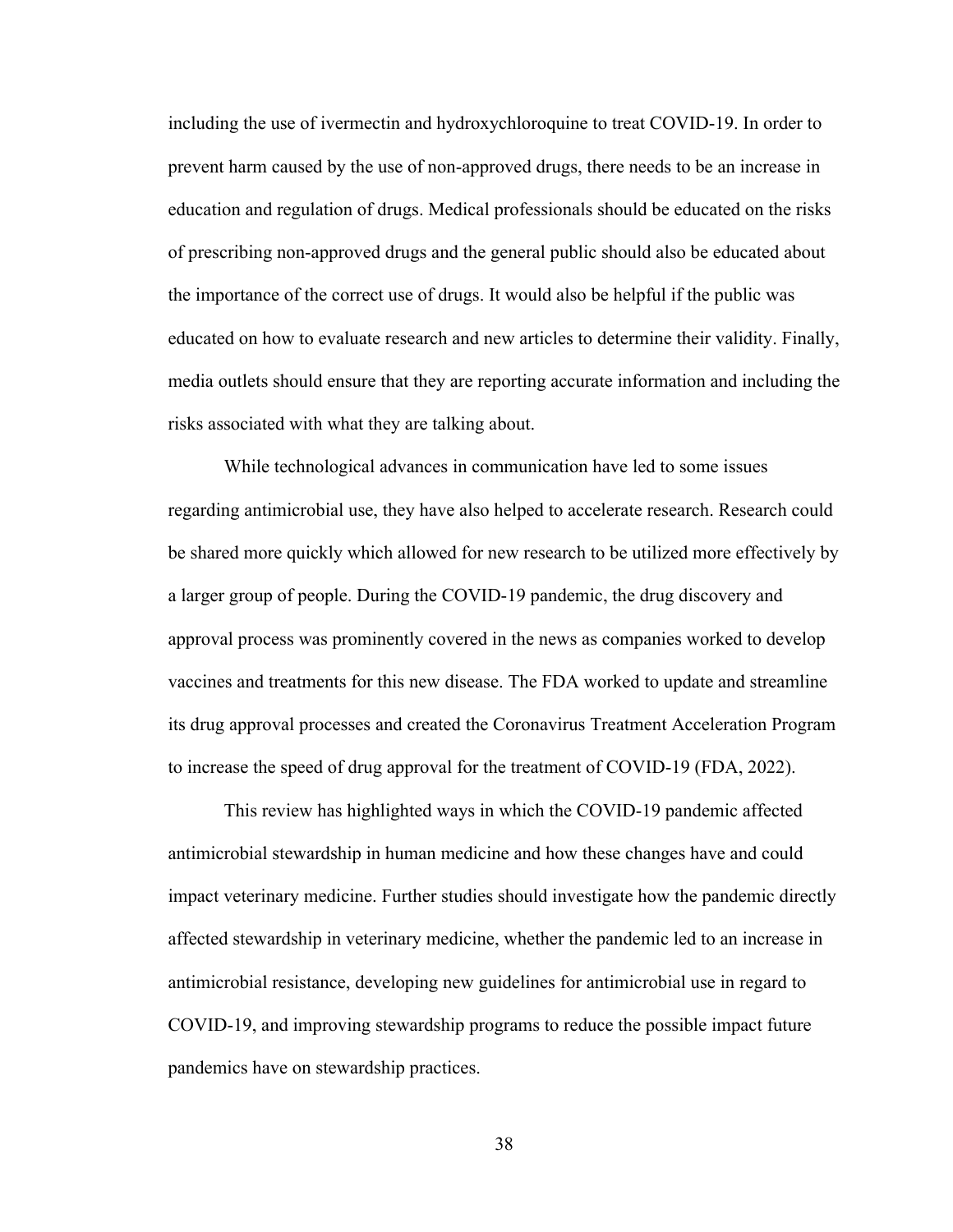#### REFERENCES

- Aminov, R. (2017). History of antimicrobial drug discovery: Major classes and health impact. *Biochemical Pharmacology*, *133*, 4–19. https://doi.org/10.1016/j.bcp.2016.10.001
- Anadón, A., & Reeve-Johnson, L. (1999). Macrolide antibiotics, drug interactions and microsomal enzymes: Implications for veterinary medicine. *Research in Veterinary Science*, *66*(3), 197–203. https://doi.org/10.1053/rvsc.1998.0244
- Babakhani, S., & Oloomi, M. (2018). Transposons: The agents of antibiotic resistance in bacteria. *Journal of Basic Microbiology*, *58*(11), 905–917. https://doi.org/10.1002/jobm.201800204
- Bengtsson, B., & Greko, C. (2014). Antibiotic resistance—consequences for animal health, welfare, and food production. *Upsala Journal of Medical Sciences*, *119*(2), 96–102. https://doi.org/10.3109/03009734.2014.901445
- Beović, B., Doušak, M., Ferreira-Coimbra, J., Nadrah, K., Rubulotta, F., Belliato, M., Berger-Estilita, J., Ayoade, F., Rello, J., & Erdem, H. (2020). Antibiotic use in patients with covid-19: A 'SNAPSHOT' infectious diseases international research INITIATIVE (ID-IRI) survey. *Journal of Antimicrobial Chemotherapy*, *75*(11), 3386–3390. https://doi.org/10.1093/jac/dkaa326
- Blondeau, J. M. (2004). Fluoroquinolones: Mechanism of action, classification, and development of resistance. *Survey of Ophthalmology*, *49*(2). https://doi.org/10.1016/j.survophthal.2004.01.005
- Boxall, A. B., Johnson, P., Smith, E. J., Sinclair, C. J., Stutt, E., & Levy, L. S. (2006). Uptake of veterinary medicines from soils into plants. *Journal of Agricultural and Food Chemistry*, *54*(6), 2288–2297. https://doi.org/10.1021/jf053041t
- Bull-Otterson, L., Gray, E. B., Budnitz, D. S., Strosnider, H. M., Schieber, L. Z., Courtney, J., García, M. C., Brooks, J. T., Mac Kenzie, W. R., & Gundlapalli, A. V. (2020). Hydroxychloroquine and chloroquine prescribing patterns by provider specialty following initial reports of potential benefit for covid-19 treatment — United States, January–June 2020. *MMWR. Morbidity and Mortality Weekly Report*, *69*(35), 1210–1215. https://doi.org/10.15585/mmwr.mm6935a4
- Bush, K., & Bradford, P. A. (2016). β-Lactams and β-Lactamase Inhibitors: An overview. *Cold Spring Harbor Perspectives in Medicine*, *6*(8). https://doi.org/10.1101/cshperspect.a025247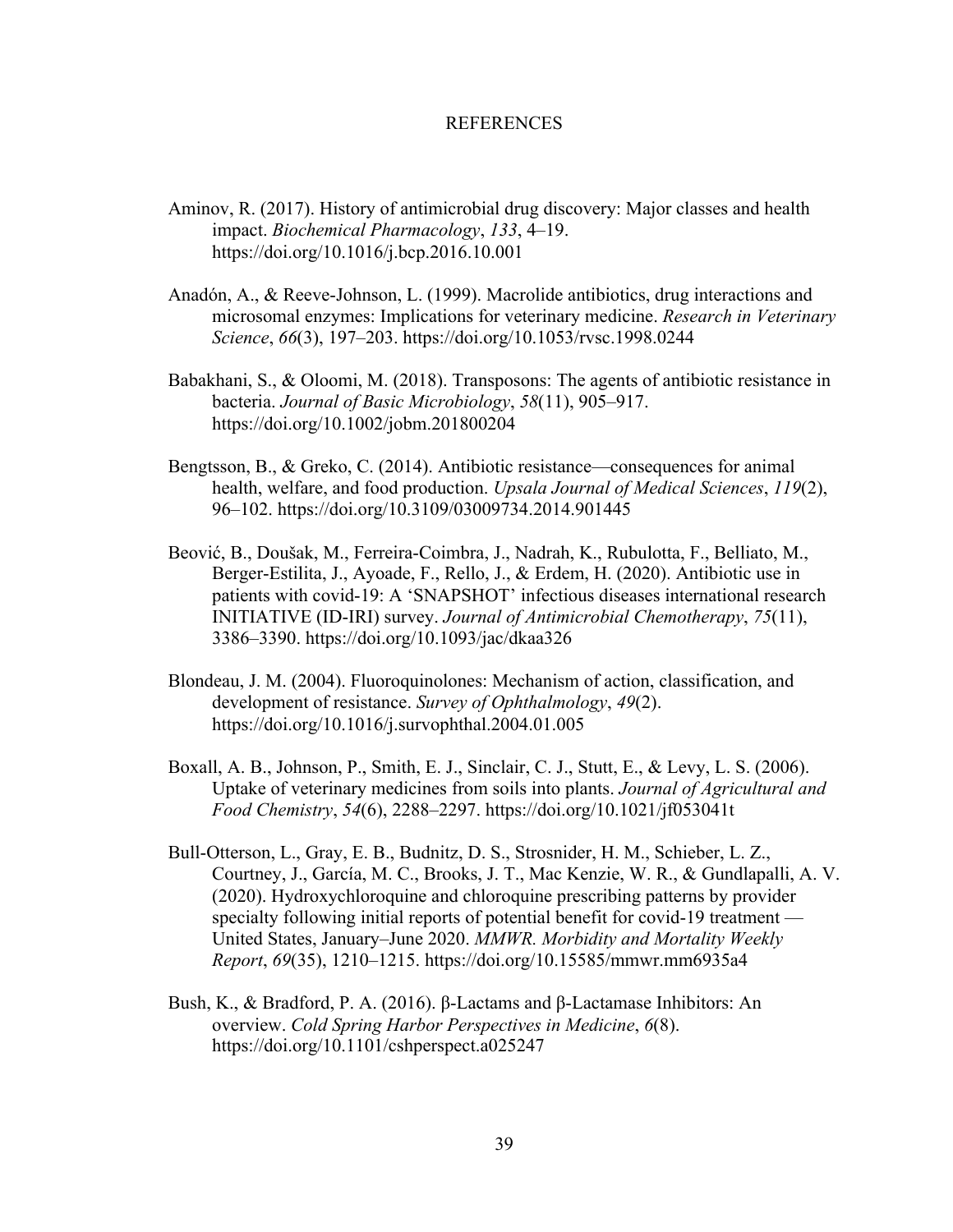- CDC. Antibiotic Resistance Threats in the United States, 2019. Atlanta, GA: U.S. Department of Health and Human Services, CDC; 2019.
- Centers for Disease Control and Prevention. (2021a). *Antibiotic Use in the United States, 2020 Update: Progress and Opportunities*. Center for Disease Control. Retrieved October 20, 2021, from https://www.cdc.gov/antibiotic-use/pdfs/stewardshipreport-2020-H.pdf.
- Centers for Disease Control and Prevention. (2021b, April 7). *Core elements of antibiotic stewardship*. Centers for Disease Control and Prevention. Retrieved September 16, 2021, from https://www.cdc.gov/antibiotic-use/core-elements/index.html.
- Centers for Disease Control and Prevention. (2021c, April 28). *Core elements of hospital antibiotic stewardship programs*. Centers for Disease Control and Prevention. Retrieved October 20, 2021, from https://www.cdc.gov/antibiotic-use/coreelements/hospital.html.
- Centers for Disease Control and Prevention. (2021d, July 1). *Zoonotic Diseases*. Centers for Disease Control and Prevention. Retrieved October 26, 2021, from https://www.cdc.gov/onehealth/basics/zoonotic-diseases.html.
- Chattopadhyay, M. K. (2014). Use of antibiotics as feed additives: A burning question. *Frontiers in Microbiology*, *5*. https://doi.org/10.3389/fmicb.2014.00334
- Chen, I.-S., & Kubo, Y. (2017). Ivermectin and its target molecules: Shared and unique modulation mechanisms of ion channels and receptors by ivermectin. *The Journal of Physiology*, *596*(10), 1833–1845. https://doi.org/10.1113/jp275236
- Chen, L.-P., Wang, P., Sun, Y.-J., & Wu, Y.-J. (2016). Direct interaction of avermectin with epidermal growth factor receptor mediates the penetration resistance in drosophila larvae. *Open Biology*, *6*(4), 150231. https://doi.org/10.1098/rsob.150231
- Crump, A., & Omura, S. (2011). Ivermectin, 'wonder drug' from Japan: The Human Use Perspective. *Proceedings of the Japan Academy, Series B*, *87*(2), 13–28. https://doi.org/10.2183/pjab.87.13
- Dinos, G. P. (2017). The macrolide antibiotic Renaissance. *British Journal of Pharmacology*, *174*(18), 2967–2983. https://doi.org/10.1111/bph.13936
- Doron, S., & Davidson, L. E. (2011). Antimicrobial stewardship. *Mayo Clinic Proceedings*, *86*(11), 1113–1123. https://doi.org/10.4065/mcp.2011.0358
- Dyar, O. J., Huttner, B., Schouten, J., & Pulcini, C. (2017). What is antimicrobial stewardship? *Clinical Microbiology and Infection*, *23*(11), 793–798. https://doi.org/10.1016/j.cmi.2017.08.026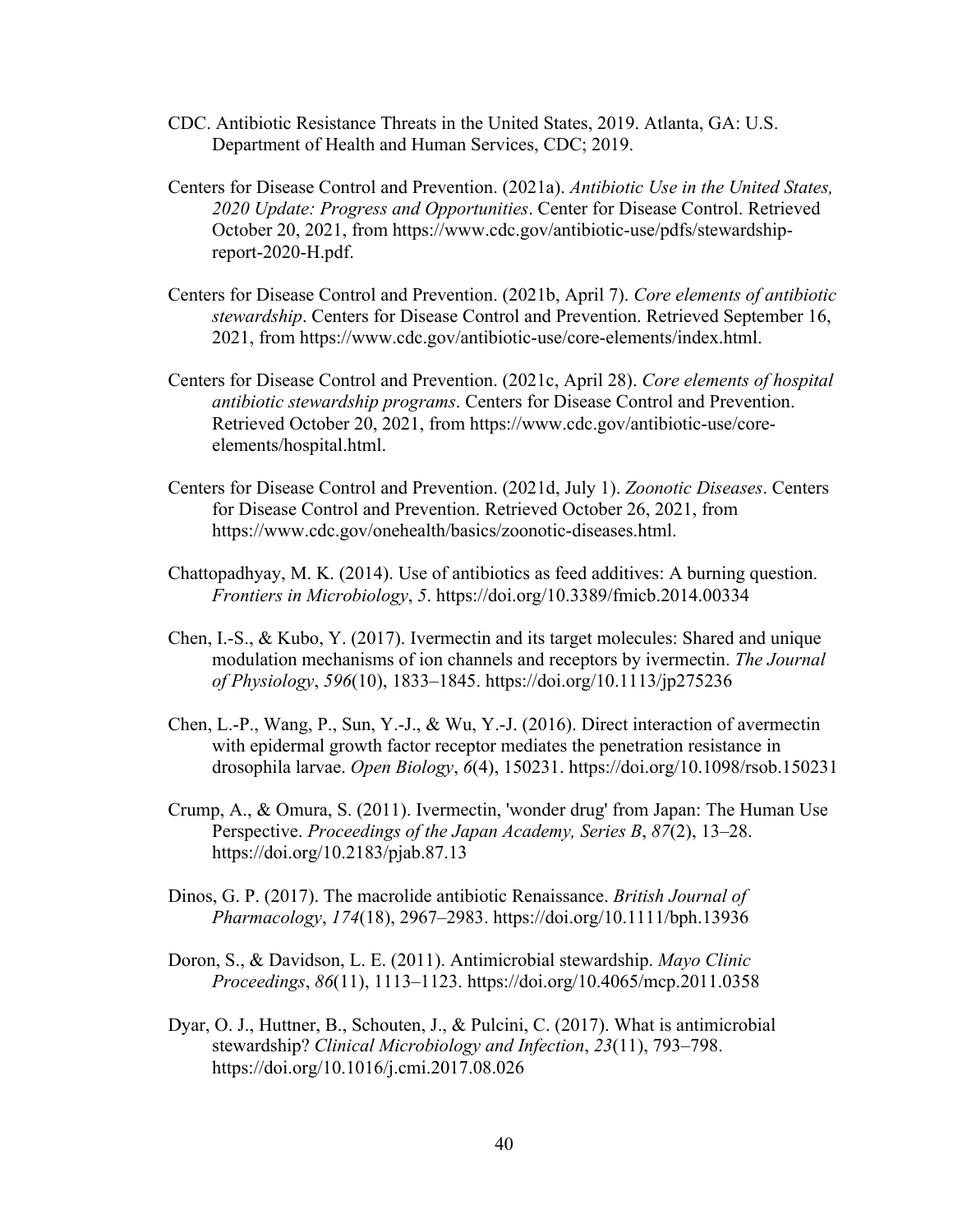- El-Saber Batiha, G., Alqahtani, A., Ilesanmi, O. B., Saati, A. A., El-Mleeh, A., Hetta, H. F., & Magdy Beshbishy, A. (2020). Avermectin derivatives, pharmacokinetics, therapeutic and toxic dosages, mechanism of action, and their biological effects. *Pharmaceuticals*, *13*(8), 196. https://doi.org/10.3390/ph13080196
- FDA. (2022, March 11). *Coronavirus treatment acceleration program (CTAP)*. U.S. Food and Drug Administration. Retrieved March 28, 2022, from https://www.fda.gov/drugs/coronavirus-covid-19-drugs/coronavirus-treatmentacceleration-program-ctap
- Fernandes, R., Amador, P., & Prudêncio, C. (2013). β-lactams. *Reviews in Medical Microbiology*, *24*(1), 7–17. https://doi.org/10.1097/mrm.0b013e3283587727
- Foley, M. (1998). Quinoline antimalarials mechanisms of action and resistance and prospects for new agents. *Pharmacology & Therapeutics*, *79*(1), 55–87. https://doi.org/10.1016/s0163-7258(98)00012-6
- Graf, F. E., Palm, M., Warringer, J., & Farewell, A. (2018). Inhibiting conjugation as a tool in the fight against antibiotic resistance. *Drug Development Research*, *80*(1), 19–23. https://doi.org/10.1002/ddr.21457
- Greenberg, M., Kuo, D., Jankowsky, E., Long, L., Hager, C., Bandi, K., Ma, D., Manoharan, D., Shoham, Y., Harte, W., Ghannoum, M. A., & Shoham, M. (2018). Small-molecule AGRA inhibitors F12 and F19 act as antivirulence agents against gram-positive pathogens. *Scientific Reports*, *8*(1). https://doi.org/10.1038/s41598- 018-32829-w
- Hemdal, J. (2020, November 17). *Aquarium fish: Chloroquine: A "new" drug for treating fish diseases*. Advanced Aquarist. Retrieved October 26, 2021, from https://reefs.com/magazine/aquarium-fish-chloroquine-a-new-drug-for-treatingfish-diseases/.
- Hicks, L. A., Bartoces, M. G., Roberts, R. M., Suda, K. J., Hunkler, R. J., Taylor, T. H., & Schrag, S. J. (2015). US outpatient antibiotic prescribing variation according to geography, patient population, and provider specialty in 2011. *Clinical Infectious Diseases*. https://doi.org/10.1093/cid/civ076
- Jena, A. B., Seabury, S., Lakdawalla, D., & Chandra, A. (2011). Malpractice risk according to physician specialty. *New England Journal of Medicine*, *365*(7), 629– 636. https://doi.org/10.1056/nejmsa1012370
- Johansson, M. H., Bortolaia, V., Tansirichaiya, S., Aarestrup, F. M., Roberts, A. P., & Petersen, T. N. (2020). Detection of mobile genetic elements associated with antibiotic resistance in salmonella enterica using a newly developed web tool: Mobileelementfinder. *Journal of Antimicrobial Chemotherapy*, *76*(1), 101–109. https://doi.org/10.1093/jac/dkaa390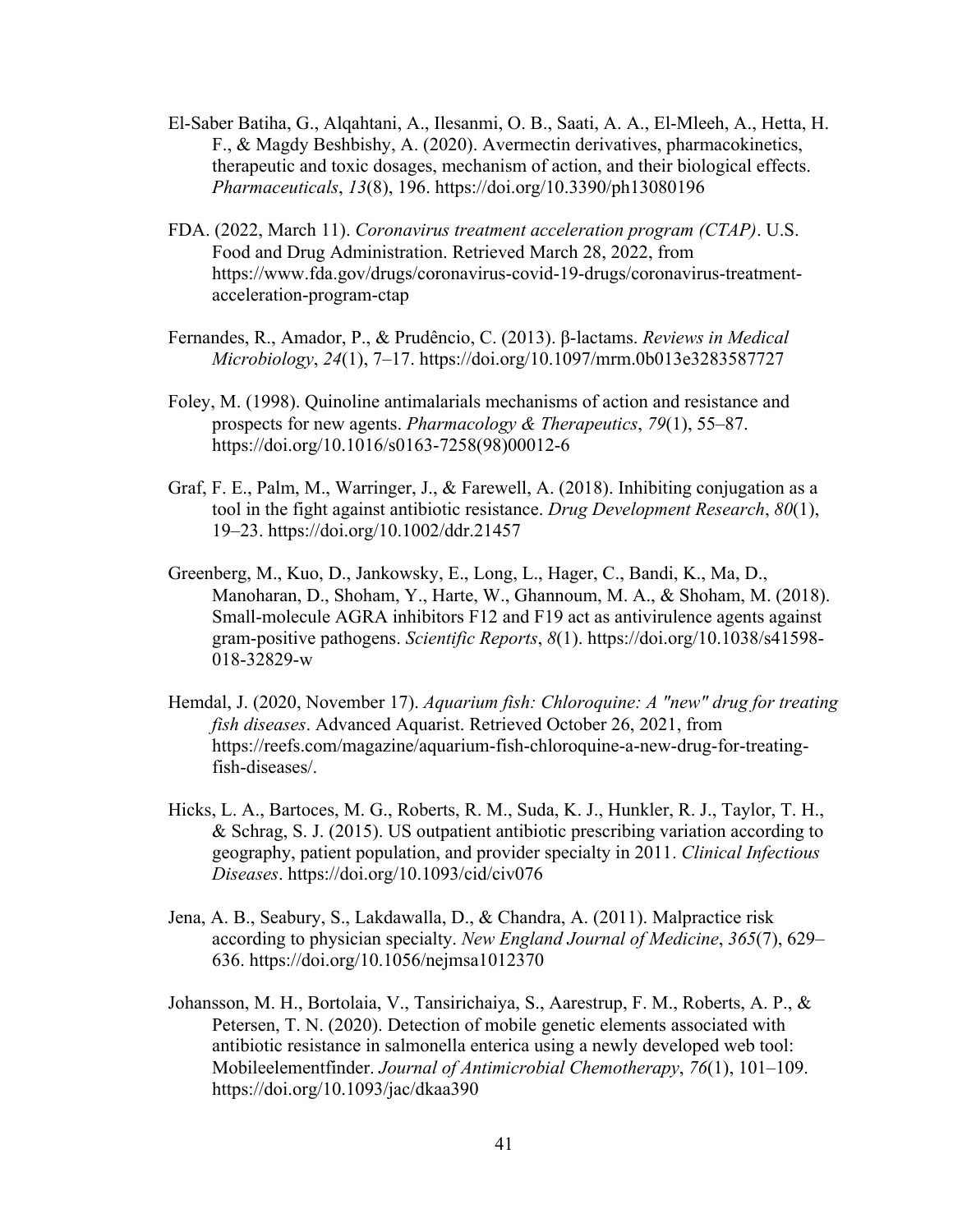- Khan, Z. A., Siddiqui, M. F., & Park, S. (2019). Current and emerging methods of antibiotic susceptibility testing. *Diagnostics*, *9*(2), 49. https://doi.org/10.3390/diagnostics9020049
- Kuehn, B. M. (2021). Antibiotic use in UK's COVID-19 patients often unnecessary. *JAMA*, *326*(3), 214. https://doi.org/10.1001/jama.2021.10458
- Landers, T. F., Cohen, B., Wittum, T. E., & Larson, E. L. (2012). A review of antibiotic use in food animals: perspective, policy, and potential. *Public health reports (Washington, D.C. : 1974)*, *127*(1), 4–22. https://doi.org/10.1177/003335491212700103
- Langford, B. J., So, M., Raybardhan, S., Leung, V., Westwood, D., MacFadden, D. R., Soucy, J.-P. R., & Daneman, N. (2020). Bacterial co-infection and secondary infection in patients with COVID-19: A living rapid review and meta-analysis. *Clinical Microbiology and Infection*, *26*(12), 1622–1629. https://doi.org/10.1016/j.cmi.2020.07.016
- Lansbury, L., Lim, B., Baskaran, V., & Lim, W. S. (2020). Co-infections in people with covid-19: A systematic review and meta-analysis. *Journal of Infection*, *81*(2), 266– 275. https://doi.org/10.1016/j.jinf.2020.05.046
- Leclercq, R. (2002). Mechanisms of resistance to macrolides and Lincosamides: Nature of the resistance elements and their clinical implications. *Clinical Infectious Diseases*, *34*(4), 482–492. https://doi.org/10.1086/324626
- Lenz, K. D., Klosterman, K. E., Mukundan, H., & Kubicek-Sutherland, J. Z. (2021). Macrolides: From toxins to therapeutics. *Toxins*, *13*(5), 347. https://doi.org/10.3390/toxins13050347
- Li, X.-Z., Mehrotra, M., Ghimire, S., & Adewoye, L. (2007). β-lactam resistance and βlactamases in bacteria of animal origin. *Veterinary Microbiology*, *121*(3-4), 197– 214. https://doi.org/10.1016/j.vetmic.2007.01.015
- Lind, J. N., Lovegrove, M. C., Geller, A. I., Uyeki, T. M., Datta, S. D., & Budnitz, D. S. (2021). Increase in outpatient ivermectin dispensing in the US during the COVID-19 pandemic: A cross-sectional analysis. *Journal of General Internal Medicine*, *36*(9), 2909–2911. https://doi.org/10.1007/s11606-021-06948-6
- Lowe, D. A. (2020). Penicillin. *AccessScience*. https://doi.org/10.1036/1097- 8542.495850
- Lynch, C., Mahida, N., & Gray, J. (2020). Antimicrobial stewardship: A Covid casualty? *Journal of Hospital Infection*, *106*(3), 401–403. https://doi.org/10.1016/j.jhin.2020.10.002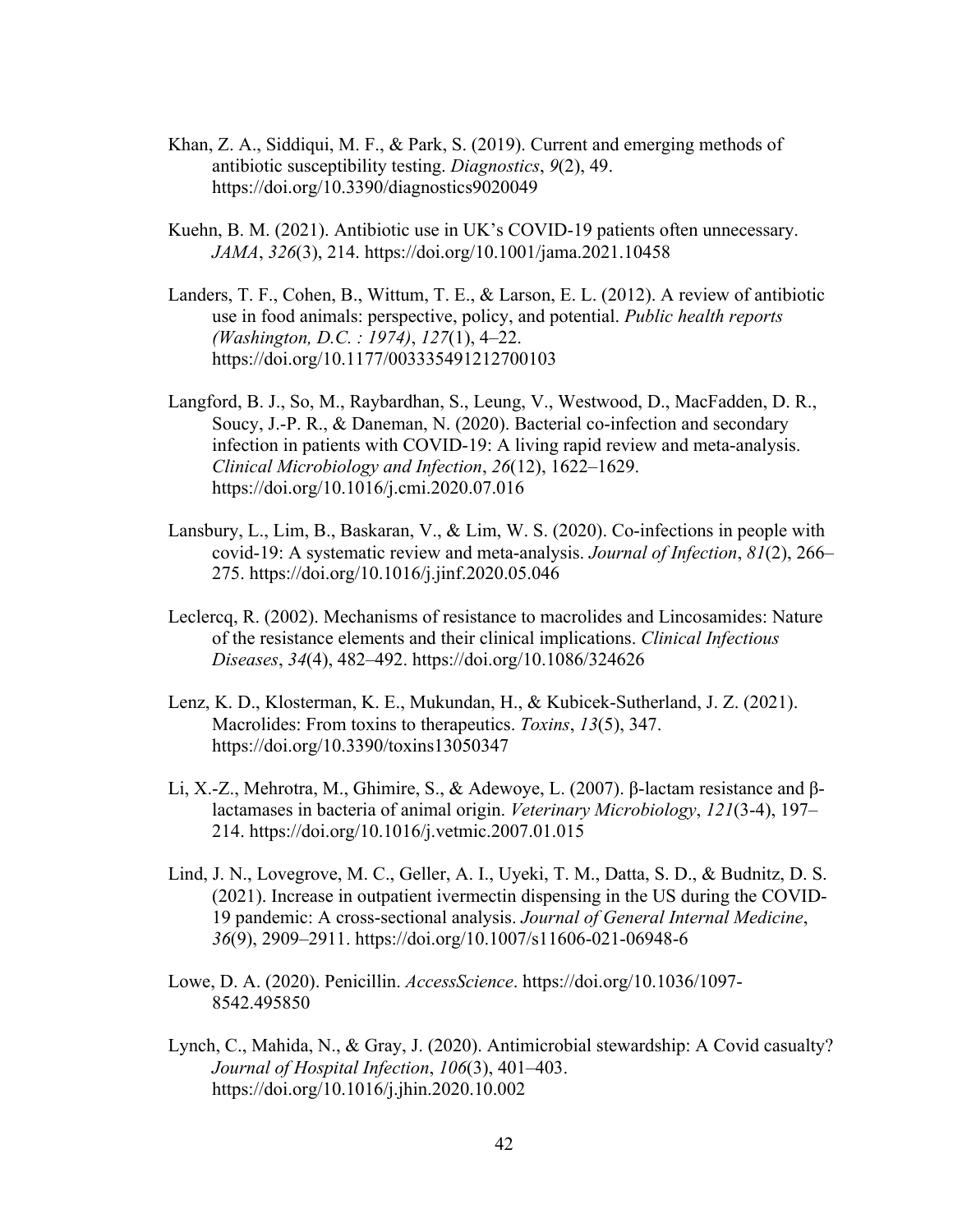- Marston, H. D., Dixon, D. M., Knisely, J. M., Palmore, T. N., & Fauci, A. S. (2016). Antimicrobial resistance. *JAMA*, *316*(11), 1193. https://doi.org/10.1001/jama.2016.11764
- Mealey, K. L., Bentjen, S. A., Gay, J. M., & Cantor, G. H. (2001). Ivermectin sensitivity in collies is associated with a deletion mutation of the MDR1 gene. *Pharmacogenetics*, *11*(8), 727–733. https://doi.org/10.1097/00008571-200111000- 00012
- McEwen, S. A., & Collignon, P. J. (2018). Antimicrobial resistance: A one health perspective. *Microbiology Spectrum*, *6*(2). https://doi.org/10.1128/microbiolspec.arba-0009-2017
- Morency-Potvin, P., Schwartz, D. N., & Weinstein, R. A. (2017). Antimicrobial stewardship: How the Microbiology Laboratory can right the ship. *Clinical Microbiology Reviews*, *30*(1), 381–407. https://doi.org/10.1128/cmr.00066-16
- Oberkirchner, U., Linder, K. E., & Olivry, T. (2011). Successful treatment of a novel generalized variant of canine discoid lupus erythematosus with oral hydroxychloroquine. *Veterinary Dermatology*, *23*(1). https://doi.org/10.1111/j.1365-3164.2011.00994.x
- Opal, S. M. (2016). Non-antibiotic treatments for bacterial diseases in an era of progressive antibiotic resistance. *Critical Care*, *20*(1). https://doi.org/10.1186/s13054-016-1549-1
- Palma, E., Tilocca, B., & Roncada, P. (2020). Antimicrobial resistance in veterinary medicine: An overview. *International Journal of Molecular Sciences*, *21*(6), 1914. https://doi.org/10.3390/ijms21061914
- Panthöfer, S. (2016). Do doctors prescribe antibiotics out of fear of malpractice? *SSRN Electronic Journal*. https://doi.org/10.2139/ssrn.3749597
- Pham, T. D., Ziora, Z. M., & Blaskovich, M. A. (2019). Quinolone antibiotics. *MedChemComm*, *10*(10), 1719–1739. https://doi.org/10.1039/c9md00120d
- Picó, Y., & Andreu, V. (2006). Fluoroquinolones in soil—risks and challenges. *Analytical and Bioanalytical Chemistry*, *387*(4), 1287–1299. https://doi.org/10.1007/s00216-006-0843-1
- Prestinaci, F., Pezzotti, P., & Pantosti, A. (2015). Antimicrobial resistance: a global multifaceted phenomenon. *Pathogens and global health*, *109*(7), 309–318. https://doi.org/10.1179/2047773215Y.0000000030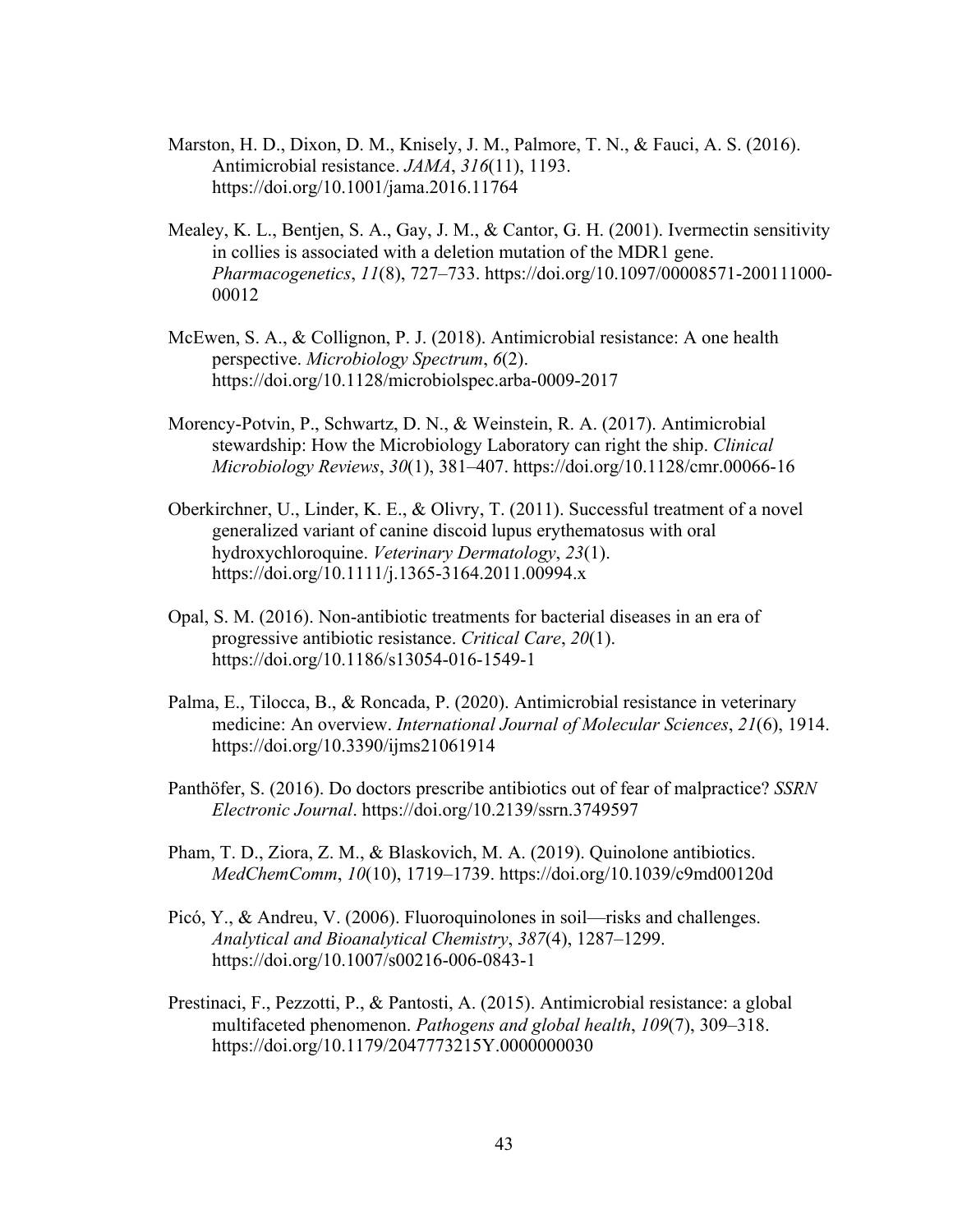- Pulia, M., Wolf, I., Schulz, L., Pop-Vicas, A., Schwei, R., & Lindenauer, P. (2020). COVID-19: An emerging threat to antibiotic stewardship in the emergency department. *Western Journal of Emergency Medicine*, *21*(5). https://doi.org/10.5811/westjem.2020.7.48848
- Rahhal, N. (2020, March 20). *Prices surge for fish tank product with chemical tested as covid-19 drug*. Daily Mail Online. Retrieved October 26, 2021, from https://www.dailymail.co.uk/health/article-8135441/amp/Prices-surge-fish-tankproduct-chemical-tested-COVID-19-drug.html.
- Rawson, T. M., Moore, L. S., Zhu, N., Ranganathan, N., Skolimowska, K., Gilchrist, M., Satta, G., Cooke, G., & Holmes, A. (2020). Bacterial and fungal coinfection in individuals with coronavirus: A rapid review to support COVID-19 antimicrobial prescribing. *Clinical Infectious Diseases*. https://doi.org/10.1093/cid/ciaa530
- Riga, M., Tsakireli, D., Ilias, A., Morou, E., Myridakis, A., Stephanou, E. G., Nauen, R., Dermauw, W., Van Leeuwen, T., Paine, M., & Vontas, J. (2014). Abamectin is metabolized by CYP392A16, a cytochrome P450 associated with high levels of acaricide resistance in Tetranychus Urticae. *Insect Biochemistry and Molecular Biology*, *46*, 43–53. https://doi.org/10.1016/j.ibmb.2014.01.006
- Scheffers, D.-J., & Pinho, M. G. (2005). Bacterial cell wall synthesis: New insights from localization studies. *Microbiology and Molecular Biology Reviews*, *69*(4), 585–607. https://doi.org/10.1128/mmbr.69.4.585-607.2005
- Schrezenmeier, E., & Dörner, T. (2020). Mechanisms of action of hydroxychloroquine and chloroquine: Implications for rheumatology. *Nature Reviews Rheumatology*, *16*(3), 155–166. https://doi.org/10.1038/s41584-020-0372-x
- Shoop, W. L., Mrozik, H., & Fisher, M. H. (1995). Structure and activity of avermectins and milbemycins in Animal Health. *Veterinary Parasitology*, *59*(2), 139–156. https://doi.org/10.1016/0304-4017(94)00743-v
- Sigala, P. A., & Goldberg, D. E. (2014). The peculiarities and paradoxes of plasmodium heme metabolism. *Annual Review of Microbiology*, *68*(1), 259–278. https://doi.org/10.1146/annurev-micro-091313-103537
- Sinclair, H. (2021, September 29). *Ivermectin shortage because of false covid cure claims may result in animals being sent to slaughter*. Yahoo! News. Retrieved October 26, 2021, from https://news.yahoo.com/ivermectin-shortage-because-false-covid-135000695.html?guccounter=1&guce\_referrer=aHR0cHM6Ly93d3cuYmluZy5jb2 0v&guce\_referrer\_sig=AQAAAFDElexW170O8c1NQwDtKp9BhuJ7RUg1J8wIb9 DzBSJ7HvmpXIn1vx1RZDveT87124UEVDTid73u3ORj6laGRZOZZTKK\_ubLR F4kCQXbuRF6bS1uWkjD6O6JsG4xcWKRk5chxlf28KDlM9r9b-J2AmXl1yx\_4qQOujHsNp7\_9Y2t.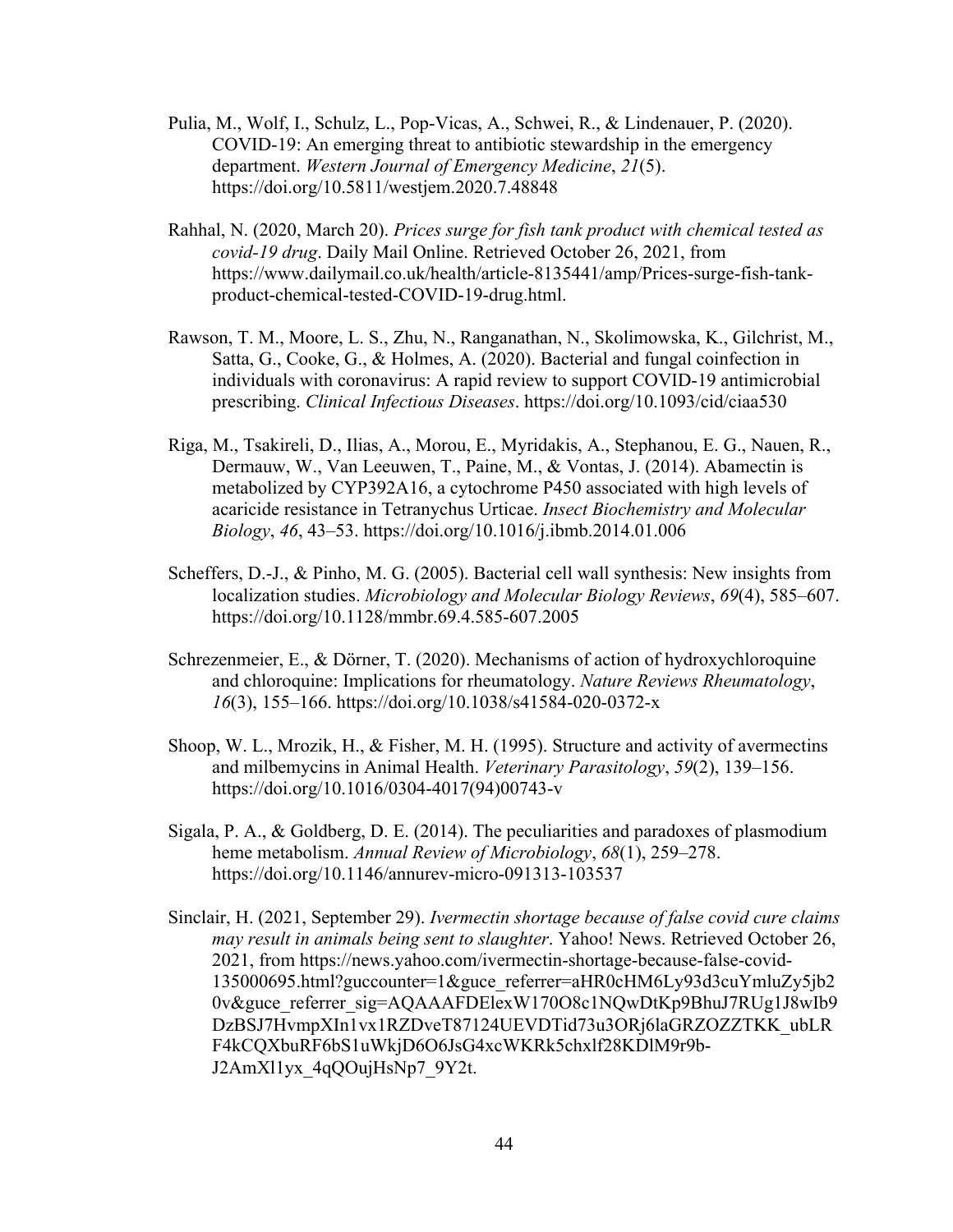- Sullivan, L. (2020, March 26). *Coronavirus: Hydroxychloroquine for a dog? questionable prescriptions poured into Ohio pharmacies*. The Columbus Dispatch. Retrieved October 26, 2021, from https://www.dispatch.com/news/20200325/coronavirus-hydroxychloroquine-fordog-questionable-prescriptions-poured-into-ohio-pharmacies.
- Trott, D. J., Turnidge, J., Kovac, J. H., Simjee, S., Wilson, D., & Watts, J. (2021). Comparative macrolide use in humans and animals: Should macrolides be moved off the World Health Organization's Critically Important Antimicrobial List? *Journal of Antimicrobial Chemotherapy*, *76*(8), 1955–1961. https://doi.org/10.1093/jac/dkab120
- Udupa, A., Leverenz, D., Balevic, S. J., Sadun, R. E., Tarrant, T. K., & Rogers, J. L. (2021). Hydroxychloroquine and Covid-19: A rheumatologist's take on the lessons learned. *Current Allergy and Asthma Reports*, *21*(1). https://doi.org/10.1007/s11882-020-00983-9
- U.S. Department of Health and Human Services. (2021, February 11). *Ivermectin*. National Institutes of Health. Retrieved October 26, 2021, from https://www.covid19treatmentguidelines.nih.gov/therapies/antiviraltherapy/ivermectin/.
- U.S. Department of Health and Human Services. (2021, July 8). *Chloroquine or hydroxychloroquine*. National Institutes of Health. Retrieved October 26, 2021, from https://www.covid19treatmentguidelines.nih.gov/therapies/antiviraltherapy/chloroquine-or-hydroxychloroquine-and-or-azithromycin/.
- Walsh, T. R. (2018). A one-health approach to antimicrobial resistance. *Nature Microbiology*, *3*(8), 854–855. https://doi.org/10.1038/s41564-018-0208-5
- Wolstenholme, A. J. (2012). Glutamate-gated chloride channels. *Journal of Biological Chemistry*, *287*(48), 40232–40238. https://doi.org/10.1074/jbc.r112.406280
- *Working group on antimicrobial resistance - OIE - World organization for animal health*. OIE. (2021, August 17). https://www.oie.int/en/what-we-do/standards/standardssetting-process/working-groups/working-group-on-antimicrobial-resistance/.
- World Health Organization. (2020, October 13). *Antimicrobial resistance*. World Health Organization. https://www.who.int/news-room/fact-sheets/detail/antimicrobialresistance.
- World Health Organization. (2019). Critically important antimicrobials for human medicine, 6th rev.. World Health Organization. https://apps.who.int/iris/handle/10665/312266. License: CC BY-NC-SA 3.0 IGO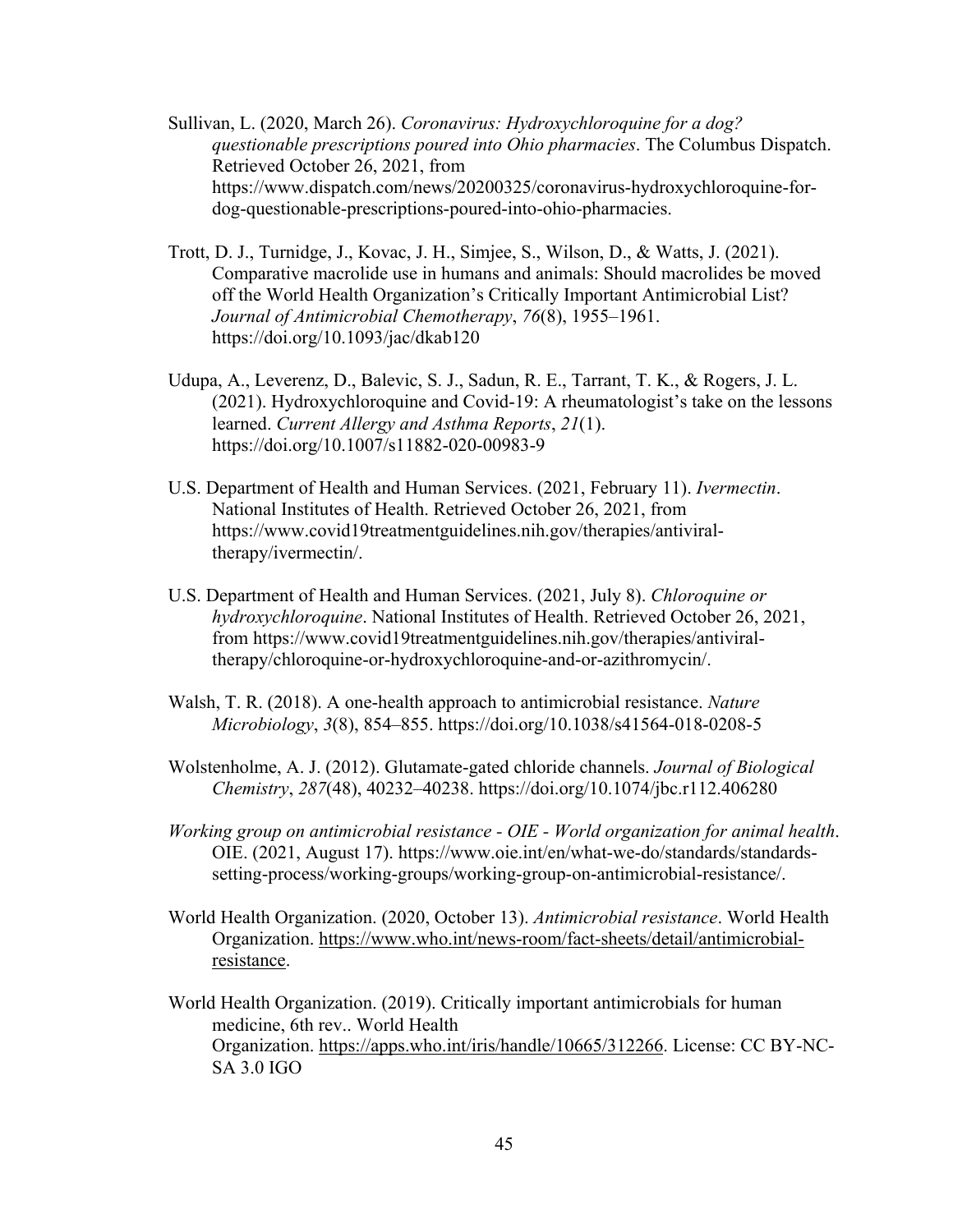- Yimenu, D. K., Emam, A., Elemineh, E., & Atalay, W. (2019). Assessment of antibiotic prescribing patterns at outpatient pharmacy using world health organization prescribing indicators. *Journal of Primary Care & Community Health*, *10*, 215013271988694. https://doi.org/10.1177/2150132719886942
- Zaheer, T., Pal, K., Abbas, R. Z., & Torres, M. del. (2021). Covid-19 and ivermectin: Potential threats associated with human use. *Journal of Molecular Structure*, *1243*, 130808. https://doi.org/10.1016/j.molstruc.2021.130808